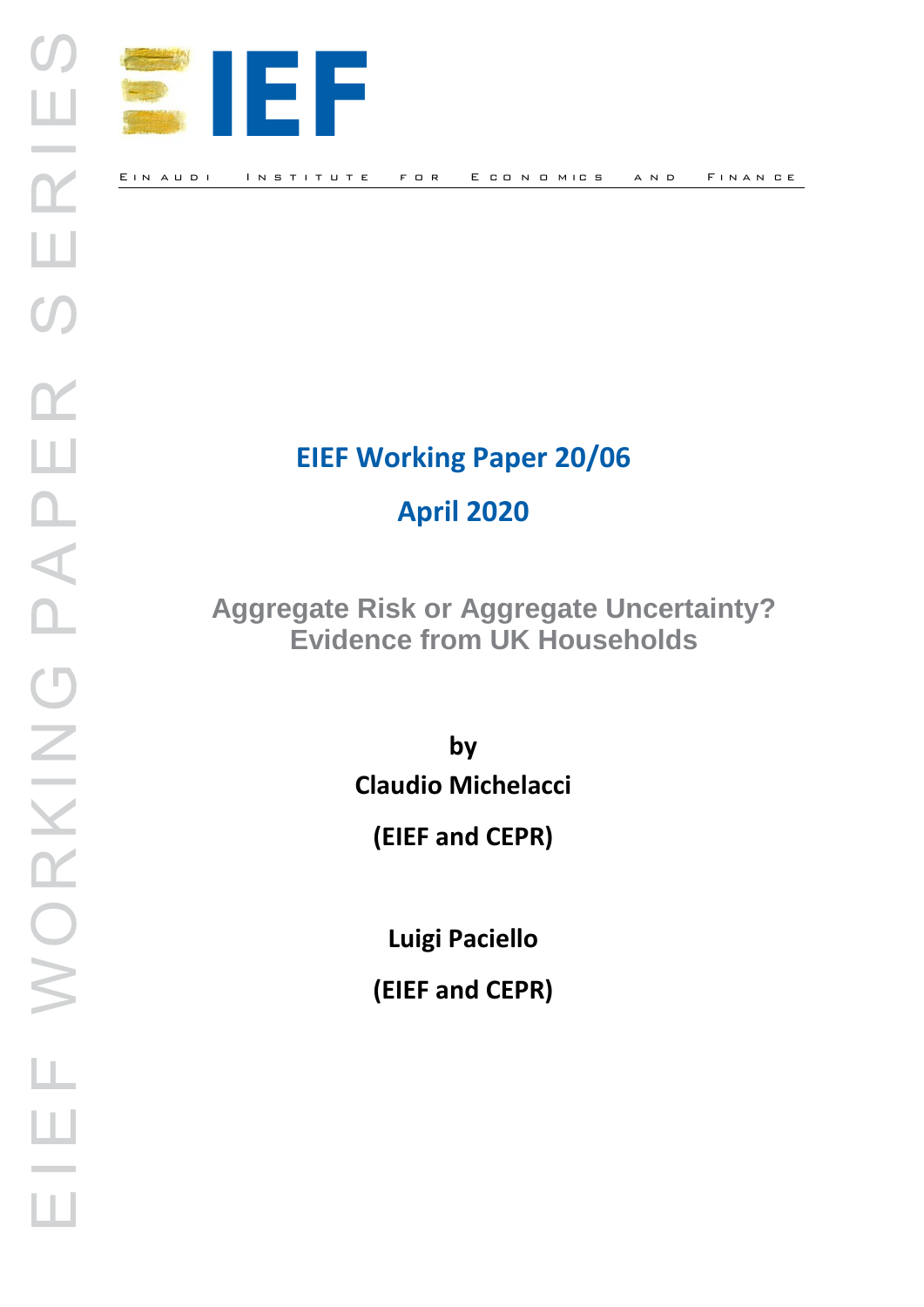# <span id="page-1-0"></span>Aggregate Risk or Aggregate Uncertainty? Evidence from UK Households

Claudio Michelacci EIEF and CEPR Luigi Paciello\* EIEF and CEPR

April 17, 2020

#### Abstract

Using the Bank of England Inflation Attitudes Survey we find that households with preferences for higher inflation and higher interest rates have lower expected inflation. The wedge is mildly correlated with existing measures of uncertainty and increases after major economic events such as the failure of Lehman Brothers or the Brexit referendum. We interpret the wedge as due to Knightian uncertainty about future monetary policy and the underlying economic environment. If households had treated uncertainty as measurable risk, consumption and output would have been around 1 percent higher both during the Great Recession and in recent years.

<sup>\*</sup>We thank seminar participants and discussants at the Bank of England, Bocconi University, New York FED, Bank de France and HEC Paris for their helpful comments. We acknowledge the financial support of the European Research Council under ERC Starting Grant 676846.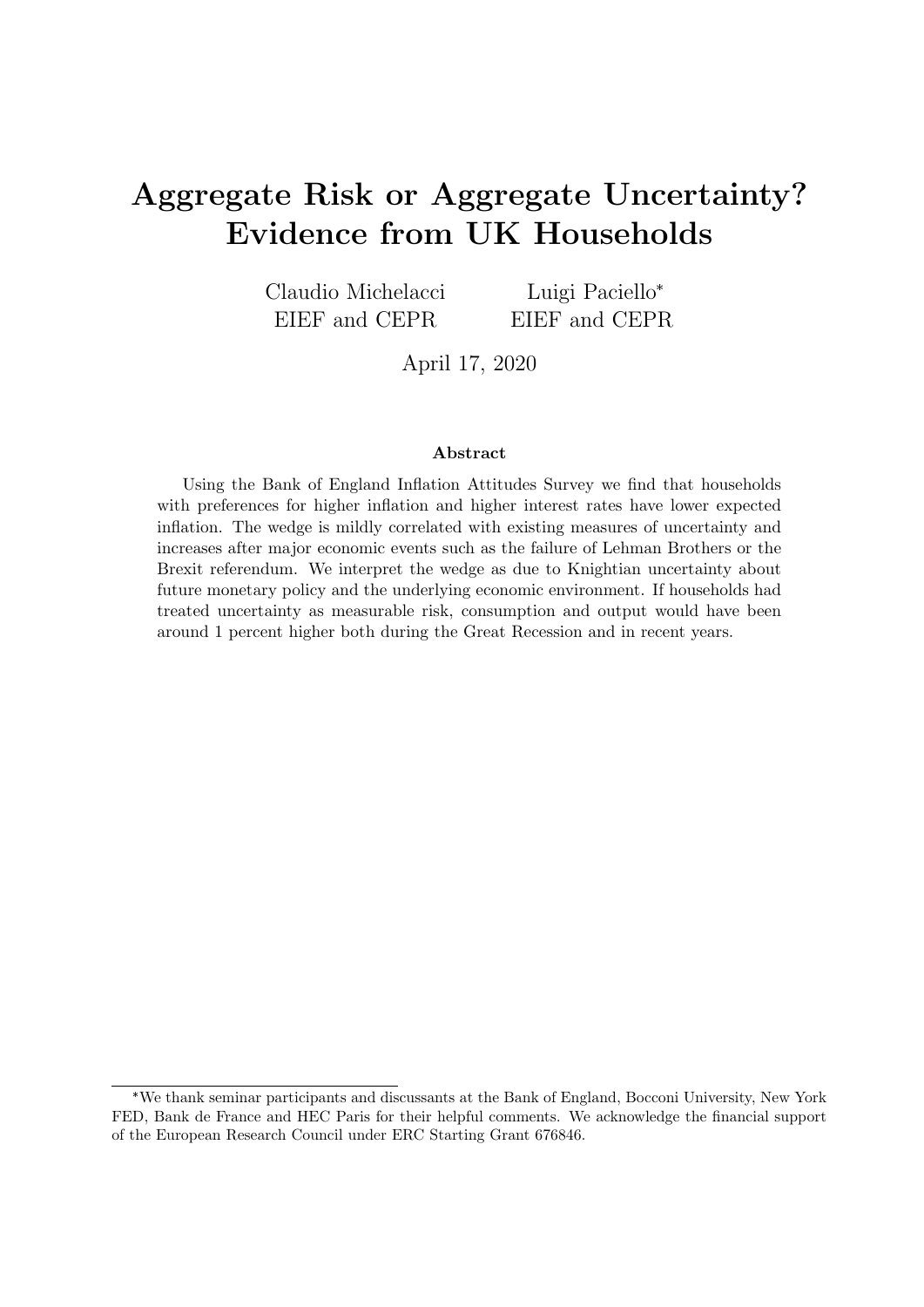#### 1 Introduction

There is substantial debate about how households form the beliefs that drive their decisions. In this paper we investigate whether the preferences of households and their beliefs are related. Under rational expectations, there is no reason why they should be, since preferences and beliefs are both primitives. Yet the rational expectations hypothesis might not hold. For example, [Knight \(1921\)](#page-40-0) distinguishes risk, which can be represented by wellspecified predetermined probability distributions, from uncertainty, which cannot. Under uncertainty, an agent chooses her subjective probability distribution and maximizes expected utility based on beliefs which are negatively distorted by her preferences leading to a negative correlation between beliefs and preferences [\(Gilboa and Schmeidler 1989,](#page-40-1) [Epstein and Schneider 2003,](#page-39-0) [Hansen and Sargent 2001,](#page-40-2) [Strzalecki 2011,](#page-41-0) and [Maccheroni,](#page-41-1) [Marinacci, and Rustichini 2006\)](#page-41-1). Here we use household-level survey data to test whether preferences and beliefs are indeed negatively correlated and interpret the strength of the observed relation as measuring the amount of Knightian uncertainty faced by households.

Our data come from the Bank of England Inflation Attitudes Survey (BEIAS) that ask UK households for their expected inflation as well for their preferences about future inflation and nominal interest rates over the period 2003-2019. Preferences on inflation are elicited by asking the following question: "If a choice had to be made either to raise interest rates to try to keep inflation down, or keep interest rates down and allow prices in the shops to rise faster, which would you prefer?" We say that the household likes inflation if the household prefers an increase in inflation to one in interest rates. Preferences about interest rates are elicited asking the following question: "Which would be best for you personally, for interest rates to go up over the next few months, or to go down?". The household *likes interest rates*, if she prefers interest rates to go up. We document three key findings. First, wealthier households are more likely to dislike inflation and to like an increase in nominal interest rates. Secondly, households' expected inflation is negatively distorted by their preferences for inflation and interest rates: on average, households who like inflation, have an expected inflation at 1 year ahead time horizon which is 15 basis points lower than the expected inflation of households who dislike inflation. This difference falls by around 5 basis points when looking at expected inflation at 2 or 5 years ahead time horizon. A similar effect arises for household who like an increase in interest rates as opposed to households who dislike it. Thirdly, the effect of preferences on expected inflation varies over time: they are virtually zero in the early 2000's and peak to around 40 basis points in 2012. The results hold true, after controlling for several variables that might affect the information set of households as proxied for example by their geographical location, educational level, age, understanding of monetary policy and economics literacy.

There are some concerns with the previous evidence. One is that households might not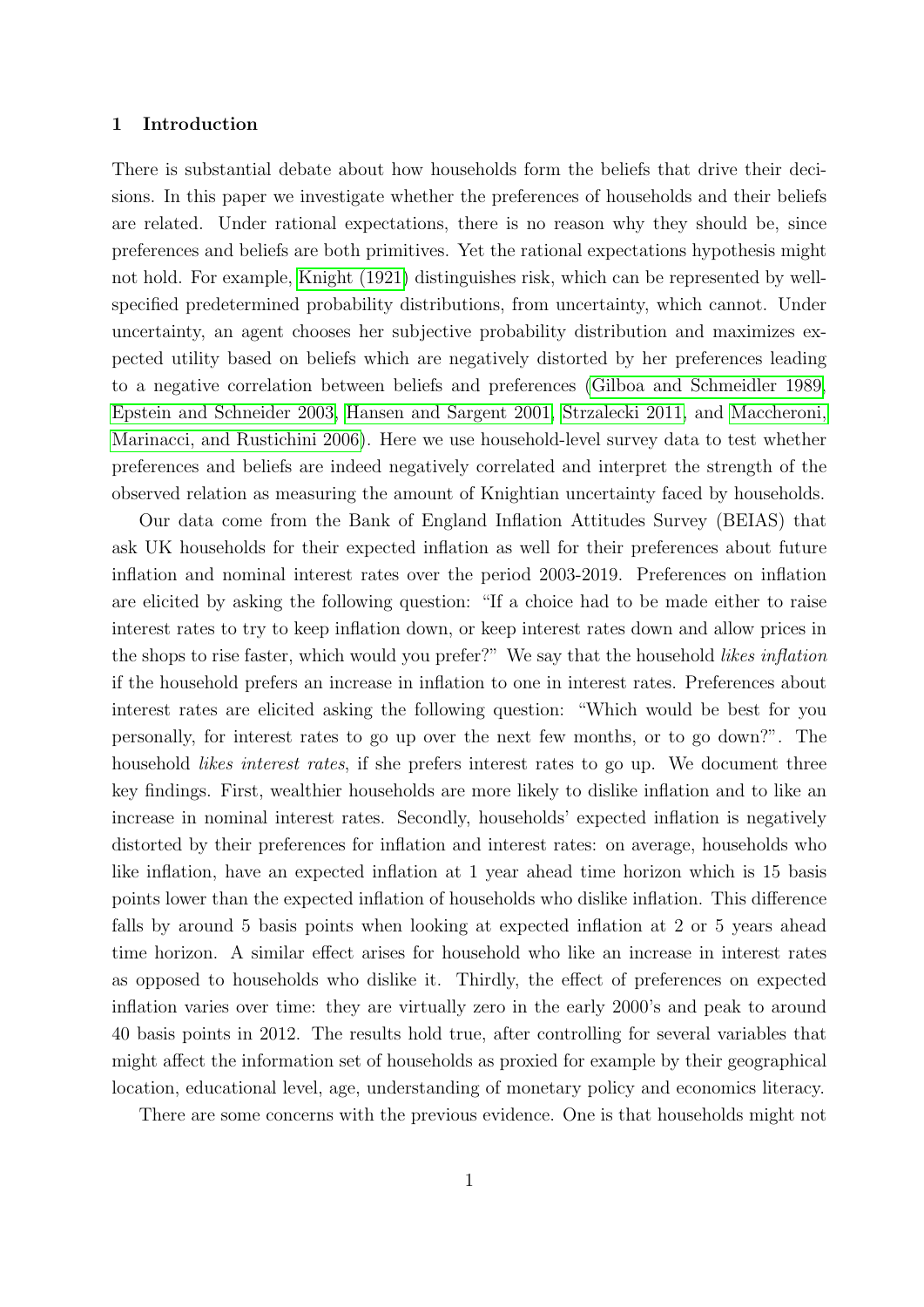report the beliefs on the basis of which they  $act<sup>1</sup>$  $act<sup>1</sup>$  $act<sup>1</sup>$ . In particular, households preferences could affect households' self-reported beliefs, but the component of beliefs due to preferences could have no or little effects on households' choices—i.e. be just a form of "cheap talking." In practice we find that changes in inflation expectations due to preferences change the saving, consumption, and financial portfolio behavior of households in a way that is quantitatively similar to the component of expected inflation which is not due to preferences.

Another concern is that differences in preferences might be correlated with differences in the information set available to households, so that our reduced form coefficients might just reflect an omitted variable bias. To address this concern we argue that preferences about inflation and interest rates are (at least partly) caused by differences in the financial position of the household, which can be used to instrument household preferences. To help guaranteeing that the instrument satisfies the exclusion restriction, we control for differences in education, several demographic variables, and even for household's self-reported beliefs about whether the UK economy (rather than the household) would benefit from experiencing higher inflation.[2](#page-1-0) After instrumenting households' preferences with their financial position, we find that the distortion in beliefs due to preferences even increases. In the paper we also address the concern that households self-select into reporting their preferences or beliefs about expected inflation: to deal with possible selection biases, we use information on household's understanding of the questions in the survey to instrument their likelihood to report preferences and beliefs. Finally, we checked that a similar negative effect of preferences on beliefs arises when households are asked to predict the future evolution of nominal interest rates, rather than inflation.

To interpret our estimates and quantify their implications, we consider an economy where households differ in their financial asset position. The labor market is competitive and there are price rigidities. Households agree that nominal interest rates are set according to a simple Taylor rule and inflation is determined by a traditional Phillips curve. Household think that there are monetary and technology shocks which have similar effects on output but opposite effects on inflation: expansionary monetary shocks increase inflation; expansionary technology shocks reduce it. Technology shocks stand in for any deflationary shocks which causes a contraction in economic activity. Shocks could be either a source of risk, which households would evaluate using expected utility under rational expectations, or a source of Knightian uncertainty, which households would process using the multiple priors utility model of [Gilboa and Schmeidler \(1989\)](#page-40-1) and [Epstein and Schneider \(2003\)](#page-39-0) leading

<sup>&</sup>lt;sup>1</sup>See [Hurd \(2009\)](#page-40-3), Kézdi and Willis (2011), Armantier, de Bruin Wändi, Topa, van der Klaauw, and [Zafar \(2015\)](#page-39-1), [Gennaioli, Ma, and Shleifer \(2016\)](#page-40-5), and [Coibion, Gorodnichenko, and Ropele \(2020\)](#page-39-2) for empirical evidence suggesting that agents act on the basis of their self-reported beliefs and expectations.

<sup>2</sup>Notice that the exclusion restriction would still hold in rational inattention models: under rational inattention, wealth matters for beliefs because it changes households incentive to acquire information to predict inflation accurately. Under rational inattention wealth would matter for the variance of the forecast error not for expected inflation.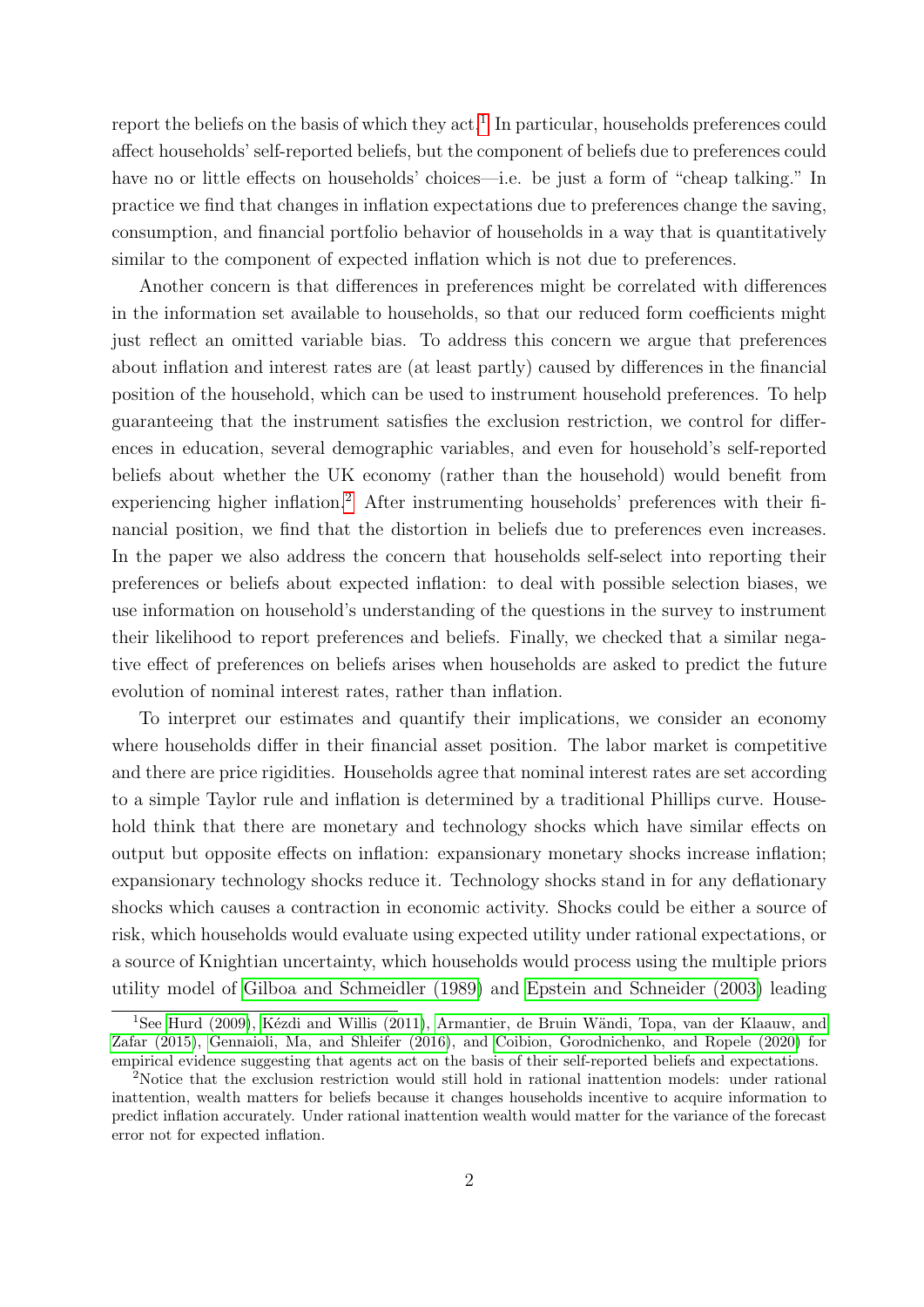to maximin preferences—an analytically convenient characterization for households' ambiguity aversion resulting from Knightian uncertainty. Under uncertainty, households choose their subjective probability distribution about the future realization of shocks and base their decisions on beliefs that are tilted towards the worst case scenario for the household. The model matches the previously discussed three facts in BEIAS: (i) wealthier households are more likely to dislike inflation and a reduction in nominal interest rates; (ii) households' beliefs about future inflation are negatively distorted by households preferences for higher inflation and nominal rates; and (iii) the bias varies over time, reflecting the amount of Knightian uncertainty about monetary policy and technology.

We take the effects of preferences on expected inflation from BEIAS as estimation targets and use indirect inference to recover the amount of Knightian uncertainty faced by UK households. Uncertainty varies over time: it increases after major economic events such as the failure of Lehman Brothers or the Brexit referendum. Uncertainty about monetary policy dominates the period 2010-2013, while uncertainty about technology is predominant at the beginning of the Great Recession and in the most recent years. Knightian uncertainty is only mildly correlated with other existing measures of uncertainty based on stock market volatility, counting words in official reports by the IMF [\(Ahir, Bloom, and Furceri 2018\)](#page-39-3) or counting words in the social media [\(Baker, Bloom, and Davis 2016\)](#page-39-4).

After measuring Knightian uncertainty, we aggregate the consumption choices of all households in the economy and calculate by how much aggregate output would have changed if households had processed uncertainty in the form of measurable risk. At the beginning of the Great Recession and over the period 2018-2019 output would have increased by approximately 1 percentage point. Monetary policy uncertainty has little effects on output while uncertainty due to technology is highly contractionary. This happens because there is a large proportion of UK households who dislike inflation. So, monetary policy uncertainty makes households act based on subjective beliefs that tend to overpredict future inflation, which is expansionary on aggregate demand and stimulates the economy.

Related literature In the absence of common knowledge, there are other reasons why preferences and beliefs could be correlated. In rational inattention models [\(Sims, 2003,](#page-41-2) [2010\)](#page-41-3), agents choose how much to invest to improve their information set: here preferences affect beliefs because agents who care more about certain aspects of reality invest more to predict them more accurately, leading to a correlation between intensity of preferences and precision of beliefs, see Mackowiak, Matějka, and Wiederholt (2018) and [Gabaix \(2019\)](#page-40-6) for a review of the rational-inattention literature. In models which feature some initial differences in information sets [\(Angeletos and Pavan 2007,](#page-39-5) [Simsek 2013,](#page-41-5) [Angeletos and Lian](#page-39-6) [2018,](#page-39-6) [Straub and Ulbricht 2018,](#page-41-6) [Andrade, Gaballo, Mengus, and Mojon 2019\)](#page-39-7), a correlation between preferences and beliefs could arise because of reverse causality. Ambiguity aversion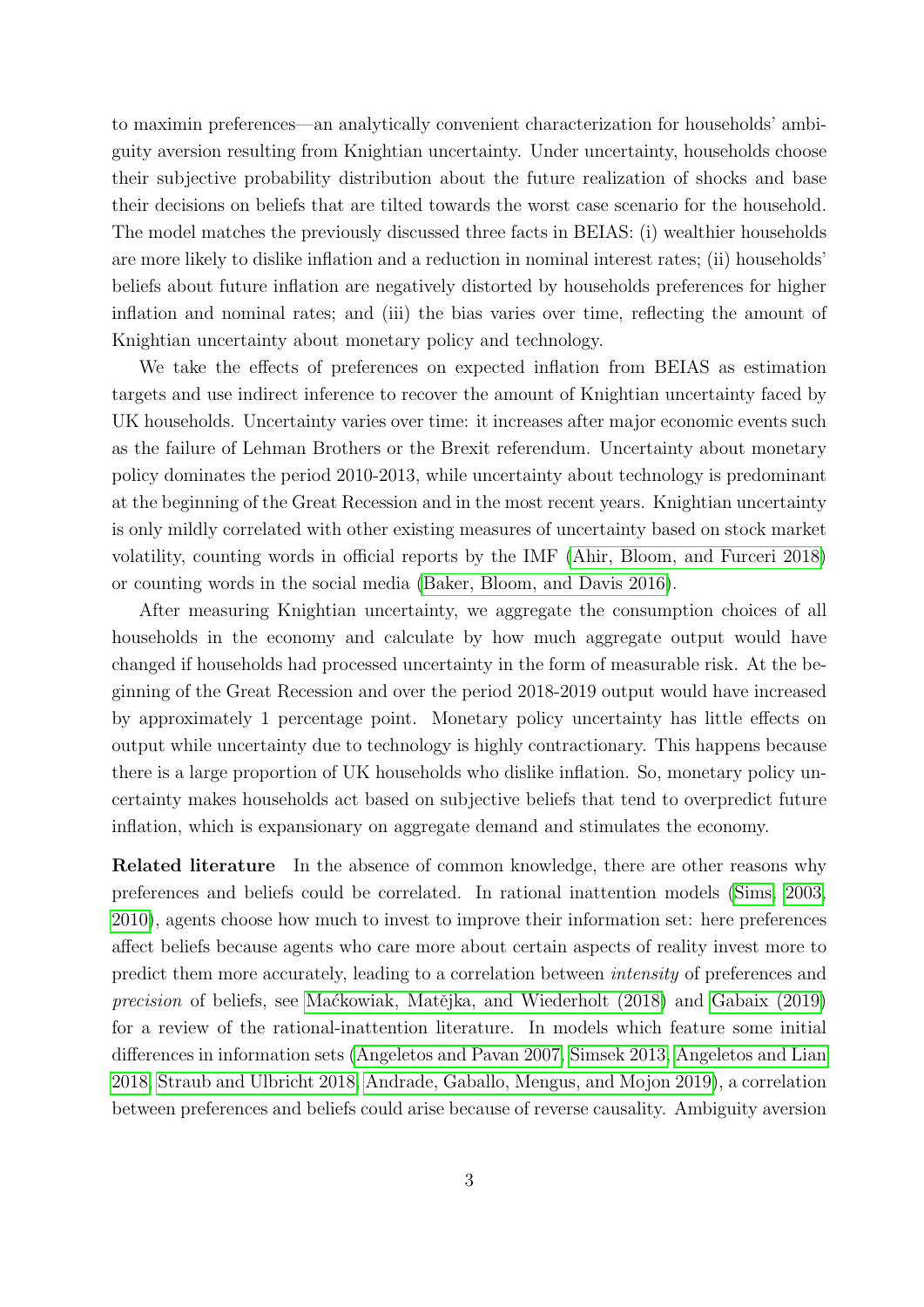models with Knightian uncertainty are unique in implying that agents behave according to the Murphy's law: "Anything that can go wrong will go wrong", which systematically generates a negative correlation between preferences and beliefs. This is the insight we follow in this paper leaving to further research whether these other models could be made consistent with our findings.

[Ellsberg \(1961\)](#page-39-8) first provided experimental evidence consistent with the idea that, under uncertainty, agents choose their subjective probability distribution over-weighting their worst case scenario. Yet so far, there is little direct household-level evidence that Knightian uncertainty shapes households decisions and that the amount of uncertainty varies over time. [Ilut and Schneider \(2014\)](#page-40-7), [Bianchi, Ilut, and Schneider \(2018\)](#page-39-9), and [Bhandari,](#page-39-10) Borovička, and Ho (2016) have first estimated the amount of Knightian uncertainty faced by households in the economy using (aggregate) time series evidence. These papers rely on the existence of a representative household which prevents them from explicitly modelling heterogeneity in household preferences and the associated disagreement in beliefs. Here we exploit panel data and a unique feature of BEIAS, that contains self-reported preferences about future inflation and interest rates. We show that household preferences are aligned with the theoretical predictions of the model and use the effect of preferences on beliefs as a novel margin to measure different sources of uncertainty. Our measures are available in real time and policy makers can use them to convert uncertainty into risk—conveying more accurate information about the probability distribution of future states of the economy. This would be highly expansionary when uncertainty is due to the economic environment (technology), rather than to monetary policy.

Several papers have shown the relevance of ambiguity aversion and Knightian uncertainty for business cycle analysis. [Ilut and Schneider \(2014\)](#page-40-7) show that shocks to the degree of ambiguity can drive the business cycle, [Backus, Ferriere, and Zin \(2015\)](#page-39-11), [Ilut \(2012\)](#page-40-8), and [Bianchi, Ilut, and Schneider \(2018\)](#page-39-9) examine asset pricing, [Ilut and Saijo \(2016\)](#page-40-9) focus on firm dynamics, [Ilut, Valchev, and Vincent \(2016\)](#page-40-10) study firm pricing decisions, [Monti](#page-41-7) [and Masolo \(2020\)](#page-41-7) and [Michelacci and Paciello \(2020\)](#page-41-8) analyze monetary policy, while [Ilut,](#page-40-11) [Krivenko, and Schneider \(2018\)](#page-40-11) devise methods suitable for stochastic economies where ambiguity-averse agents differ in their perception of exogenous shocks, and study the implications for precautionary savings and asset premiums. Here we emphasize that households' heterogeneity in preferences about inflation and interest rates provide a novel approach to measure the amount of uncertainty in the economy.

Section [2](#page-6-0) considers a simple model of ambiguity aversion. Section [3](#page-10-0) discusses the data. Section [4](#page-19-0) presents the evidence on the effects of preferences on beliefs. Section [5](#page-30-0) focuses on time series variation. Section [6](#page-32-0) uses indirect inference to quantify Knightian uncertainty. Section [7](#page-37-0) concludes. The Appendix contains further details on model and data.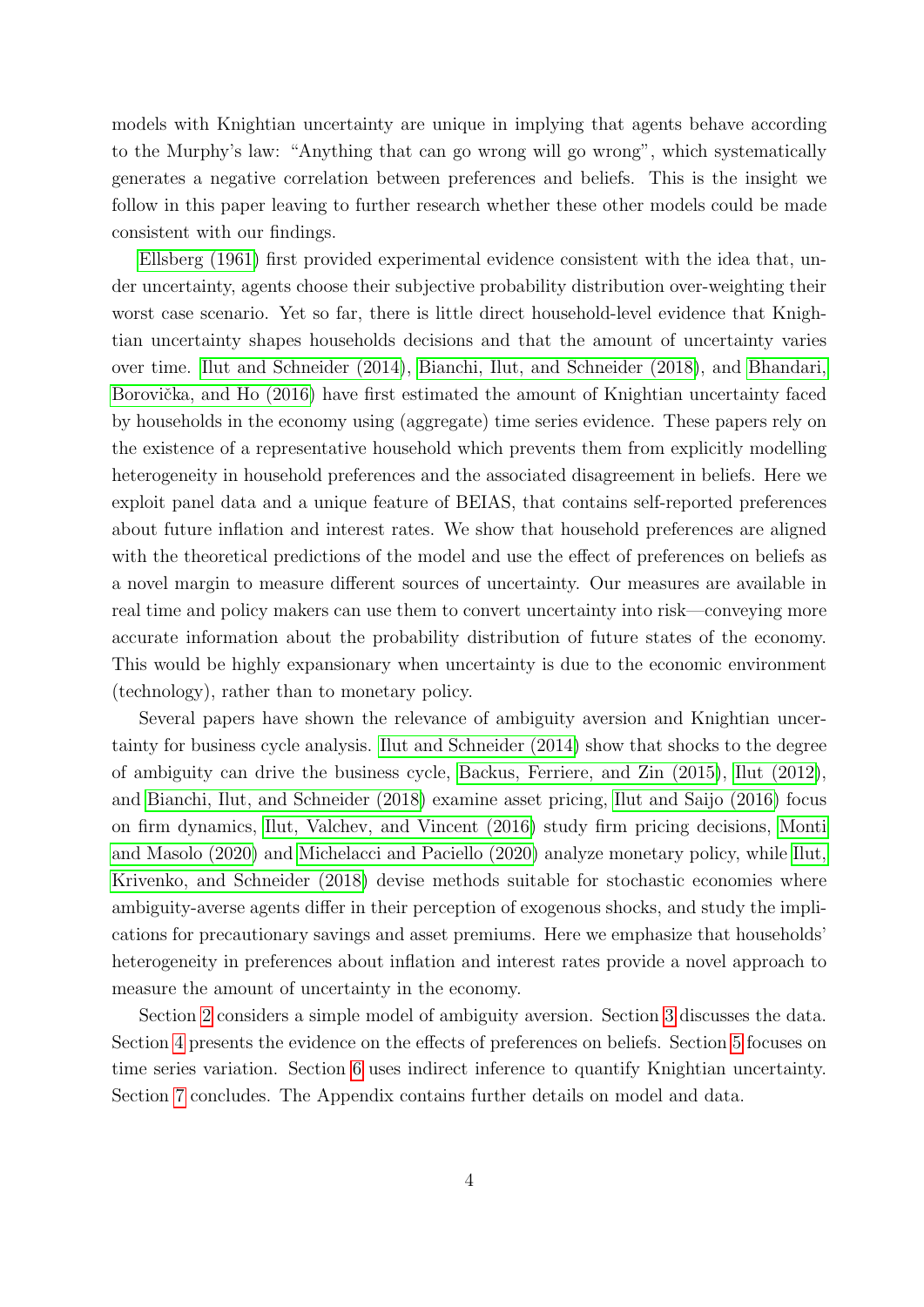#### <span id="page-6-0"></span>2 The model

We use a simple model to show that, under Knightian uncertainty, the beliefs that drive a household's decisions are affected by her preferences through wealth. Then we derive some testable predictions of the theory and propose a simple metric to measure uncertainty.

#### 2.1 Assumptions

We compare two economies: one is subject to measurable risk about the future realization of (monetary and technology) shocks; the other is subject to uncertainty.

**Households** There is a unit mass of households,  $i \in [0, 1]$ , who differ in wealth,  $a_{it}$ . invested in one-period bonds. Household  $i$  is infinitely-lived, with subjective discount factor β, and per-period preferences over consumption  $u(c_{it}) = (c_{it}^{1-\sigma} - 1)/(1-\sigma)$ , with  $\sigma > 1$ . At t, household i supplies inelastically one unit of labor and chooses the pair  ${c_{it}, a_{it+1}}$ subject to the budget constraint

<span id="page-6-2"></span><span id="page-6-1"></span>
$$
c_{it} + a_{it+1} = (1 - \tau_w)w_t + r_t a_{it} + \tau_{it}, \tag{1}
$$

where  $\tau_w$  is the labor income tax rate,  $w_t$  is labor income,  $(r_t - 1)$   $a_{it}$  is capital income, and  $\tau_{it}$  is a government transfer (possibly) targeted to household i (see below). Household i has Maximin preferences as in the multiple priors utility model of [Gilboa and Schmeidler \(1989\)](#page-40-1), whose axiomatic foundations are provided by [Epstein and Schneider \(2003\)](#page-39-0). Maximin preferences are convenient to provide an analytically tractable characterization of household behavior under Knightian uncertainty, having rational expectations under measurable risk as a particular case.<sup>[3](#page-1-0)</sup> Let  $\mathbf{C_t} = \{c_s(h^s)\}_{s=t}^{\infty}$  be the future stream of consumption with  $h^t$ denoting history up to time  $t$ . Preferences at  $t$  are defined recursively as follows:

$$
V_t(\mathbf{C_t}) = u(c_t(h^t)) + \beta \min_{\Omega \subseteq \mathcal{S}_t, F \in \mathcal{P}_t(\Omega)} \int_{\Omega} V_{t+1}(\mathbf{C_{t+1}}) F(d\omega), \tag{2}
$$

where  $\Omega$  is the support of the probability distributions F that household i ascribes to the possible realizations of history at  $t + 1$ , indexed by  $\omega$ . Household i chooses consumption plans  $c_t(h^t)$  and savings  $a_{t+1}(h^t)$  to maximize [\(2\)](#page-6-1) subject to [\(1\)](#page-6-2). Under Knightian uncertainty, the household chooses the support  $\Omega$  from the set  $\mathcal{S}_t$  and the associated probability distribution F from the set  $\mathcal{P}_t(\Omega)$ , so as to minimize the continuation utility  $V_{t+1}$ . Under measurable risk, the household maximizes expected utility taking as given  $\Omega$  and the

<sup>3</sup>Similar results would arise under alternative modeling assumptions for ambiguity aversion, for example using multiplier preferences, as in [Hansen and Sargent \(2001\)](#page-40-2). Multiplier preferences include maximin preferences as a special limit case and, as shown by [Strzalecki \(2011\)](#page-41-0), are a special case of the variational preferences proposed by [Maccheroni, Marinacci, and Rustichini \(2006\)](#page-41-1).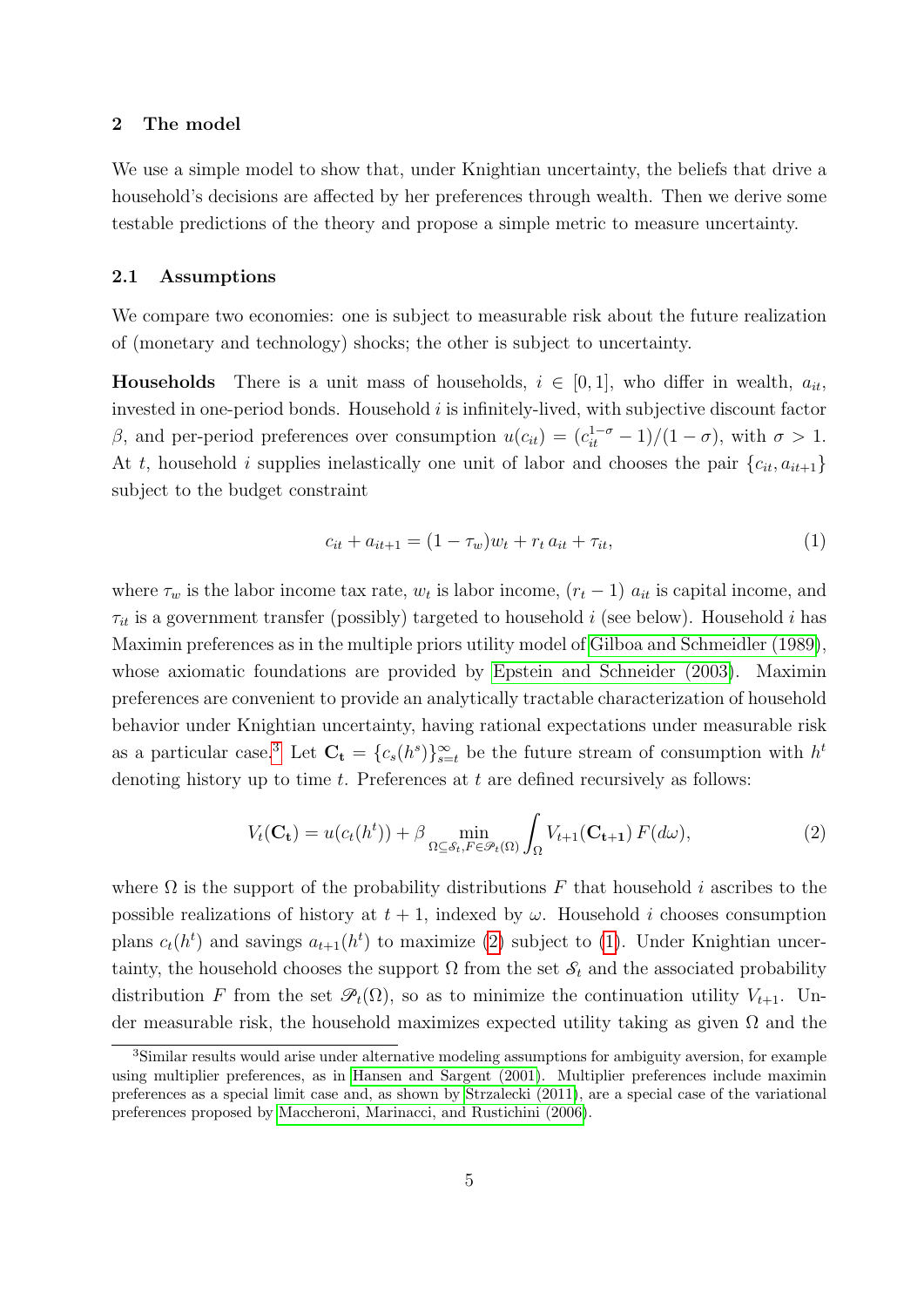associated probability distribution F: the sets  $S_t$  and  $\mathcal{P}_t$  are singletons.

**Firms** There is a unit mass of firms  $[0, 1]$  that produce differentiated varieties. Firm j is the unique producer of variety  $j$ . Final output is produced under perfect competition and is equal to  $Y_t = (\int_0^1 y_{jt}^{1-1/\theta} dy)^{\frac{\theta}{\theta-1}}$ , where  $y_{jt}$  is the amount of variety  $j \in [0,1]$  used in production and  $\theta > 1$ . The optimal demand for  $y_{jt}$  is  $y_{jt} = Y_t (p_{jt}/p_t)^{-\theta}$ , where  $p_t =$  $\left(\int p_{jt}^{1-\theta}dj\right)^{\frac{1}{1-\theta}}$  is the aggregate nominal price. The variety j is produced combining labor  $\ell_{jt}$ and final output  $x_{jt}$  so that  $y_{jt} = x_{jt}^{1-\alpha} (e^{z_t} \ell_{jt})^{\alpha}$ , where  $z_t$  is exogenous productivity. Firm j chooses the nominal price for its variety  $p_{jt}$ , labour  $\ell_{jt}$  and final output  $x_{jt}$  to maximize the present value of profits net of taxes,  $(1 - \tau_d) d_{it}$ , where  $\tau_d$  is the corporate tax rate and

<span id="page-7-2"></span>
$$
d_{jt} = y_{jt} \frac{p_{jt}}{p_t} - w_t \ell_{jt} - x_{jt} - \kappa (\pi_{jt}, Y_t) - f \tag{3}
$$

are gross profits where  $f \ge 0$  is a fixed cost of production, and  $\kappa (\pi_{jt}, Y_t) = \frac{\kappa_0}{2} (\pi_{jt})^2 Y_t$  is an adjustment cost with  $\pi_{jt} = (p_{jt} - p_{jt-1})/p_{jt-1}$  and  $\kappa_0 > 0$ , as in [Rotemberg \(1982\)](#page-41-9).

**Monetary policy** The (gross) interest rate paid in period t is given by  $r_t = R_{t-1}/\Pi_t$ , where  $\Pi_t = p_t / p_{t-1}$  is gross inflation and  $R_t$  is the (gross) nominal interest rate set by the monetary authority at period t (and paid at  $t + 1$ ) according to the Taylor rule

<span id="page-7-0"></span>
$$
\ln R_t - \ln \bar{R} = \phi \left( \ln \Pi_t - m_t \right),\tag{4}
$$

where  $\bar{R} = 1/\beta$ ,  $\phi > 1$ , and  $m_t$  is a monetary policy shock.

**Fiscal policy** We assume that the transfers received by household  $i$  are equal to

<span id="page-7-3"></span><span id="page-7-1"></span>
$$
\ln \tau_{it} = \ln \overline{\tau} + \overline{\tau}_{im} \, m_t + \overline{\tau}_{iz} \, z_t,\tag{5}
$$

where  $\bar{\tau}_{im}$  and  $\bar{\tau}_{iz}$  are (exogenous) parameters used to match the cross-sectional variation in household preferences (after controlling for wealth). The government adjusts the supply of government bonds  $B_{t+1}$  to satisfy the budget constraint

$$
B_{t+1} = r_t B_t + \int_0^1 \tau_{it} \, di + G - \tau_w \, w_t - \tau_d \int_0^1 d_{jt} d j, \tag{6}
$$

which implies that changes in transfers  $\tau_{it}$ 's are financed through government debt.

Financial market There is a competitive mutual fund that owns all firms in the economy, holds all government bonds and supply one-period bonds  $A_{t+1} = \int_0^1 a_{it+1}di$ . At t, after collecting the interest rate payments from the government  $r_tB_t$  and the dividends from firms, the fund pays  $r_t A_t$  to households and buys all government bonds  $B_{t+1}$ . The aggregate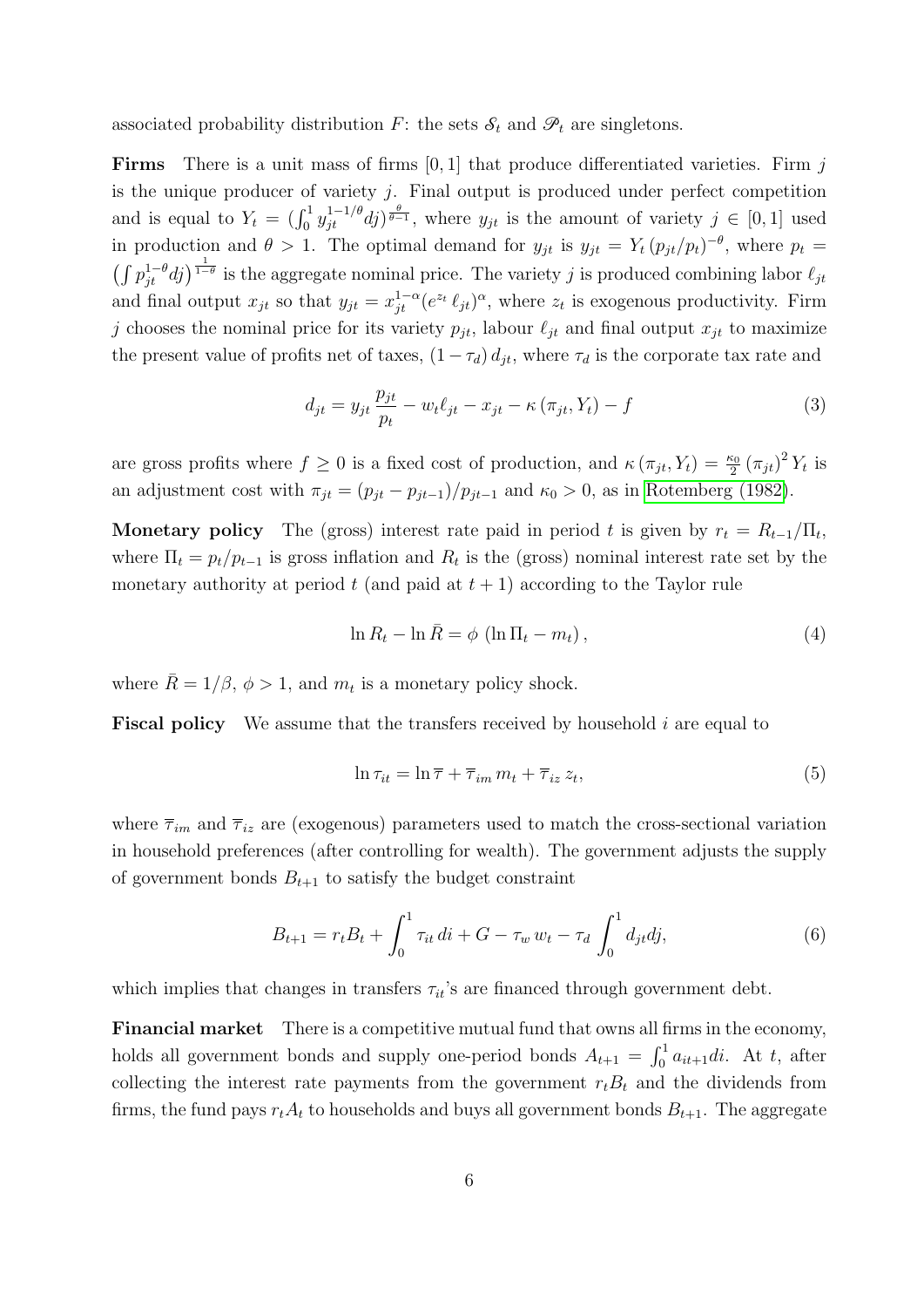supply of one-period bonds at  $t$  satisfies

<span id="page-8-0"></span>
$$
A_{t+1} = r_t A_t + B_{t+1} - r_t B_t - (1 - \tau_d) \int_0^1 d_{jt} d j. \tag{7}
$$

**Product and labor market clearing** In equilibrium, aggregate production  $Y_t$  is equal to aggregate consumption  $C_t \equiv \int_0^1 c_{it} \, di$  plus government expenditure G and the demand for intermediate inputs  $X_t \equiv \int_0^1 x_{it} \, di$ :

$$
Y_t = C_t + X_t + G + \kappa(\Pi_t, Y_t) + f.
$$

Clearing of the labor market implies that labor demand is equal to labor supply,  $\int_0^1 \ell_{it} di = 1$ .

**Risk vs uncertainty** At  $t_0$  the economy, initially in a steady state with zero inflation, experiences an unforeseen increase in risk or uncertainty, which is fully resolved at  $t_0 + 1$ , when (monetary and technology) shocks are realized; thereafter the economy converges deterministically back to the steady state. For simplicity prices are set before the shock at  $t_0$ . The risk/uncertainty shock is modelled as follows. At  $t_0$  households learn that productivity at  $t_0 + 1$  can be either low or high:  $z_{t_0+1} \in \{z_l, z_h\} \equiv \{-\overline{\epsilon}, \overline{\epsilon}\}\.$  Then,  $\forall t > t_0$ ,  $z_t$  follows an AR(1) process with persistence  $\varrho_z \in [0,1)$ :  $z_t = \varrho_z z_{t-1}$ . Both  $\varrho_z \in [0,1)$  and  $\bar{\epsilon} > 0$  are known at  $t_0$ . If the probability distribution of  $z_{t_0+1}$  is also known,  $\bar{\epsilon}$  measures the amount of risk about the technology shock; if it is unknown,  $\bar{\epsilon}$  measures the amount of uncertainty. Monetary shocks are modelled analogously. At  $t_0$  households learn that  $m_{t_0+1} \in \{m_l, m_h\} \equiv \{-\overline{v}, \overline{v}\},$  and  $m_t = \varrho_{\pi} m_{t-1} \forall t > t_0$ . Both  $\varrho_{\pi} \in [0, 1)$  and  $\overline{v} > 0$ are known at  $t_0$  and  $\overline{v}$  measures the amount of risk or uncertainty about monetary policy. Under measurable risk, we assume that the shocks are orthogonal and have zero mean, which means that the possible combination of  $z_{t_0+1}$  and  $m_{t_0+1}$  have a uniform distribution (probability of one-fourth). Under uncertainty, we assume that the household thinks that the realizations of  $z_{t_0+1} \in \{z_l, z_h\}$  and  $m_{t_0+1} \in \{m_l, m_h\}$  could have any distribution with probabilities at a corner—which we assume just to more easily map the model to the data.

#### 2.2 Results

Here we discuss some properties of the model, fully solved in Appendix [B.](#page-48-0) A monetary shock reduces the nominal interest rate, increases output and inflation which further reduces the real interest rate. A technology shock is deflationary and thereby reduces both the nominal and the real interest rate through the Taylor rule in [\(4\)](#page-7-0). As a result, both shocks reduce capital income, which is more harmful for wealthier households. For given non-capital income, there is a threshold level of wealth above which the household dislikes the monetary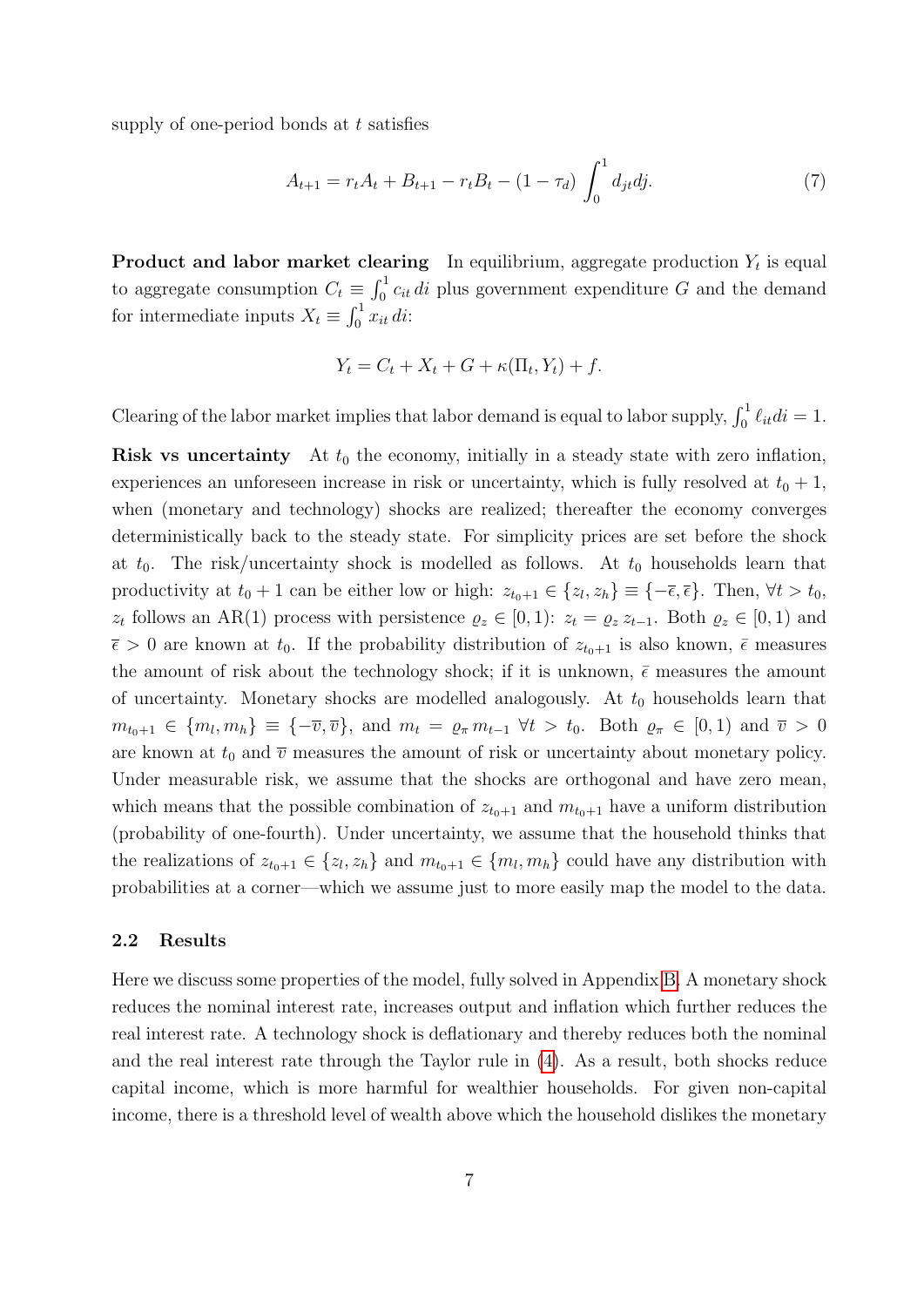shock and another one above which the same household dislikes the technology shock.<sup>[4](#page-1-0)</sup> As a result we have that:

Result 1. For given transfer function in [\(5\)](#page-7-1), wealthier households are more likely to dislike an expansionary monetary shock and an expansionary technology shock.

Next we characterize household-i's expectations at  $t_0$  for inflation at  $t \geq t_0 + n$ ,  $\forall n \geq 1$ . We calculate expectations under measurable risk or Knightian uncertainty. Under measurable risk, expected inflation is equal for everyone

<span id="page-9-0"></span>
$$
E^\sigma_{t_0}(\Pi_{t_0+n}) = \Pi^e_{t_0}
$$

where  $E_{t_0}^{\sigma}$  denotes expectations under measurable risk. This implies that:

Result 2. Under risk, households' expected inflation is independent of their preferences.

Let  $\gamma_{uv}$  denote the probability that the household ascribes at  $t_0$  to a realization at  $t_0 + 1$ of a technology shock  $z_u$  and a monetary shock  $m_v$ ,  $\forall u, v \in \{l, h\}$ . The  $\gamma_{uv}$ 's satisfy

<span id="page-9-1"></span>
$$
\sum_{u,v \in \{l,h\}} \gamma_{uv} = 1 \quad \text{with} \quad \gamma_{uv} \in \{0,1\} \,,\,\forall u,v \in \{l,h\}. \tag{8}
$$

Let  $\overline{V}_i(a; z_{t_0+1}, m_{t_0+1})$  denote the continuation utility of household i at  $t_0 + 1$  given wealth a. Under uncertainty, household i solves the following problem:

$$
\max_{a'} \left[ \frac{\left(w_{i0} + \bar{R} a_{i0} + \tau_{i0} - a'\right)^{1-\sigma}}{1-\sigma} + \beta \min_{\gamma_{uv};u,v \in \{l,h\}} \sum_{u,v \in \{l,h\}} \gamma_{uv} \,\bar{V}_i(a'; z_u, m_v) \right],\tag{9}
$$

subject to the constraint in  $(8)$ . At the optimal saving decision  $a'$ , the minimization problem in  $(9)$  determines the worst-case beliefs of household i, in brief her beliefs. Beliefs assign all probability mass to the pair  $s_i^* = (z_{it_0+1}^*, m_{it_0+1}^*)$ . Let  $E_{it_0}^k(\Pi_{t_0+n})$  denote the household-i beliefs at  $t_0$  of inflation at  $t_0 + n$ ,  $n \ge 1$ . Up to a first order approximation, we have that

<span id="page-9-2"></span>
$$
E_{it_0}^k(\Pi_{t_0+n}) \approx 1 + \overline{\pi}_{mn} m_{it_0+1}^* + \overline{\pi}_{zn} z_{it_0+1}^*, \ \forall n \ge 1
$$
 (10)

where  $\bar{\pi}_{mn}$  and  $\bar{\pi}_{zn}$  are the impulse response coefficients of inflation,  $n-1$  periods after the monetary and technology shock, respectively. The coefficients are derived in Appendix [B:](#page-48-0) an expansionary monetary shock is inflationary  $\bar{\pi}_{mn} > 0$ ; an expansionary technology shock is deflationary  $\bar{\pi}_{zn} < 0$ . In general we have that:

<sup>4</sup>The thresholds are computed numerically in Section [6.1.](#page-32-1)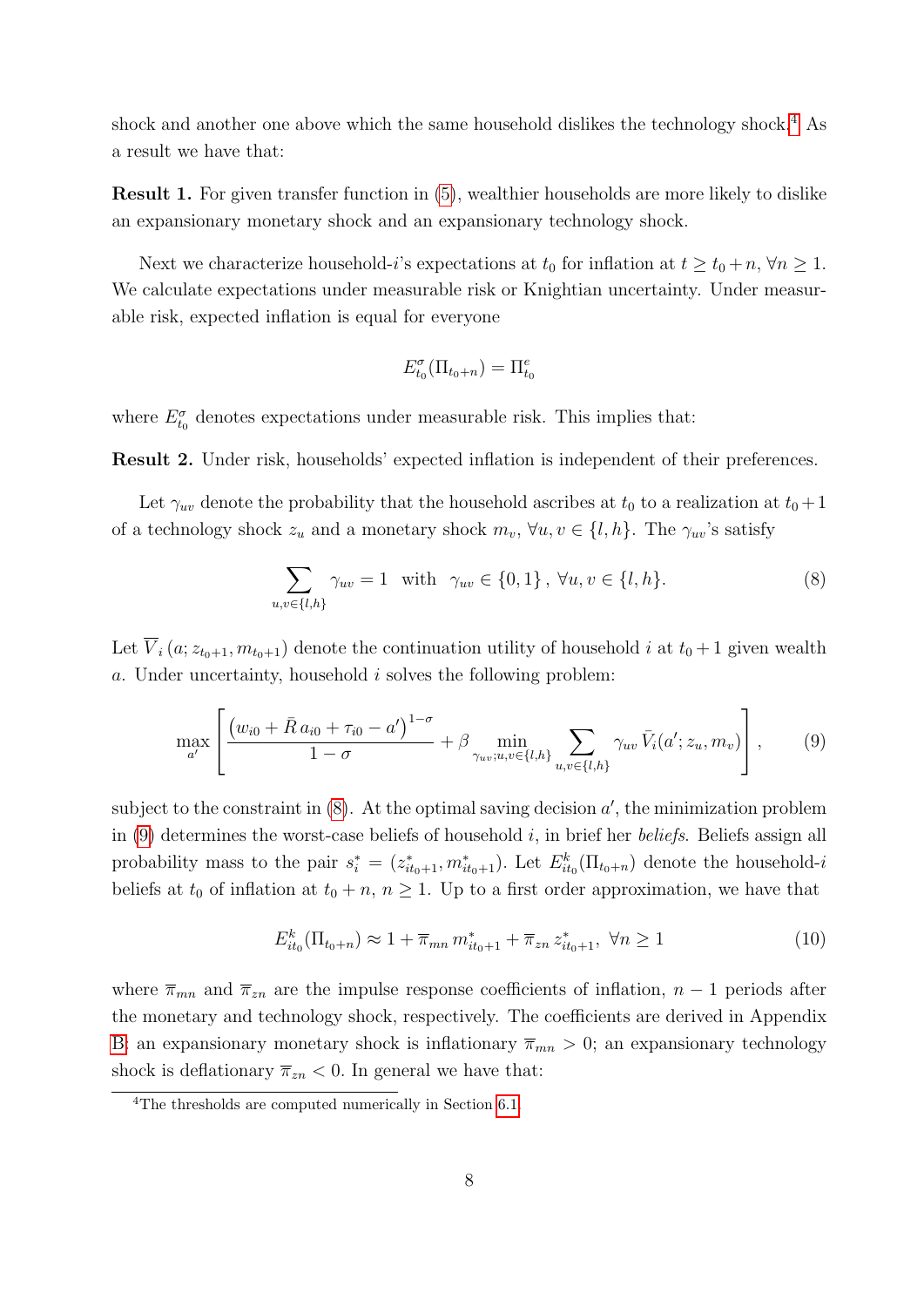Result 3. Under uncertainty, household preferences for monetary and technology shocks affect her beliefs about future inflation.

Given the (worst-case) beliefs of household  $i$ , we can also define her *best-case* beliefs as equal to  $s_i^{**} = -s_i^*$ . We construct a dummy for whether household-i prefers a monetary expansion to a monetary tightening:  $d_{im} = 1$  if  $m^*_{it_0+1} < 0$  and  $d_{im} = 0$  otherwise. Similarly, we construct another dummy for whether household-i prefers a technology regress to a technology improvement:  $d_{iz} = 1$  if  $z_{it_0+1}^* > 0$  and  $d_{iz} = 0$  otherwise. Using these dummies in [\(10\)](#page-9-2), we obtain that

<span id="page-10-1"></span>
$$
E_{it_0}^k(\Pi_{t_0+n}) \approx 1 - \overline{\pi}_{mn} \,\overline{v} \, d_{im} + \overline{\pi}_{zn} \,\overline{\epsilon} \, d_{iz}.\tag{11}
$$

Since  $\bar{\pi}_{mn} > 0$  and  $\bar{\pi}_{zn} < 0$ , household-*i* beliefs about future inflation are negatively distorted by her preferences for a monetary expansion and a technology regress. Moreover:

Result 4. The effects of the household's preference dummies on her beliefs about future inflation reflect the underlying uncertainty about monetary and technology shocks, equal to  $\overline{v}$  and  $\overline{\epsilon}$ , respectively.

#### <span id="page-10-0"></span>3 Descriptive evidence

First we discuss the data, then analyze the relation between wealth and preferences.

#### 3.1 Data

Our main source of data is the Bank of England Inflation Attitudes Survey (BEIAS). BEIAS is a quarterly survey, conducted on behalf of the Bank of England to assess public attitudes towards inflation and monetary policy. People aged 16 and over are interviewed throughout the United Kingdom. The survey is not a panel as the pool of subjects changes from one quarter to another. Once weighted, the raw data are fully representative of the UK population. The survey is ran quarterly since 2001, but some questions are asked just in the first quarter of the year and other questions are started to be asked only since 2003. Overall, our sample period is 2003:I-2019:I. BEIAS asks households both about their expectations and about their preferences for inflation and interest rates. In particular, expected inflation at a 1 year time horizon is obtained by asking the following question: "How much would you expect prices in the shops generally to change over the next twelve months?". Starting from the first quarter of 2009, an analogous question is asked at a time horizon of 2 and 5 years. The time profile of expected inflation is plotted in panel (a) of Figure [1.](#page-11-0) Panel (b) of Figure [1](#page-11-0) shows the evolution of three measures of realized inflation: the blue solid line corresponds to CPI inflation; the red dashed line includes owner occupiers' housing costs (CPIH); the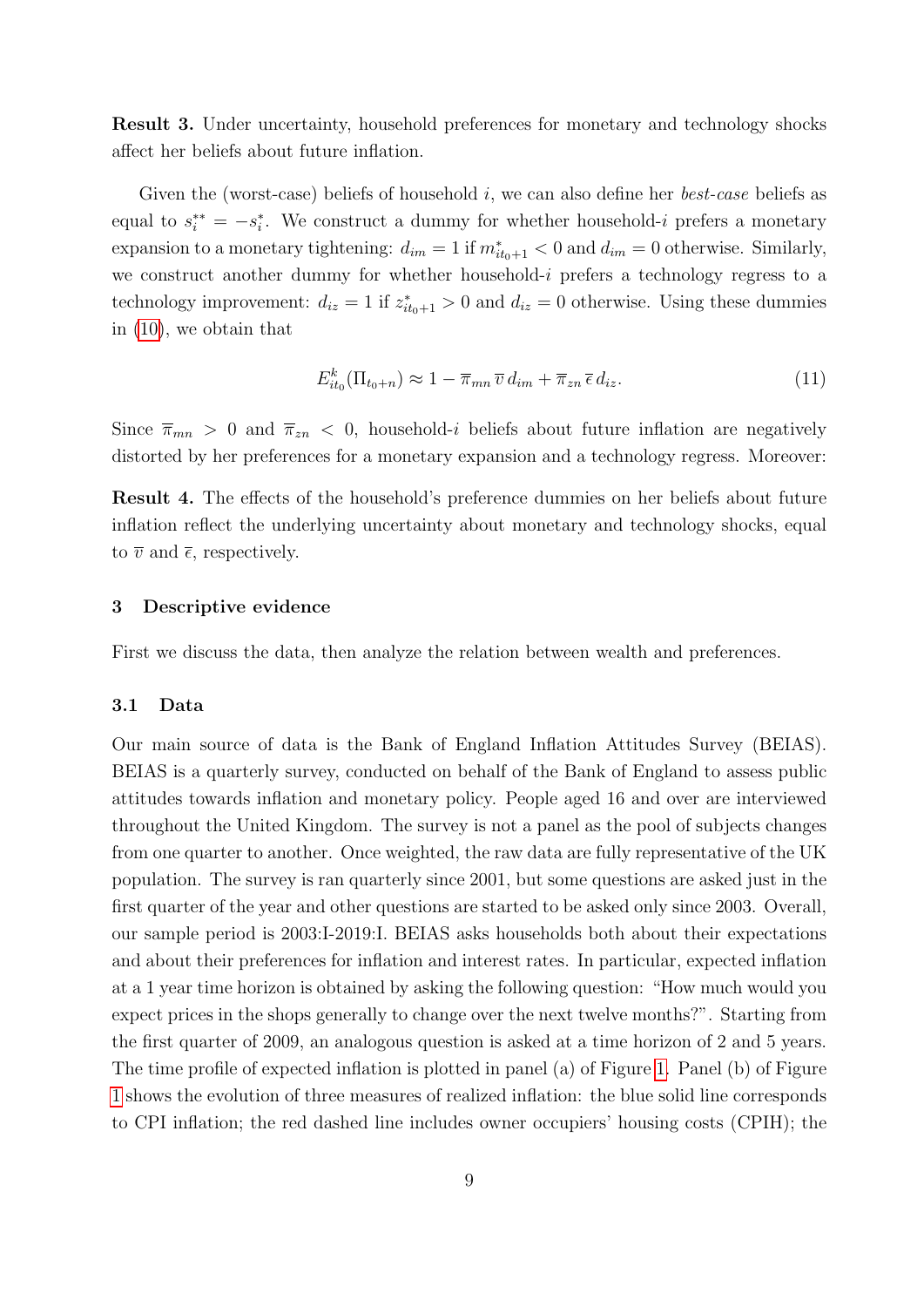

<span id="page-11-0"></span>

Panel (a) plots average expected inflation in BEIAS at 1, 2 and 5 years horizon. Panel (b) plots three measures of consumer price inflation. Panel (c) plots GDP per capita and the employment rate. Panel (d) plots the official central bank short term interest rate and a measure of the size of the Bank of England assets.

black dotted line measures inflation using the Retail Price Index (RPI), which used to be the principal official measure of inflation in the UK until very recent years. We notice that RPI inflation is always higher than CPI inflation, with the exception of 2009. On average, expected inflation in BEIAS tends to slightly overpredict future realized inflation, but the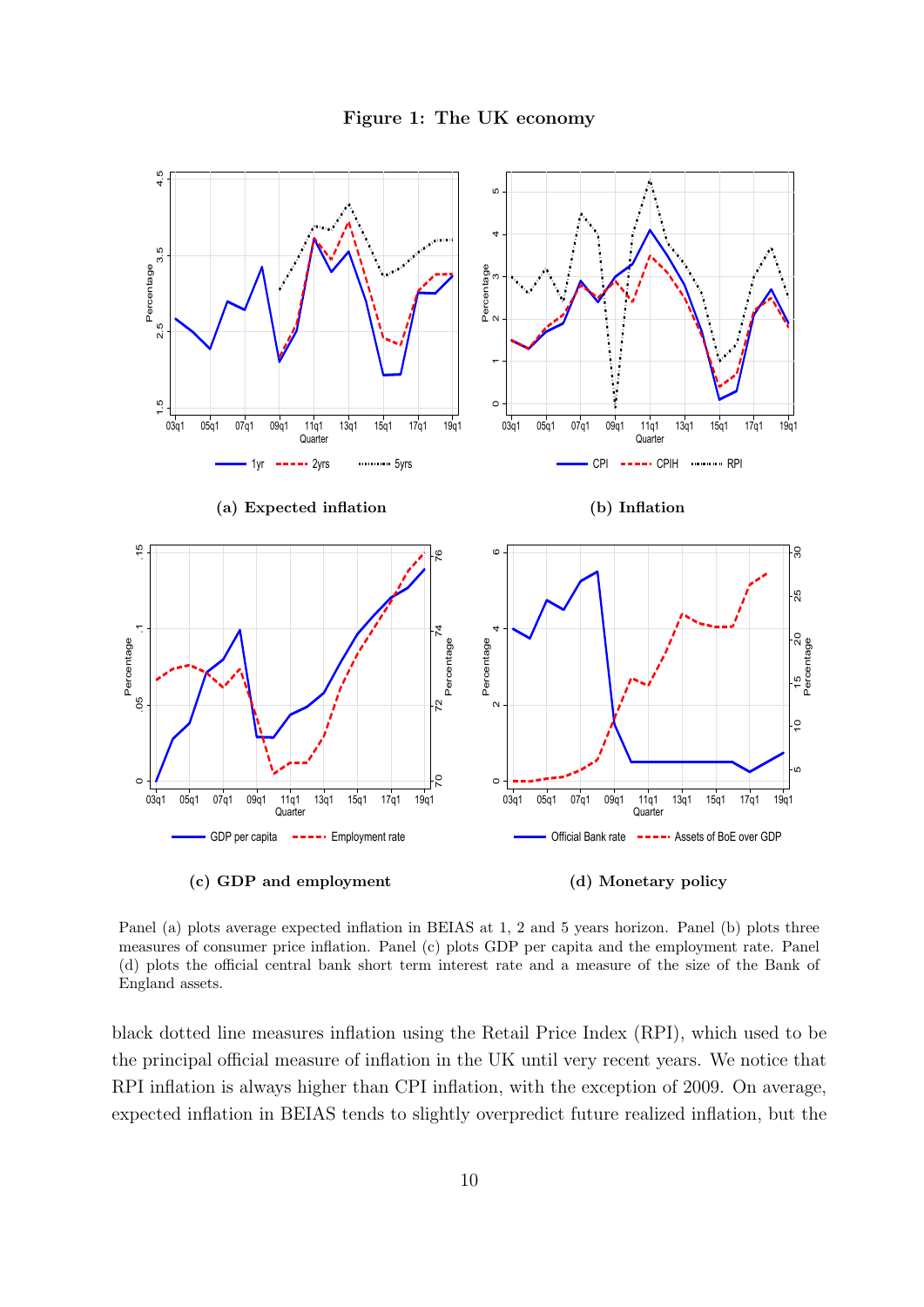wedge is small and reverts sign when looking at RPI inflation (see Table [1\)](#page-13-0). Panel (c) of Figure [1](#page-11-0) shows logged GDP per capita, normalized to zero at the beginning of the sample period, (left scale of the y-axis) and employment rate as a dashed red line (right scale of the y-axis). The Great Recession materializes in 2008 and GDP and employment comoves closely. Between 2008:I and 2009:I, GDP falls by more than 7 percentage points, while the fall for the employment rate is by more than 2 percentage points. Panel (d) of Figure [1](#page-11-0) characterizes monetary policy by the Bank of England in terms of prices and quantities over: the blue solid line on the left y-axis is the official rate set by the Bank of England, the red dashed line on the right y-axis is the level of assets held by the Bank. Quantitative easing started in March 2009.[5](#page-1-0)

BEIAS elicits households' preferences about the standard monetary policy trade-off between setting higher interest rates and allowing higher inflation by asking the following question: "If a choice had to be made either to raise interest rates to try to keep inflation down, or keep interest rates down and allow prices in the shops to rise faster, which would you prefer—interest rates to rise or prices to rise faster?" Possible answers are: (i) Interest rates to rise; (ii) Prices to rise faster; or (iii) No idea. A negative monetary shock  $m_t < 0$ in the Taylor rule [\(4\)](#page-7-0) induces a higher interest rate and lower inflation, reproducing the monetary policy trade-off discussed in the question.<sup>[6](#page-1-0)</sup> We interpret a household choosing option (i) as one that prefers  $m_t$  negative (monetary tightening) to  $m_t$  positive (monetary loosing). In the former case, we say that the household *dislikes inflation*, in the latter (option (ii)) that she likes inflation.

BEIAS elicits households' preferences about future changes in interest rates by asking the following question: "Which would be best for you personally, for interest rates to go up over the next few months, or to go down, or to stay where they are now, or would it make no difference either way?" Possible answers are: (i) Go up; (ii) Go down; (iii) Stay where they are; (iv) Make no difference; (v) No idea. Preferences for changes in interest rates are asked in absolute terms (not relative to changes in inflation as in the previous question). Given the interest rate rule [\(4\)](#page-7-0), a household may report to prefer interest rate to go up either because she likes a monetary tightening (a fall in  $m_t$ ) and/or because she likes a contractionary technology shock (a fall in  $z_t$ ) which increases inflation  $\Pi_t$  and through [\(4\)](#page-7-0) increases interest rates. The answers to the previous question on the monetary policy trade-off allows us to control for households' preferences for  $m_t$ , so the answers to this question should be interpreted as providing information about households' preferences for

<sup>5</sup>The official bank rate (also called the Bank of England base rate or BOEBR) is the interest rate that the Bank of England charges banks for secured overnight lending. It is the UK key interest rate for enacting monetary policy. The security for the lending can be any of a list of eligible securities (commonly Gilts) and are transacted as overnight repurchase agreements. Changes to BOEBR are recommended by the Monetary Policy Committee and enacted by the Governor of the Bank of England.

<sup>&</sup>lt;sup>6</sup>The BEIAS also asks households if they agree with the existence of such trade-off. We will use the answers to this question later.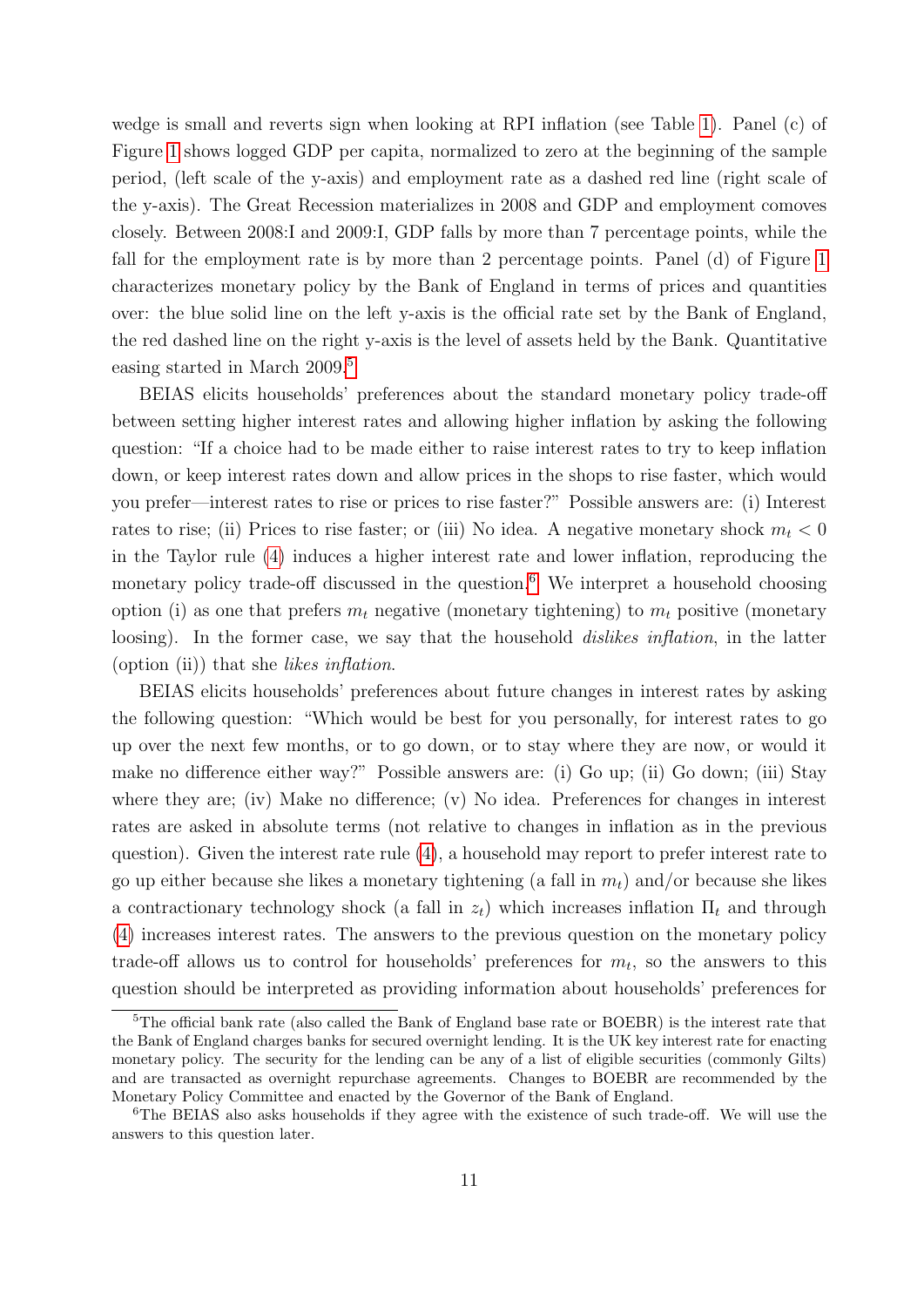changes in nominal interest rates due to other real (technology) shocks. This is the logic we pursue further in Section [6.](#page-32-0)

Table [1](#page-13-0) provides descriptive statistics for the key variables in our analysis. Descriptive statistics for other variables used in the analysis are in the Appendix. The majority of households dislike inflation, while the shares of households reporting a preference for higher or lower interest rates are similar. Average perceived inflation by households has been 3.08% in the sample, not statistically different from all measures of realized inflation, with the

<span id="page-13-0"></span>

|                                           | (1)      | (2)  | (3)       | (4)      | (5)      |
|-------------------------------------------|----------|------|-----------|----------|----------|
| VARIABLES                                 | mean     | sd   | N         | min      | $\max$   |
|                                           |          |      |           |          |          |
| Year                                      | 2,011.12 | 4.94 | 68,425.00 | 2,003.00 | 2,019.00 |
| Expect. $\Pi$ over next 12 months         | 2.82     | 1.86 | 47,273.00 | $-1.00$  | 5.50     |
| 2-years ahead $\Pi^e$ (extended)          | 3.09     | 2.65 | 31,774.00 | $-5.50$  | 10.50    |
| 5-years ahead $\Pi^e$ (extended)          | 3.64     | 2.93 | 28,172.00 | $-5.50$  | 10.50    |
| Reported $\Pi$ over last 12 months        | 3.08     | 1.93 | 58,862.00 | $-1.00$  | 5.50     |
| 1-year ahead realized $\Pi$ , $\%$ (CPI)  | 2.23     | 1.06 | 64,093.00 | 0.10     | 4.10     |
| 1-year ahead realized $\Pi$ , $\%$ (CPIH) | 2.13     | 0.81 | 64,093.00 | 0.40     | 3.50     |
| 1-year ahead realized $\Pi$ , $\%$ (RPI)  | 2.95     | 1.32 | 64,093.00 | $-0.10$  | 5.30     |
| HH does not know $\Pi^e$                  | 0.15     | 0.36 | 68,425.00 | 0.00     | 1.00     |
| HH does not know past $\Pi$               | 0.14     | 0.35 | 68,425.00 | 0.00     | 1.00     |
| i affects $\Pi$ in 1-2 months             | 0.34     | 0.47 | 68,425.00 | 0.00     | 1.00     |
| i affects $\Pi$ in 1-2 yrs                | 0.38     | 0.49 | 68,425.00 | 0.00     | 1.00     |
| HH dislikes $\Pi$                         | 0.61     | 0.49 | 68,425.00 | 0.00     | 1.00     |
| HH prefers high $\Pi$                     | 0.17     | 0.37 | 68,425.00 | 0.00     | 1.00     |
| HH doesn't know preference for $\Pi$      | 0.23     | 0.42 | 68,425.00 | 0.00     | 1.00     |
| HH expects $1yr i up$                     | 0.47     | 0.50 | 68,425.00 | 0.00     | 1.00     |
| HH expects $1yr i down$                   | 0.07     | 0.25 | 68,425.00 | 0.00     | 1.00     |
| HH expects $1yr i$ unchanged              | 0.27     | 0.44 | 68,425.00 | 0.00     | 1.00     |
| HH doesn't know expected 1yr $i$          | 0.19     | 0.39 | 68,425.00 | 0.00     | 1.00     |
| HH prefers $i$ up                         | 0.23     | 0.42 | 68,425.00 | 0.00     | 1.00     |
| $HH$ prefers i down                       | 0.27     | 0.45 | 68,425.00 | 0.00     | 1.00     |
| $HH$ prefers $i$ unchanged                | 0.21     | 0.41 | 68,425.00 | 0.00     | 1.00     |
| $HH$ is indifferent on i                  | 0.18     | 0.39 | 68,425.00 | 0.00     | 1.00     |
| HH doesn't know preference for $i$        | 0.10     | 0.30 | 68,425.00 | 0.00     | $1.00\,$ |
| Income above 25000 pounds                 | 0.51     | 0.50 | 68,425.00 | 0.00     | 1.00     |
| Household with mortgage                   | 0.29     | 0.46 | 68,425.00 | 0.00     | 1.00     |
| Top Wealthy HH                            | 0.19     | 0.39 | 68,425.00 | 0.00     | $1.00\,$ |
| Upper Middle Wealthy HH                   | 0.27     | 0.44 | 68,425.00 | 0.00     | $1.00\,$ |
| Lower Middle Wealthy HH                   | 0.20     | 0.40 | 68,425.00 | 0.00     | 1.00     |
| Poor HH                                   | 0.34     | 0.47 | 68,425.00 | 0.00     | 1.00     |
|                                           |          |      |           |          |          |

Table 1: Descriptive statistics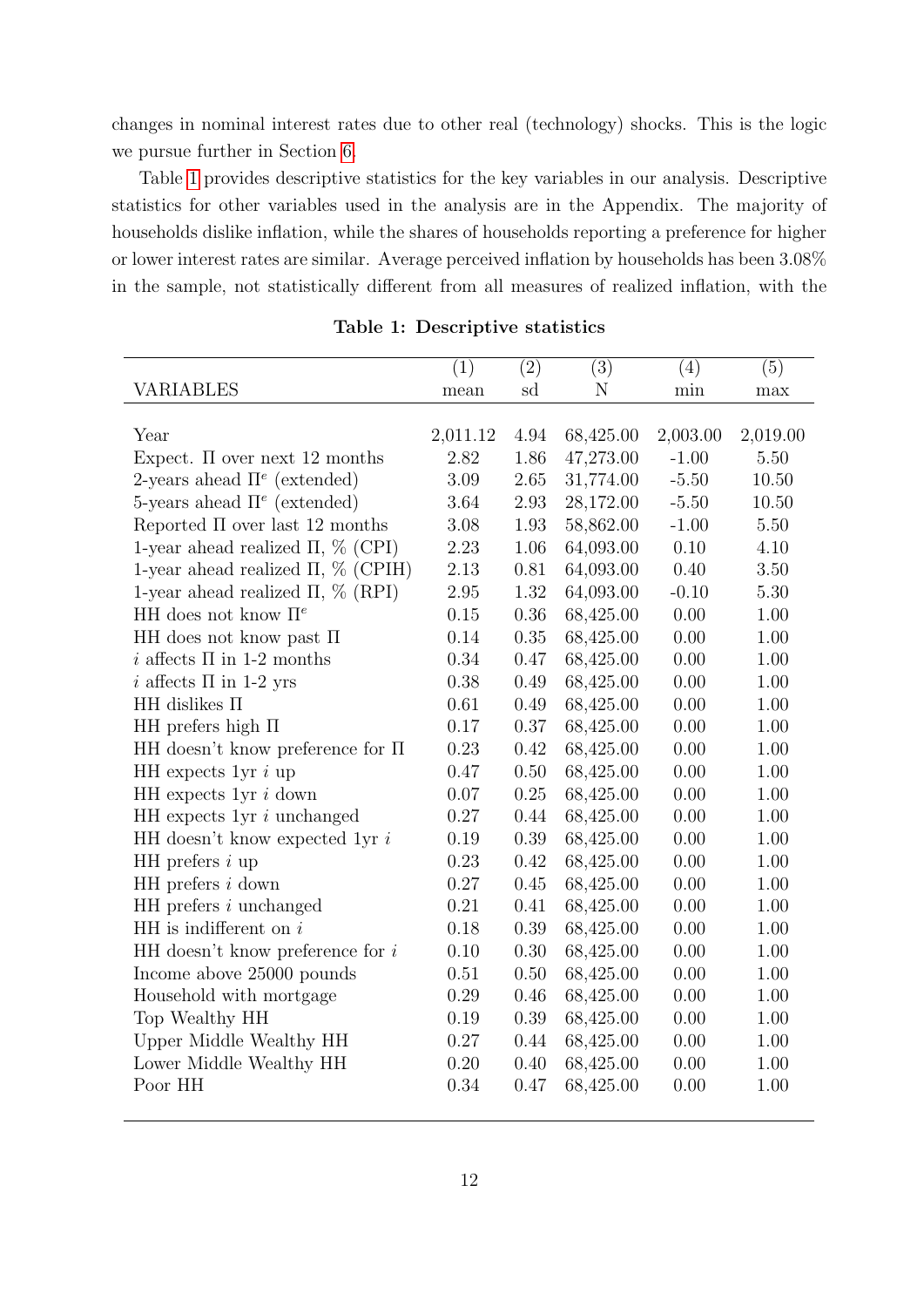point estimate closer to RPI inflation. BEIAS also asks households if they agree with the statement that "a rise in interest rates makes prices in the high street rise more slowly in the short term (say a month or two)"; and if they agree with the statement that "a rise in interest rates makes prices rise more slowly in the medium term (say a year or two)". We construct two dummies for whether the households report to agree or strongly agree with each of the two statements: the dummies measure households understanding of the monetary policy trade-off between interest rates and inflation. As we we will show below, households reporting to agree with the statements are more likely to report their preferences and expected inflation. BEIAS contains information on whether the household has a mortgage and assigns the household to one of 4 economic class variables constructed using the National Readership Survey (NRS) social grade classification. The social ranking roughly corresponds to the quartile of the UK wealth distribution. We refer to households in the 4 social groups as "Top Wealthy", "Upper Middle Wealthy", "Lower Middle Wealthy", and "Poor", respectively. We take these 4 dummy variables together with the dummy for whether the household has a mortgage as characterizing household's wealth and her portfolio position in BEIAS. Table [1](#page-13-0) provides descriptive statistics about these dummies. Finally, we construct a dummy for whether annual income is above 25,000 pounds per year, which roughly corresponds to the median income in the UK population.

Panel (a) of Figure [2](#page-15-0) plots the fractions of households who like inflation (solid blue line) and who dislike it (dashed red line). The fraction of households who dislike inflation oscillates around 60 percent, whereas the fraction of households who dislike it oscillates around 20 percent. The fractions have remained relatively stable over the sample period. Panel (b) plots the fraction of households who prefers interest rate to go up (solid blue line), down (dashed red line) or are indifferent (dotted black line). Panel (c) plots the difference in 1-year ahead expected inflation between households who like inflation and households who dislike it, with the grey area representing 95 percent confidence intervals. There is a statistically significant difference in expected inflation: households who like inflation have lower expected inflation than households who dislike it. The difference peaks to around 40 basis in 2012:I, while it is not statistically different from zero in 2004:I and 2016:I. Panel (d) reports the difference in the (average) one-year expected inflation of households who prefers interest rates to go up and the expected inflation of households who prefer interest rates to go down. Again there is a statistically significant difference in expected inflation. The difference peaks to more than 40 basis in 2015 and is high also in 2006, 2007, and 2016.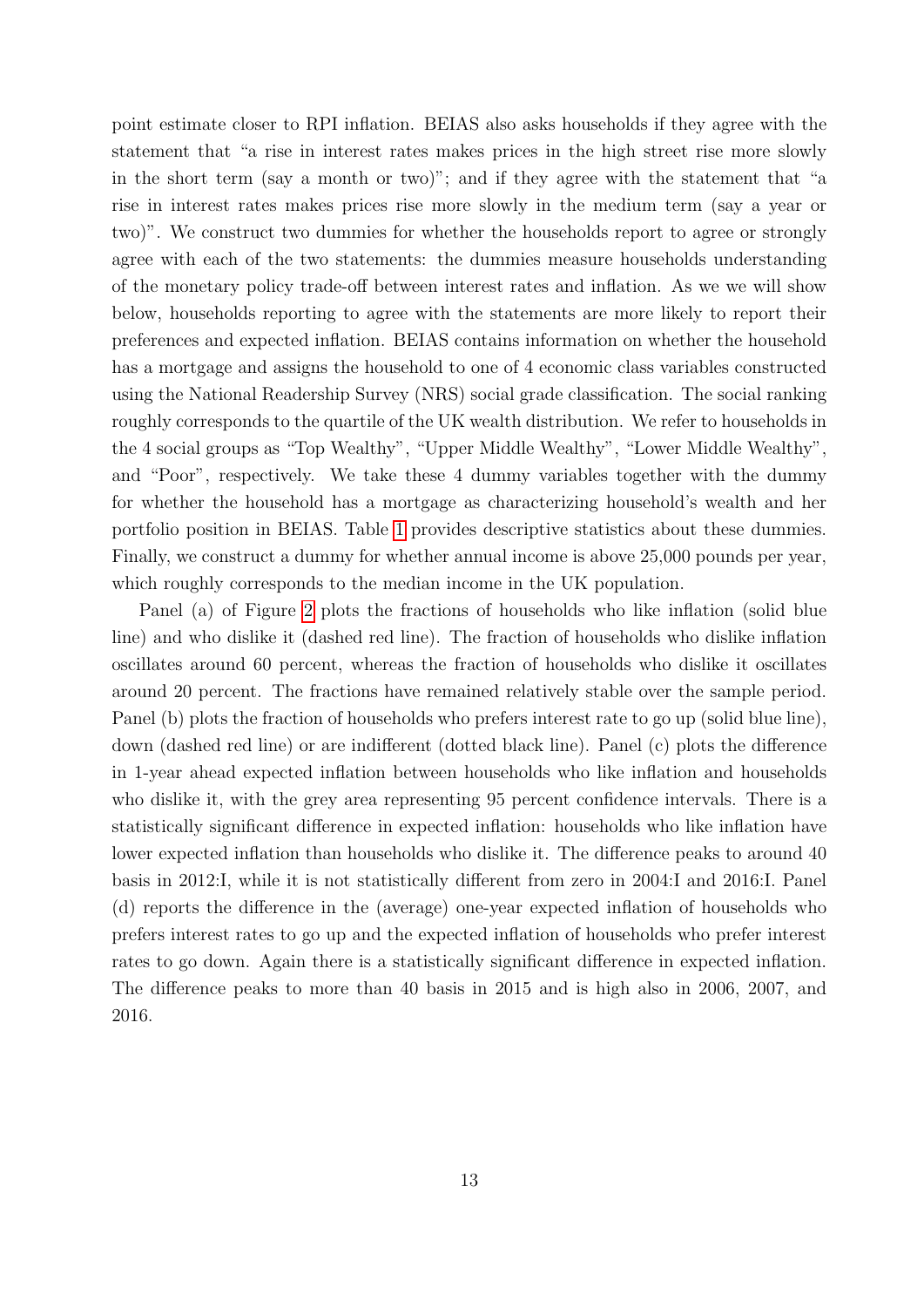<span id="page-15-0"></span>

#### Figure 2: Expected inflation and preferences for inflation

(c) Diff. in  $\Pi^e$ : preference for inflation (d) Diff. in  $\Pi^e$ : preference for interest rates

Panel (a) plots the fraction of households who report to like and dislike inflation; panel (b) the fraction of households who prefers interest rate to go up, down or are indifferent. Panel (c) reports the difference in the (average) one-year expected inflation of households who like and dislike inflation. Panel (d) reports the difference in the (average) one-year expected inflation of households who like interest rates to go up and the expected inflation of households who prefer interest rates to go down.

#### <span id="page-15-1"></span>3.2 Wealth and preferences

We relate the wealth of households to their preferences for monetary policy and interest rates. Result 1 suggests that wealthy households dislike inflation and prefer interest rates to go up, while poor (debtor) households likes inflation and prefer interest rate to go down. We construct 16 groups of households depending on whether the household belongs to one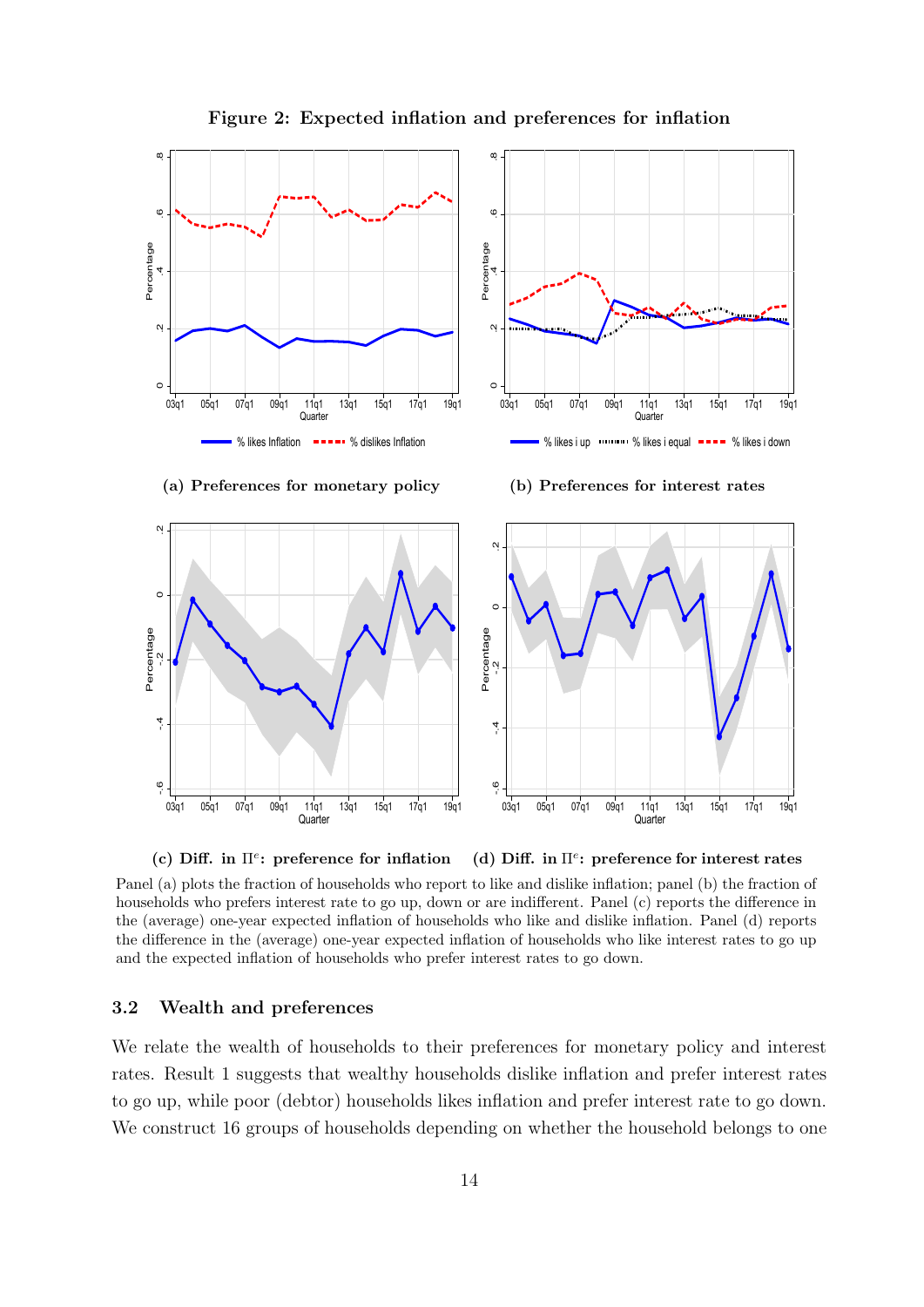of the 4 economic class variables in the NRS ("Top Wealthy", "Upper Middle Wealthy", "Lower Middle Wealthy" or "Poor"), whether the household has a mortgage, and whether her annual income is above or below 25,000 pounds per year. For each group of households, we calculate their average wealth using the Wealth and Assets Survey (WAS) for wave 3  $(2010-1012)$ .<sup>[7](#page-1-0)</sup> In calculating household's wealth we exclude the value of her main residence, add the value of all other real and financial assets of the household and then subtract all household's debt (the sum of the amount owed by the household on all mortgages and other loans). The value of wealth is expressed as a ratio of the average net annual income in the UK economy. Panel (a) of Figure [3](#page-16-0) plots the fraction of households who dislike inflation as a function of the average household wealth in the group.<sup>[8](#page-1-0)</sup> Wealthier

<span id="page-16-0"></span>

Figure 3: Preferences and Net wealth

(b) HHs who prefer interest rates down

Wealth excludes value of main residence. Values are calculated as a ratio of average net income in the economy. They refer to 2010-2012. Data on wealth come from the Wealth and Assets Survey. Panel (a) plots the fraction of households in each wealth group that "like inflation". Panel (b) plots the fraction of households in each wealth group that report "prefer interest rate to go down" conditional on reporting to "like inflation".

households are more likely to dislike inflation. Roughly, a household with negative wealth equal to two times average UK annual labor income dislikes inflation with a probability of 50 percent compared with a probability of 70 per cent for a household with wealth greater than four times average yearly labor income. Panel (b) of Figure [3](#page-16-0) analyzes the relation between household's wealth and the fraction of households who dislike both inflation and

<sup>7</sup>This is the first wave of WAS with the information required to reconstruct the 4 economic class variables by NRS in WAS. WAS is a survey conducted by the Office for National Statistics (ONS), which is unique in measuring UK households' assets, savings and debt. WAS over-samples wealthier households and is fully representative of the UK wealth distribution.

<sup>8</sup>The values underlying the scatter plots in Figure [3](#page-16-0) are in Table [A2](#page-44-0) in the Appendix.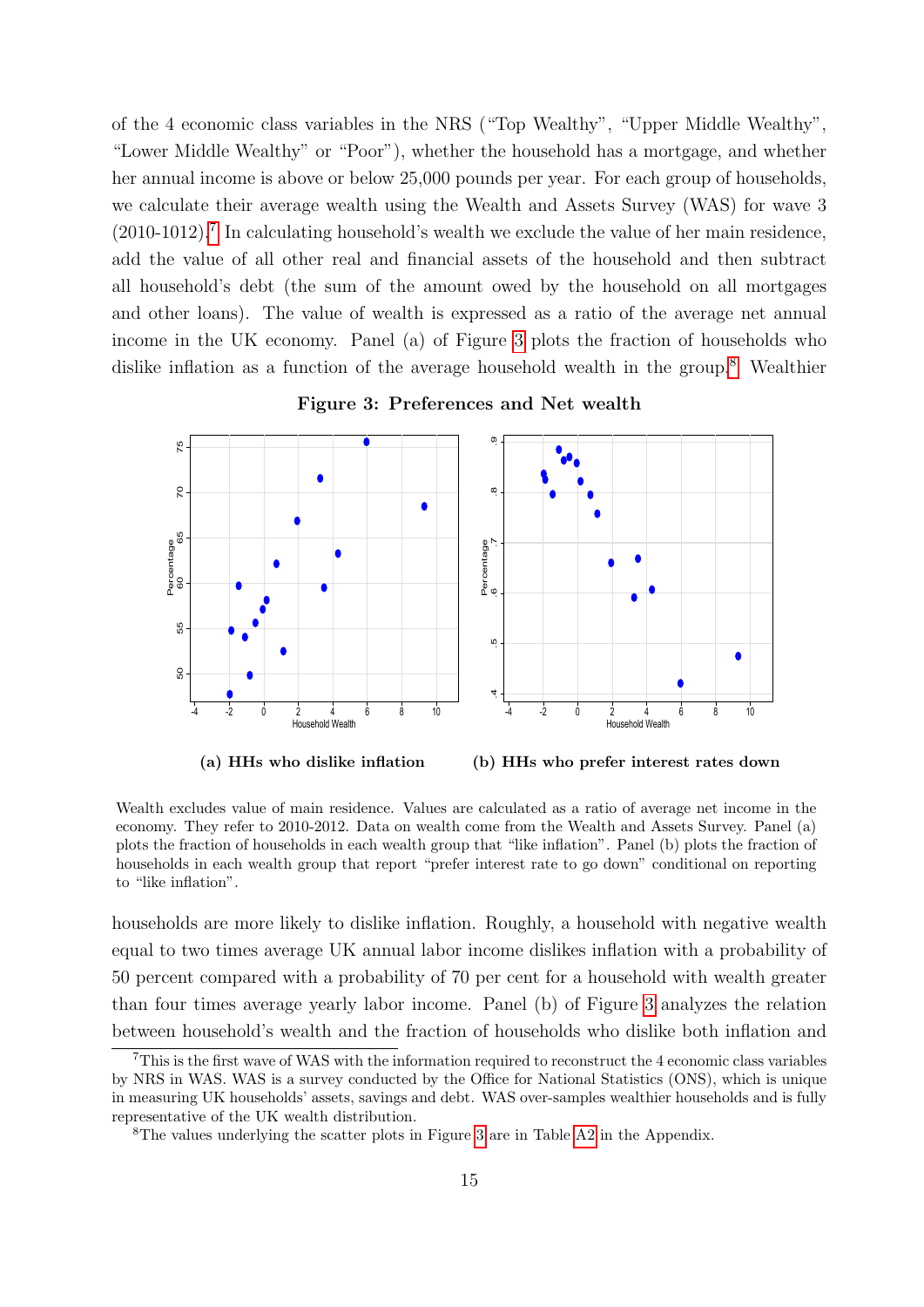higher interest rates as a proportion of the number of households who dislike inflation, which is a way of reporting preferences for nominal interest rates after controlling for household's preferences for monetary policy. Consistent with the model, panel (b) indicates that wealthier households are less likely to prefer interest rate to go down. A household with negative wealth equal to two times average UK annual labor income prefer low interest rates with a probability of 90 percent. A household with wealth greater than four times average yearly labor income prefer interest rates to go down with a probability of just 40 per cent.

To study more formally how household's wealth affects household's preferences for monetary policy we run a multinomial Logit for whether the household likes, dislikes or has no idea about her preferences for inflation, which are mutually exclusive category. We control for a full set of time dummies, 5 geographical dummies (for leaving in Scotland, Wales, Northern Ireland, Midlands or South of England), 6 age dummies, a dummy for gender, a dummy for being employed, 5 income group dummies, and 3 educational dummies (for less than high school, high school degree and for having a college degree or more). Descriptive statistics for these variables are in Table [A1](#page-43-0) in the Appendix. These variables control for possible differences in the information set of households. The omitted category is "Poor" households. Table [2](#page-17-0) reports the resulting average marginal effects on the probability of the 3 categorical variables for preferences for inflation. Households with a mortgage have

<span id="page-17-0"></span>

|                                | (1)                              | $\left( 2\right)$ | (3)              |  |  |  |
|--------------------------------|----------------------------------|-------------------|------------------|--|--|--|
| <b>VARIABLES</b>               | HH_dislikes_infl_ HH_likes_infl_ |                   | HH_does_not_know |  |  |  |
|                                |                                  |                   |                  |  |  |  |
| Household with mortgage        | $-0.08***$                       | $0.10***$         | $-0.03***$       |  |  |  |
|                                | (0.00)                           | (0.00)            | (0.00)           |  |  |  |
| Top Wealthy HH                 | $0.10***$                        | $0.01*$           | $-0.11***$       |  |  |  |
|                                | (0.01)                           | (0.01)            | (0.00)           |  |  |  |
| Upper Middle Wealthy HH        | $0.07***$                        | 0.00              | $-0.08***$       |  |  |  |
|                                | (0.01)                           | (0.00)            | (0.00)           |  |  |  |
| Lower Middle Wealthy HH        | $0.04***$                        | 0.01              | $-0.04***$       |  |  |  |
|                                | (0.01)                           | (0.00)            | (0.00)           |  |  |  |
|                                |                                  |                   |                  |  |  |  |
| Observations                   | 68,425                           | 68,425            | 68,425           |  |  |  |
| Standard errors in parentheses |                                  |                   |                  |  |  |  |

Table 2: Determinants of preferences for inflation

a errors in pa

\*\*\* p<0.01, \*\* p<0.05, \* p<0.10

The table reports the average marginal effects on the probability of the three categorical variables for preferences for monetary policy from a Multinomial logit. The model contains a full set of time dummies, 5 geographical dummies for leaving in Scotland, Wales, Northern Ireland, Midlands or South of England, six age dummies, a dummy for gender, a dummy for being employed, five income group dummies, and educational dummies for Less than high school, High school degree and for having a College degree or more. The omitted category is the "Poor" household category.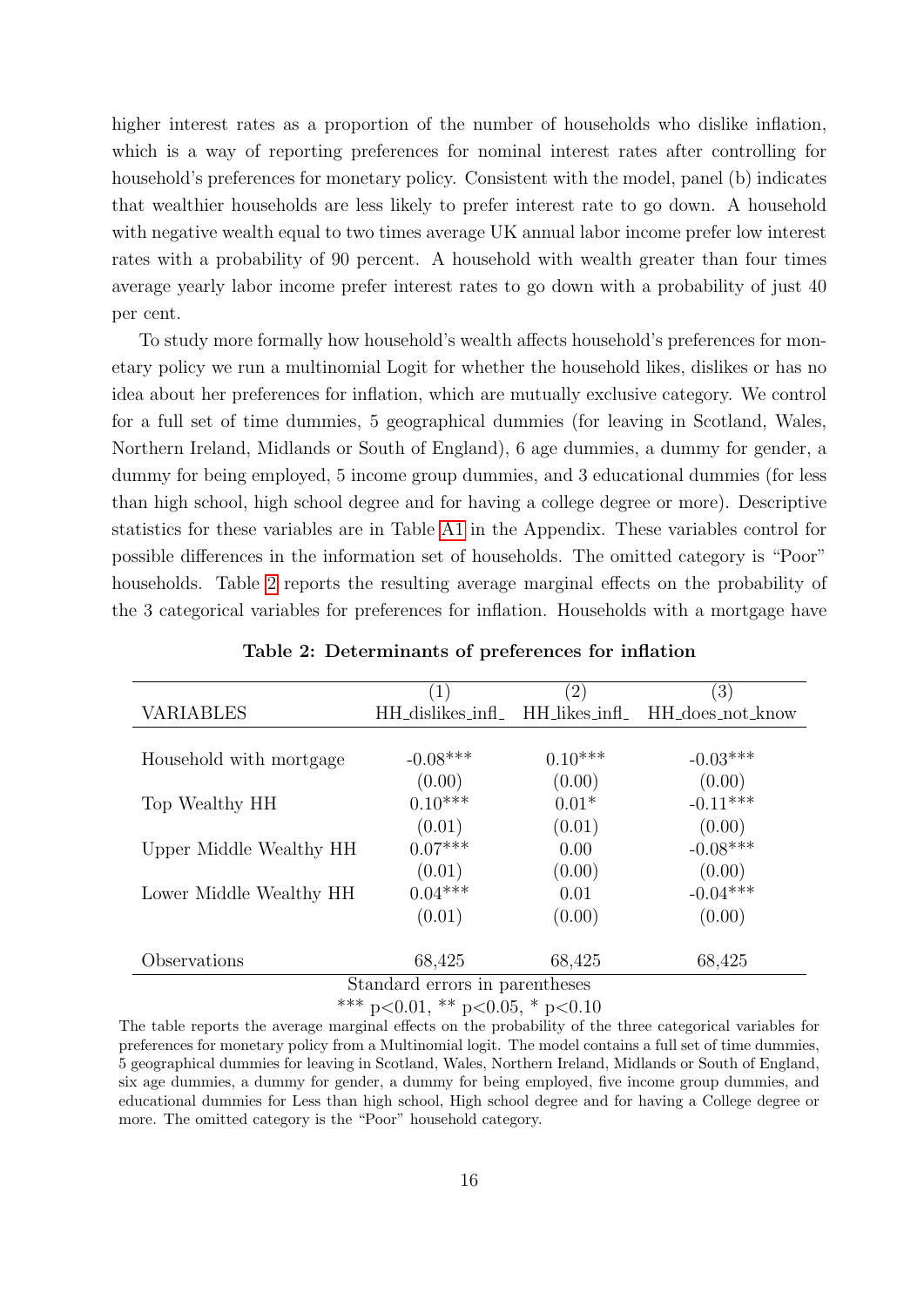a probability which is 10 percent higher to like inflation than a household without a mortgage. A top wealthy household has a 10 percent higher probability to dislike inflation than a poor household. Interestingly, this last marginal effect comes from a reduction in the probability that the household does not report her preferences for policy, which is an issue we will address later.

Given household's preferences for monetary policy, in Table [3](#page-18-0) we study the determinants for whether the household prefers interest rates to go up, down, remain the same, whether the household has no idea or she does not know. We run a multinomial Logit over these

<span id="page-18-0"></span>

|                                | (1)               | (2)                            | (3)        | (4)         | (5)        |  |
|--------------------------------|-------------------|--------------------------------|------------|-------------|------------|--|
| <b>VARIABLES</b>               | Go <sub>-up</sub> | Go <sub>-down</sub>            | Same       | Indifferent | Not_know   |  |
|                                |                   |                                |            |             |            |  |
| HH dislikes $\Pi$              | $0.15***$         | $-0.01*$                       | $-0.01**$  | $0.03***$   | $-0.16***$ |  |
|                                | (0.00)            | (0.00)                         | (0.00)     | (0.00)      | (0.00)     |  |
| HH prefers high $\Pi$          | 0.00              | $0.09***$                      | $0.05***$  | $-0.06***$  | $-0.07***$ |  |
|                                | (0.01)            | (0.01)                         | (0.01)     | (0.00)      | (0.00)     |  |
| Household with mortgage        | $-0.12***$        | $0.11***$                      | $0.10***$  | $-0.07***$  | $-0.03***$ |  |
|                                | (0.00)            | (0.00)                         | (0.00)     | (0.00)      | (0.00)     |  |
| Top Wealthy HH                 | $0.16***$         | $-0.05***$                     | $-0.03***$ | $-0.05***$  | $-0.03***$ |  |
|                                | (0.01)            | (0.01)                         | (0.01)     | (0.01)      | (0.00)     |  |
| Upper Middle Wealthy HH        | $0.12***$         | $-0.04***$                     | $-0.01**$  | $-0.04***$  | $-0.02***$ |  |
|                                | (0.01)            | (0.01)                         | (0.01)     | (0.00)      | (0.00)     |  |
| Lower Middle Wealthy HH        | $0.08***$         | $-0.03***$                     | $-0.00$    | $-0.04***$  | $-0.01***$ |  |
|                                | (0.01)            | (0.01)                         | (0.01)     | (0.00)      | (0.00)     |  |
|                                |                   |                                |            |             |            |  |
| Observations                   | 68,425            | 68,425                         | 68,425     | 68,425      | 68,425     |  |
|                                |                   | Standard errors in parentheses |            |             |            |  |
| $***$ 0.01 $***$ 0.05 $*$ 0.10 |                   |                                |            |             |            |  |

Table 3: Determinants of preferences for interest rate changes

\*\*\* p<0.01, \*\* p<0.05, \* p<0.10

The table reports the average marginal effects from estimating a Multinomial logit on the probability of the five categorical variables for preferences for interest changes: whether the household would like interest rate to go up, go down, or stay where they are, whether interest rates make no difference to the household or whether the household has no idea about her preferences for interest rates. All regressions contain a full set of time dummies, 5 geographical dummies (for leaving in Scotland, Wales, Northern Ireland, Midlands or South of England), 6 age dummies, a dummy for gender, a dummy for being employed, 5 income group dummies, and 3 educational dummies (for Less than high school, High school degree and for having a College degree or more). The omitted category is a "Poor" household who does not know her preference for inflation.

five categorical variables. The controls are as in Table [2.](#page-17-0) We also control for household's preferences for inflation, since our interpretation for preferences for interest rates holds after controlling for household's preferences for monetary policy. The omitted category is a "Poor" household who does not know her preferences for monetary policy. A household who dislikes policy has a 15 percent higher probability to prefer interest rates to go up than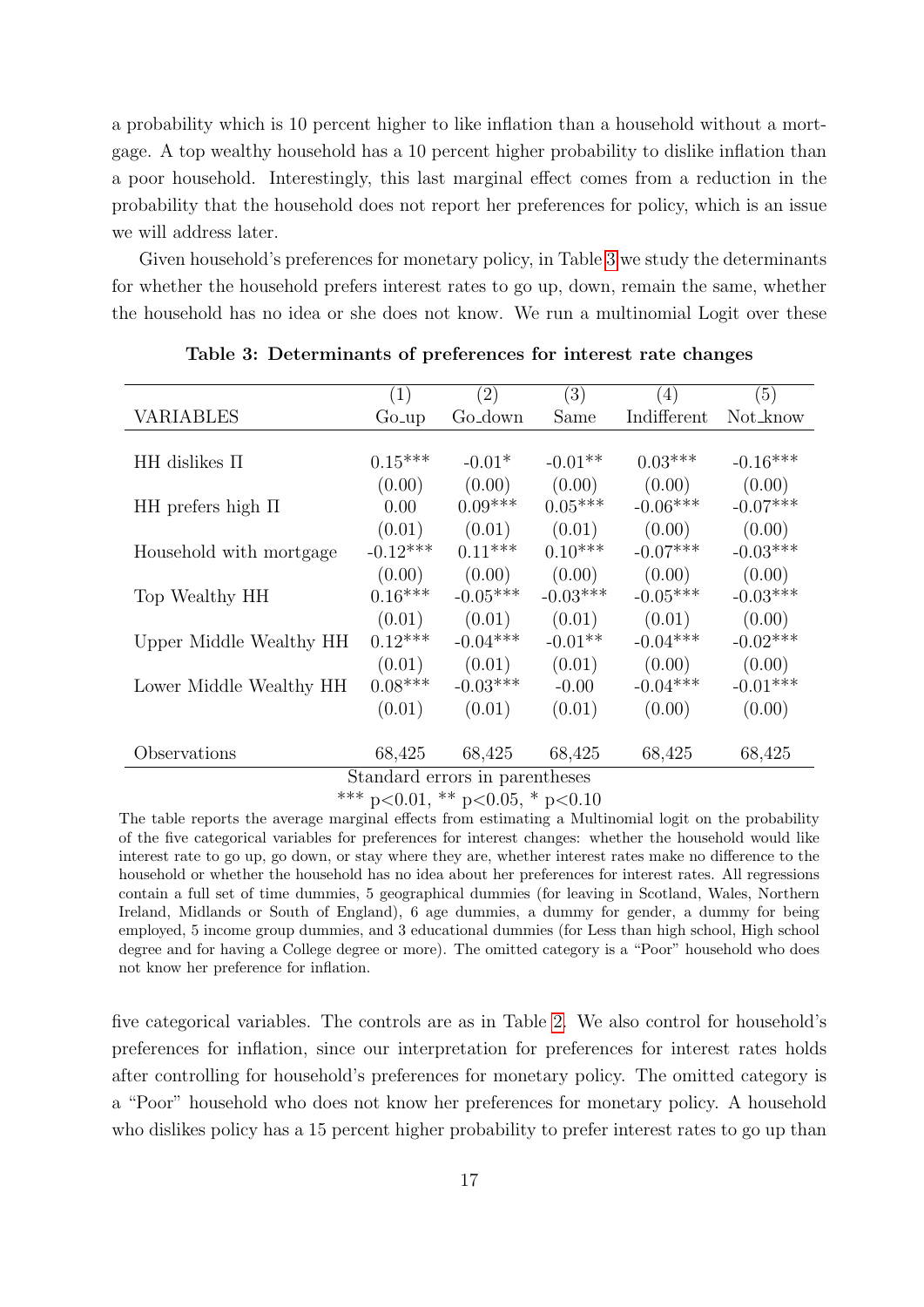a household who has no preference for inflation. A household with mortgages have a 21 percent higher probability to prefer interest rate to remain the same or to go down than a household without a mortgage. A top wealthy household has a 16 percent higher probability to prefer interest rates to go up than a poor household. This increase in probability comes roughly equally from all the other 4 categories for preferences on interest rates.

#### <span id="page-19-0"></span>4 Effects of preferences on expectations

We now study in more details how preferences affect household expectations. In Section [4.1](#page-19-1) we study the average effects of preferences on 1-year ahead expected inflation, over the entire sample period. In Section [4.2](#page-21-0) we analyze the effects of preferences on expected inflation at 2 and 5 years time horizon. In Section [4.3](#page-22-0) we look at their effects on expected future interest rate changes. In Section [4.4](#page-23-0) we study whether the component of expected inflation due to preferences affects households' choices for consumption, savings, portfolio allocations and wages. In Section [4.5](#page-25-0) we deal with possible biases due to selection or endogeneity of preferences.

#### <span id="page-19-1"></span>4.1 Baseline evidence

Given [\(11\)](#page-10-1) and Result 4, we run the following regression on the BEIAS data:

<span id="page-19-2"></span>
$$
E_{it}(\Pi_{t+n}) = \bar{\pi}_t + \beta_m d_{it}^m + \beta_r d_{it}^r + \varkappa X_{it} + \epsilon_{it}.
$$
\n(12)

The dependent variable is the 1 year ahead expected inflation of the household,  $n = 1, \bar{\pi}_t$ is a time dummy capturing average expected inflation in the period,  $d_{it}^m$  is a dummy equal to one if household *i* reports to like inflation,  $d_{it}^r$  is a dummy equal to one if household i reports to prefer interest rates to go up and  $X_{it}$  are additional controls. Having [\(11\)](#page-10-1) in mind, we would infer that  $\beta_m$  would be an estimate of  $-\overline{\pi}_{m1} \overline{v}_{t_0} < 0$ , while  $\beta_r$  would be one of  $=\overline{\pi}_{z1} \overline{\epsilon}_{t_0} < 0$ . In column 1 of Table [4](#page-20-0) we just add as a regressor the dummy  $d_{it}^{m}$ . The regression is ran on the sample of households who report both their expected inflation and their preferences: for monetary policy in columns 1-2 as well as for interest rate changes in columns 3-4. On average a household who likes inflation has a one-year ahead expected inflation which is lower by 18 basis points. The regressions in columns 2-4 of Table [4](#page-20-0) also control for 5 geographical dummies (for leaving in Scotland, Wales, Northern Ireland, Midlands or South of England), 6 age dummies, a dummy for gender, a dummy for being employed, 5 income group dummies, and 3 educational dummies (for less than high school, high school degree or a college degree or more). Their estimated coefficients are in Table [A3](#page-45-0) in the Appendix. The controls are intended to account for differences in the information set available to households or in their ability to process information, that might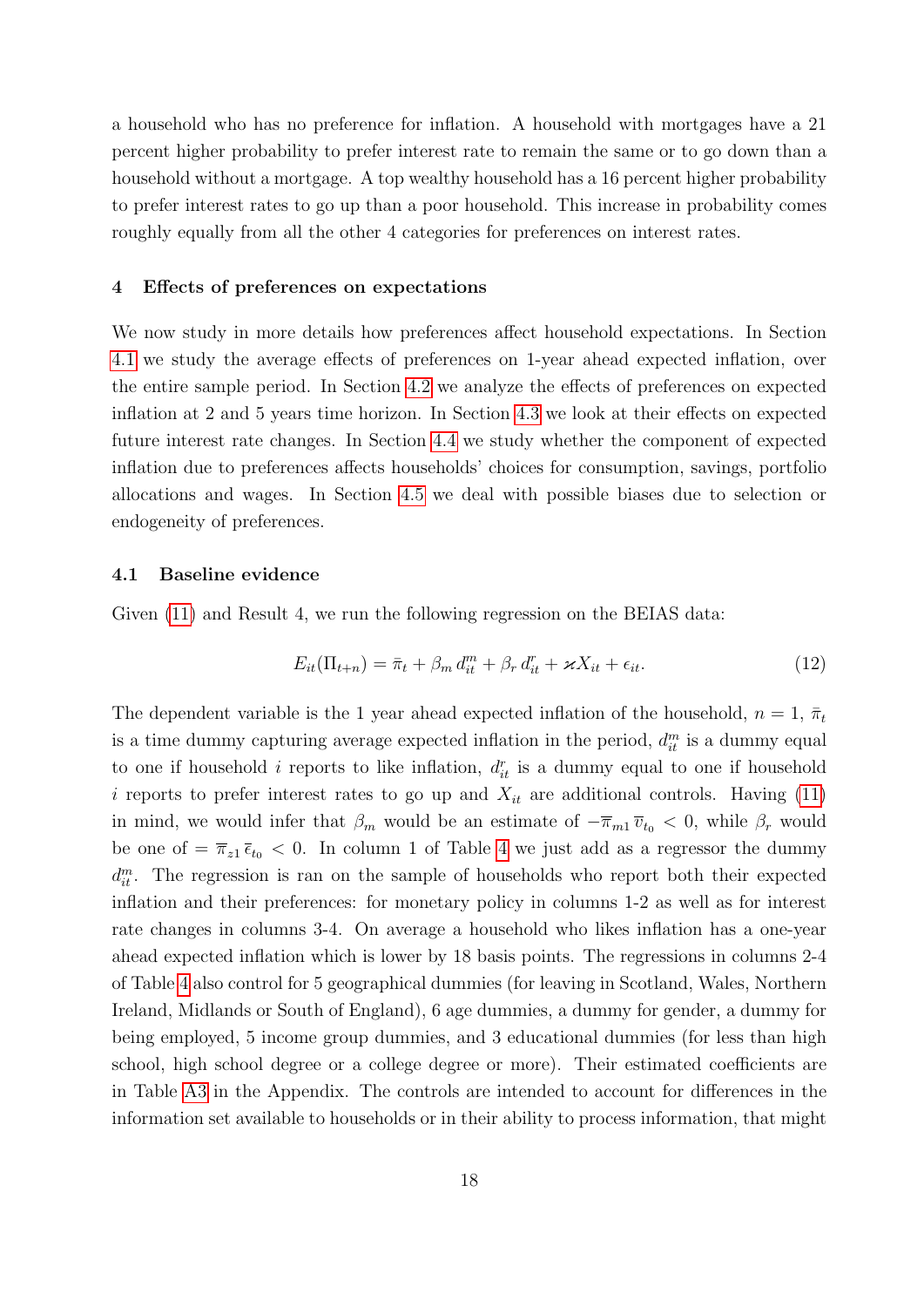<span id="page-20-0"></span>

|                                  | (1)     | (2)                   | (3)                                 | (4)                                        |
|----------------------------------|---------|-----------------------|-------------------------------------|--------------------------------------------|
| <b>VARIABLES</b>                 | $\Pi^e$ | $\Pi^e$               | $\Pi^e$                             | $\Pi^e$                                    |
| HH prefers high $\Pi$            |         | $-0.18***$ $-0.14***$ | $-0.15***$ $-0.13***$               |                                            |
| HH prefers $i$ up                |         |                       | $(0.02)$ $(0.02)$ $(0.02)$ $(0.02)$ | $-0.13***$ $-0.08***$<br>$(0.02)$ $(0.02)$ |
| HH prefers <i>i</i> unchanged    |         |                       |                                     | $-0.16***$ $-0.13***$<br>$(0.02)$ $(0.02)$ |
| $HH$ is indifferent on i         |         |                       | $-0.06**$ $-0.03$                   | $(0.03)$ $(0.03)$                          |
| BoE sets $i$                     |         |                       |                                     | $-0.13***$<br>(0.02)                       |
| HH knows Monetary Cmte.          |         |                       |                                     | $-0.05**$                                  |
| BoE is independent               |         |                       |                                     | (0.02)<br>$-0.11***$                       |
| UK econ. needs high $\Pi$        |         |                       |                                     | (0.02)<br>$-0.42***$                       |
| UK econ. is indifferent on $\Pi$ |         |                       |                                     | (0.03)<br>$-0.33***$                       |
| Dk whether UK needs $\Pi$        |         |                       |                                     | (0.02)<br>$-0.30***$                       |
|                                  |         |                       |                                     | (0.03)                                     |
| Observations                     | 47,273  | 47,273                | 45,715                              | 45,715                                     |
| Method                           | OLS     | <b>OLS</b>            | OLS                                 | <b>OLS</b>                                 |
| $R^2$                            | 0.08    | 0.09                  | 0.09                                | 0.10                                       |
| Wald test                        | 0.00    | 0.00                  | 0.00                                | 0.00                                       |

Table 4: Effects of Preferences on expected inflation

Robust standard errors in parentheses

\*\*\* p<0.01, \*\* p<0.05, \* p<0.10

The table reports the coefficients of a regression where the dependent variable is expected inflation at a 1 year ahead time horizon. In addition to the regressors reported in the Table, the regressions in columns 2-4 also control for a full set of time dummies, 5 geographical dummies (for leaving in Scotland, Wales, Northern Ireland, Midlands or South of England), 6 age dummies, a dummy for gender, a dummy for being employed, 5 income group dummies, and 3 educational dummies (for less than high school, high school degree or a college degree or more). In columns 1-2, the excluded category is a household who dislikes inflation. In columns 3-4, it is a household who dislikes both inflation and interest rates to go down. The regression is ran on the sample of households who report their expected inflation and preferences: for monetary policy in columns 1-2 as well as for interest rate changes in columns 3-4. The last row in each column reports the p-value for the null hypothesis that all preference coefficients are equal to zero.

lead to differences in household expectations. In addition to these controls, the regression in columns 3 includes three dummies describing household's preferences for changes in interest rates. The regression in column 4 further adds information on household's knowledge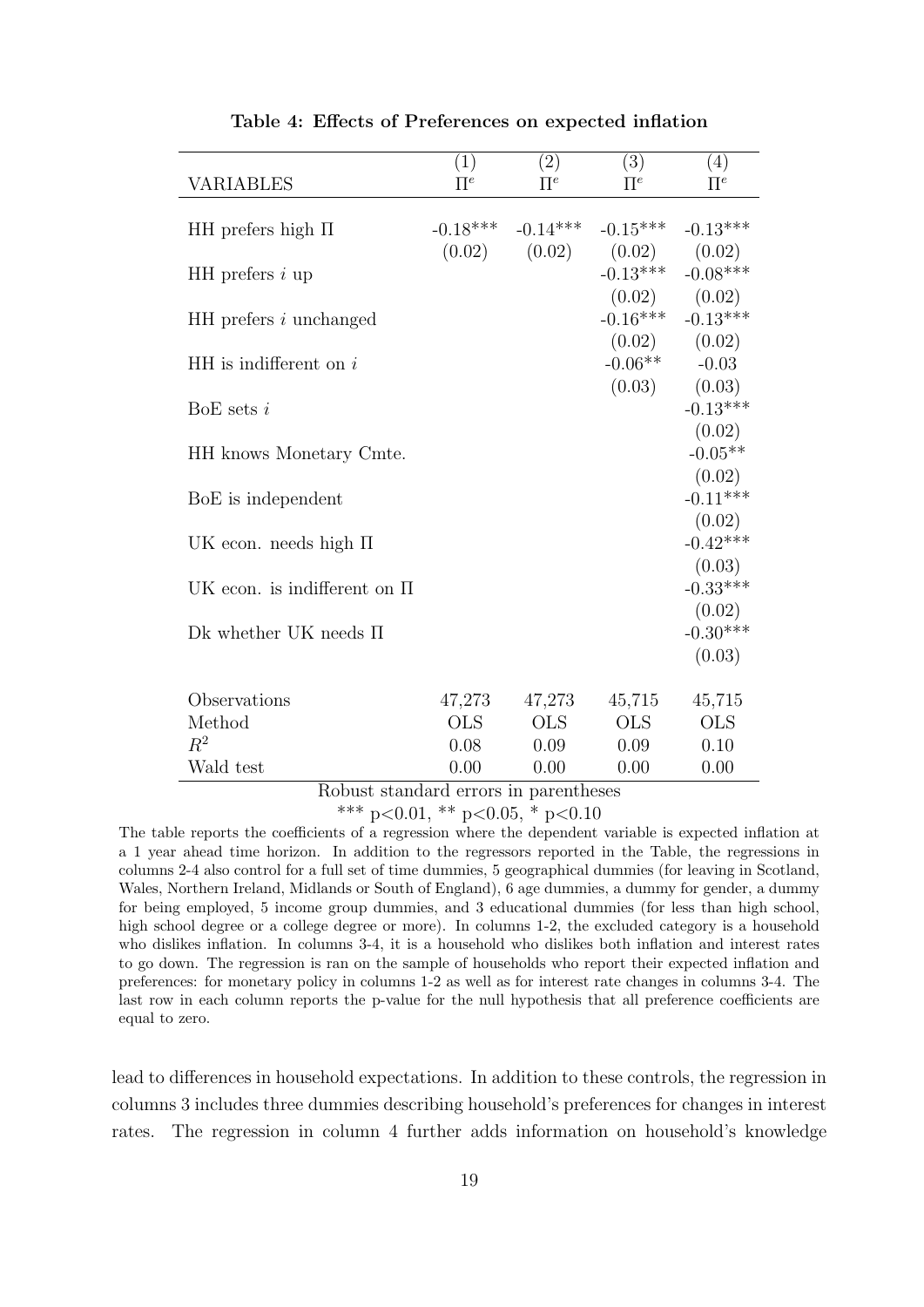about monetary policy—as proxied by whether the household knows about the Monetary Committee and is aware that the Bank of England is independent and sets the interest rates—as well as household's self-reported beliefs about whether the UK economy (rather than the household) would be better off by having higher inflation. The reference group in columns 3 and 4 is a household who dislikes inflation and would prefer interest rate to go down. We take the controls in column 4 to be quite conservative since the same reasons that might lead the household to believe that the UK would be better off by having higher inflation would also lead the household to distort her beliefs about future inflation. The last row in each column reports the p-value of a Wald-test for the null hypothesis that all preference coefficients (for monetary policy and interest rate changes) are equal to zero, which is strongly rejected in all specifications. On average, after including the full set of controls, a household who likes inflation has lower expected inflation by around 13 basis points. A household who would like interest rate to go up, after controlling for preferences for monetary policy, tends to have a lower expected inflation by around 10 basis points, which falls slightly to 8 basis point when considering the more restrictive specification of column 4. There is no statistically significant difference on expected inflation between a household who prefers interest rates to go up and a household who prefers interest rates to remain unchanged, which is consistent with the fact that, over our sample period, interest rates have a negative trend, see panel (d) in Figure [1:](#page-11-0) loosely speaking, interest rates either fall or remain the same. Later we are going to impose that the two regression coefficients are exactly equal, which will help in gaining statistical power. Thereafter we are going to focus on the more restrictive specification with the same full set of controls as in column 4 of Table [4.](#page-20-0)

#### <span id="page-21-0"></span>4.2 Horizon of inflation expectations

Starting from 2009, BEIAS also asks households for their expected inflation at a 2 and 5 year time horizon, which correspond to  $n = 2$  and  $n = 5$  in the regression [\(12\)](#page-19-2). We ran the same regression as in column 4 of Table [4](#page-20-0) using expected inflation at these longer time horizons as a dependent variable. Given the change in the sample period, as a term of comparison, we also report the estimates using the 1 year expected inflation. Table [5](#page-22-1) reports the results. The last row of each column reports the p-value for the null hypothesis that all preference coefficients are exactly equal to zero. The reference group is the same as in column 4 of Table [4:](#page-20-0) a household who dislikes inflation and would prefer interest rate to go down. Relative to this reference household, a household who prefers high inflation has a lower expected inflation by 23 basis point at a 1 year time horizon. This difference falls by around 5-7 basis points when looking at expected inflation at a 2 or 5 years ahead time horizon.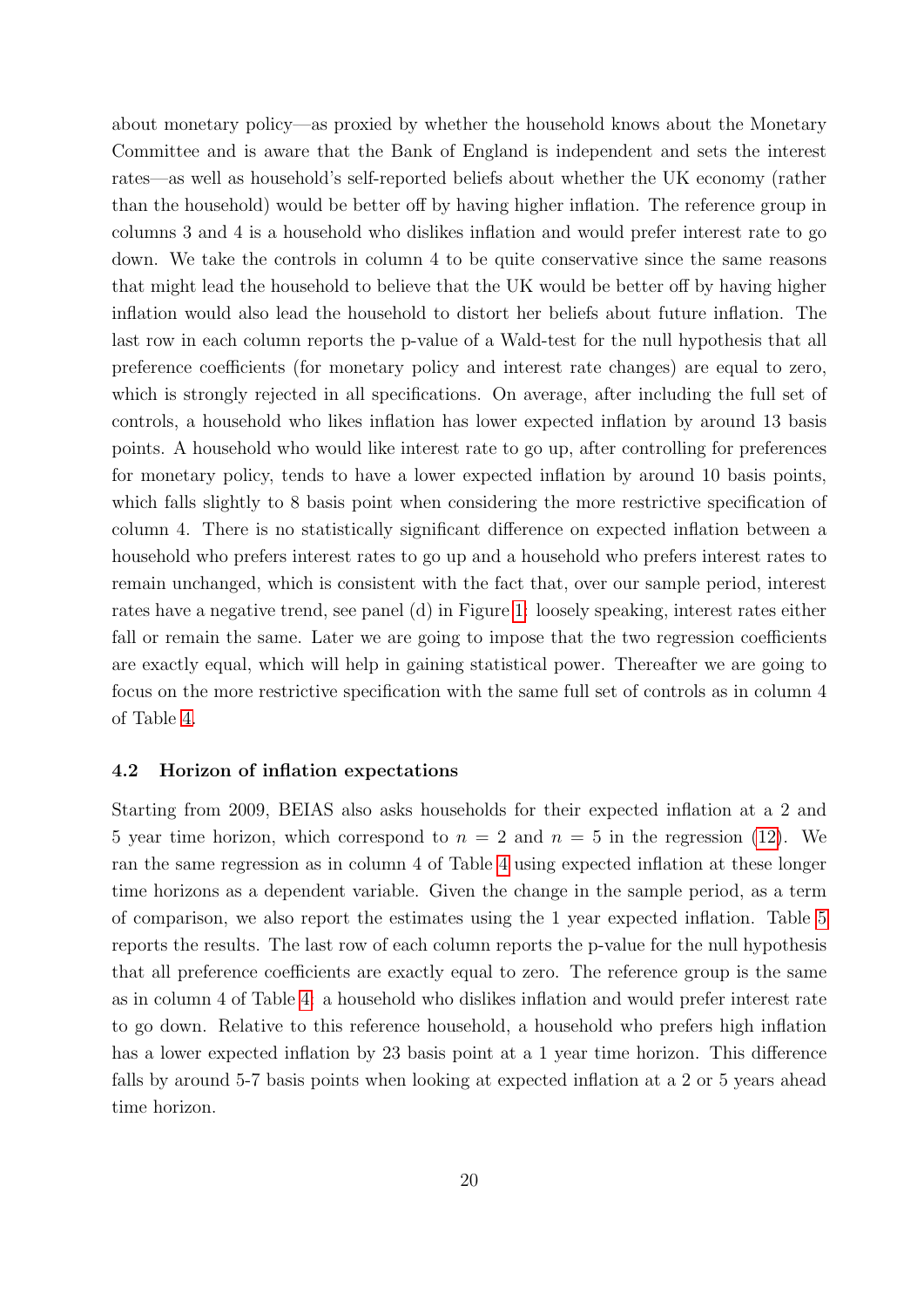|                          | (1)          | (2)              | (3)               |
|--------------------------|--------------|------------------|-------------------|
| <b>VARIABLES</b>         | $1yr\prod e$ | $2{\rm yr}\Pi^e$ | $5\text{yr}\Pi^e$ |
|                          |              |                  |                   |
| HH prefers high $\Pi$    | $-0.23***$   | $-0.14***$       | $-0.19***$        |
|                          | (0.04)       | (0.04)           | (0.05)            |
| HH prefers $i$ up        | $-0.11**$    | $-0.18***$       | $-0.27***$        |
|                          | (0.05)       | (0.05)           | (0.06)            |
| $HH$ prefers i unchanged | $-0.13***$   | $-0.16***$       | $-0.23***$        |
|                          | (0.04)       | (0.04)           | (0.05)            |
| $HH$ is indifferent on i | $-0.02$      | $-0.02$          | $-0.09$           |
|                          | (0.05)       | (0.05)           | (0.06)            |
|                          |              |                  |                   |
| Observations             | 29,983       | 25,636           | 22,936            |
| Method                   | <b>OLS</b>   | <b>OLS</b>       | <b>OLS</b>        |
| $R^2$                    | 0.10         | 0.07             | 0.02              |
| Wald test                | 0.00         | 0.00             | 0.00              |
| $\mathbf{L}$<br>D 1      | L.           | $\cdot$ 1        |                   |

<span id="page-22-1"></span>Table 5: Effects of Preferences on expectations: Additional evidence from 2009

Robust standard errors in parentheses

\*\*\* p<0.01, \*\* p<0.05, \* p<0.10

The table reports the coefficients of a regression where the dependent variable is expected inflation at 1 year, 2 years and 5 years time horizon in column 1 , 2 and 3, respectively. The specification is the same as in column 4 of Table [4.](#page-20-0) The last row reports the p-value for the null hypothesis that all preference coefficients are exactly equal to zero. The reference group is a household who dislikes inflation and would prefer interest rate to go down.

#### <span id="page-22-0"></span>4.3 Interest rate expectations

For robustness, in Table [6](#page-23-1) we also checked that a similar negative effect of preferences on expectations arises when households are asked to predict the future evolution of nominal interest rates, rather than future inflation. We estimate an ordered logit model using as dependent variable the categorical variables constructed using the following question: "How do you expect interest rates to change over the next twelve months?". The qualitative answers to the question allows us to construct the three following categorical variables: (i) interest rates will rise, (ii) interest rates will stay about the same, and (iii) interest rates will fall. On average, 47 percent of UK households believe that interest rates will rise, see Table [1.](#page-13-0) We then estimate an ordered logit model including households' preferences for future changes in interest rates as controls.<sup>[9](#page-1-0)</sup> In the model we also include the full set of controls as in column  $4$  in Table  $4^{10}$  $4^{10}$  $4^{10}$ . The reference group is a household who prefer interest rates to remain unchanged. The model is estimated on the sample of households who report

<sup>9</sup>Table [A5](#page-46-0) reports analogous results using an Ordered Probit model rather than an ordered probit model.

<sup>&</sup>lt;sup>10</sup>Table [A4](#page-46-1) in the Appendix reports the analogous results when the regressions do not contain any additional controls.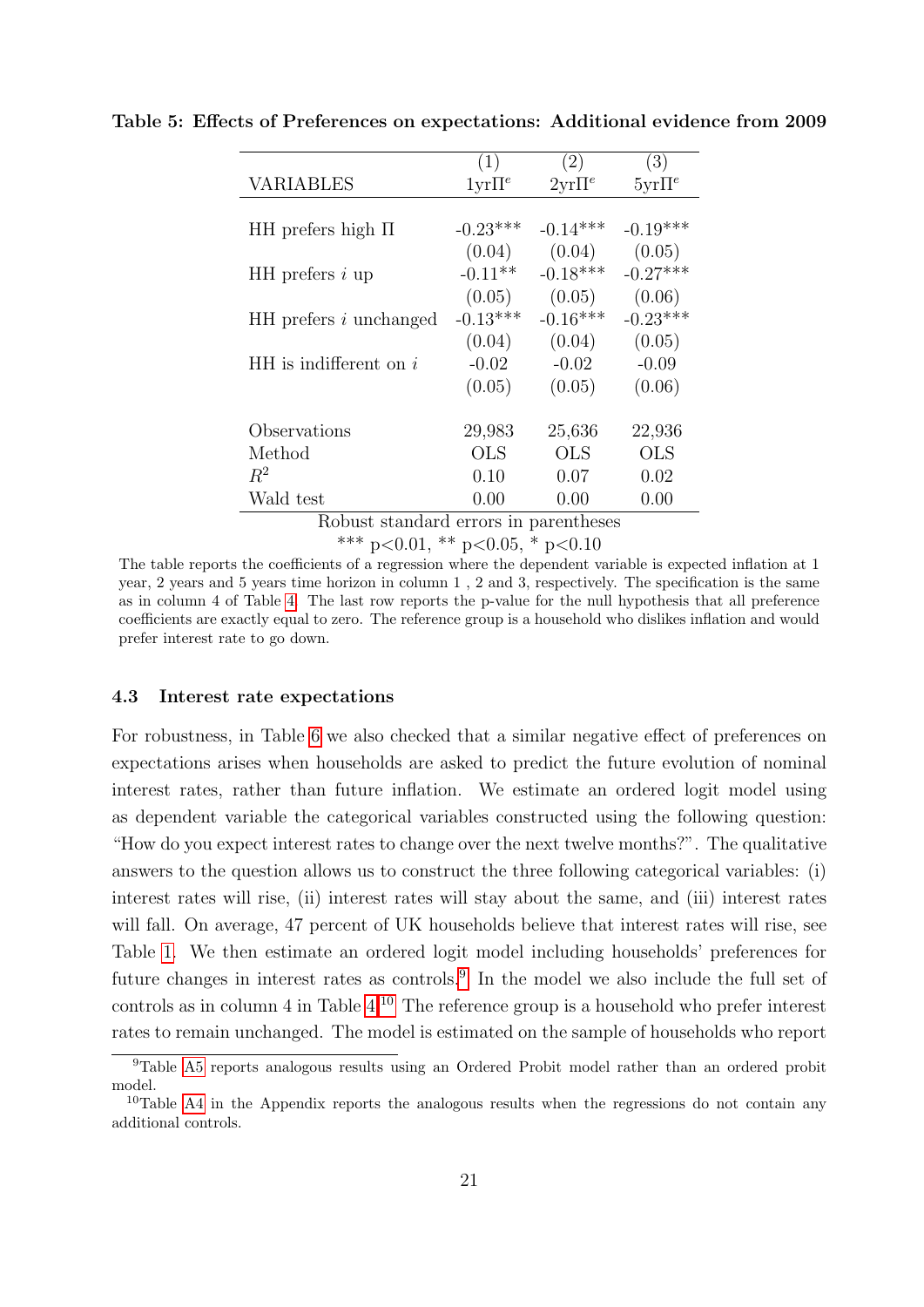|                                 | (1)           | (2)           | (3)           |  |  |  |
|---------------------------------|---------------|---------------|---------------|--|--|--|
| <b>VARIABLES</b>                | ie_down       | ie_equal      | ie_up         |  |  |  |
|                                 |               |               |               |  |  |  |
| $HH$ prefers i up               | $0.01***$     | $0.02***$     | $-0.02***$    |  |  |  |
|                                 | (0.00)        | (0.00)        | (0.01)        |  |  |  |
| $HH$ prefers $i$ down           | $-0.02***$    | $-0.05***$    | $0.07***$     |  |  |  |
|                                 | (0.00)        | (0.00)        | (0.01)        |  |  |  |
| Observations                    | 44,284        | 44,284        | 44,284        |  |  |  |
| Method                          | Ordered Logit | Ordered Logit | Ordered Logit |  |  |  |
| Variables                       | Yes Controls  | Yes Controls  | Yes Controls  |  |  |  |
| Wald test                       | 0.00          | 0.00          | 0.00          |  |  |  |
| Standard errors in parentheses  |               |               |               |  |  |  |
| *** p<0.01, ** p<0.05, * p<0.10 |               |               |               |  |  |  |

<span id="page-23-1"></span>Table 6: Effects of Preferences on expected interest rates, Ordered Logit

The table reports the average marginal effects on the probability of the future dynamics of (nominal) interest rates, using an ordered logit model. The last row reports the p-value for the null hypothesis that all preference coefficients are all equal to zero. The controls are the same as in column 4 of Table [4.](#page-20-0)

their expectations on the future evolution of interest rates as well their personal preferences for nominal interest rate changes. The results in Table [6](#page-23-1) indicate that a household who personally prefers interest rate to go down has a probability to believe that interest rates will go up which is 7 percentage point higher than the analogous probability by a household who prefers interest rates to remain unchanged.

#### <span id="page-23-0"></span>4.4 Effects of preferences on choices

Even if households' preferences do affect households' self-reported beliefs, it might be that the component of beliefs due to preferences could have no or little effects on households' choices—i.e. they could be just a form of "cheap talking" with no material consequences on households' decisions. We investigate this issue in Tables [7](#page-24-0) and [8](#page-25-1) using a set of questions available in BEIAS since 2011. In particular, we estimate a linear probability model where the dependent variable is a dummy for whether in the light of household's expectations of price changes over the next twelve months the household "brings forward major purchases" (columns 1 and 2 of Table [7](#page-24-0) ), "spends less" (columns 3 and 4 of Table [7\)](#page-24-0), "shops around more" (columns 5 and 6 of Table [7\)](#page-24-0), "pushes for a pay increase" (columns 7 and 8 of Table [7\)](#page-24-0), "searches for more income" (columns 1 and 2 of Table [8\)](#page-25-1), "saves more in financial assets" (column 3 and 4 of Table [8\)](#page-25-1), "does something else" (column 5 and 6 of Table [8\)](#page-25-1), and "takes no action" (columns 7 and 8 of Table [8\)](#page-25-1). We report the estimated coefficients on expected inflation which measures how changes in the inflation expected by the household affects her choice. The odd columns of each Table correspond to the OLS estimates,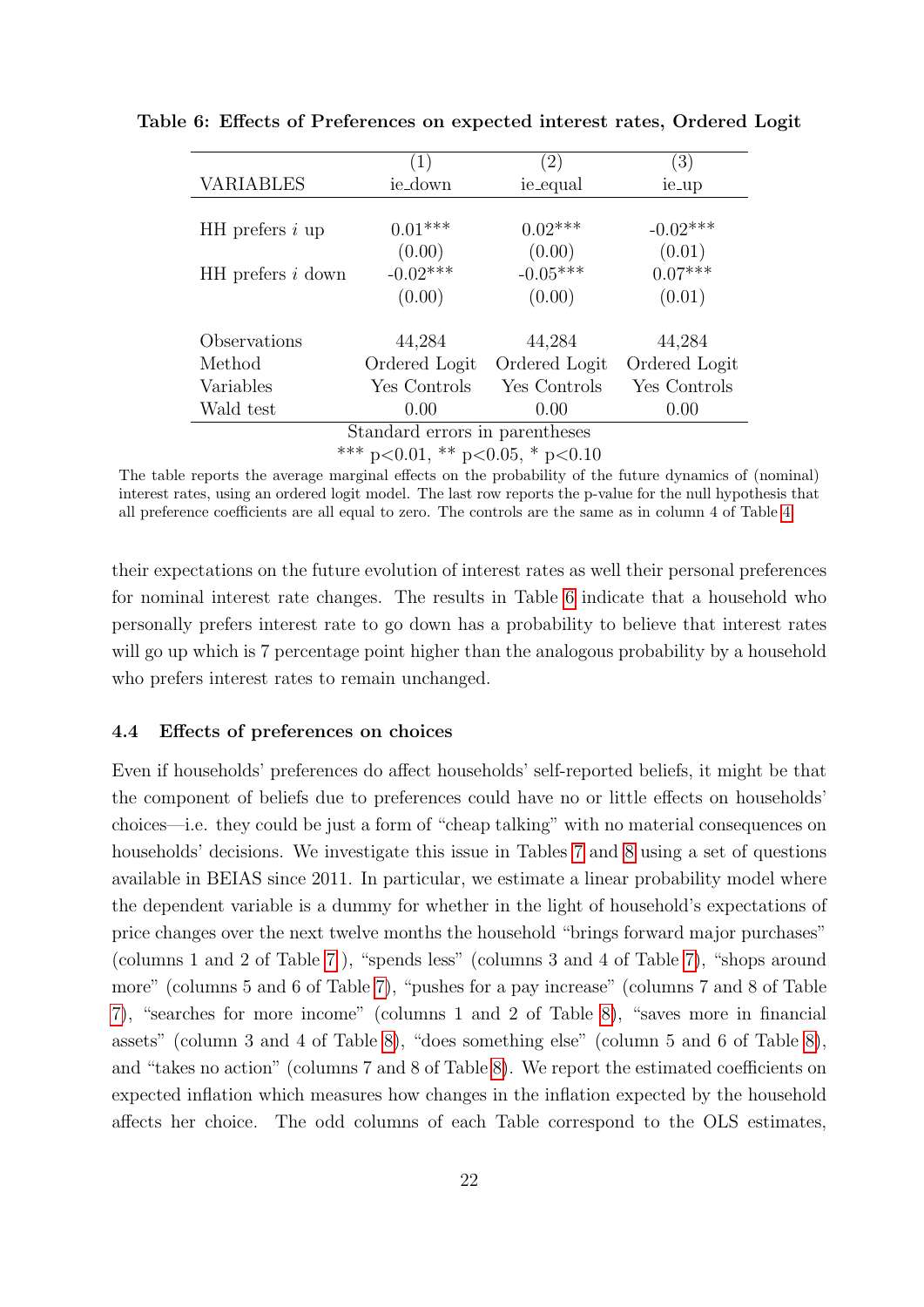the even columns to the IV estimates obtained by instrumenting household's expected inflation with their preferences for higher or lower inflation and higher or lower interest rate changes, as measured by the previously discussed dummies for households' preferences as in column 4 of Table [4.](#page-20-0) The IV estimates measure the effects on choices of the

<span id="page-24-0"></span>

|                                 | $\left  \right $             | $\left( 2\right)$    | $\left( 3\right)$            | $\left(4\right)$    | (5)                            | (6)                 | $^{\prime}7)$                | (8)            |
|---------------------------------|------------------------------|----------------------|------------------------------|---------------------|--------------------------------|---------------------|------------------------------|----------------|
| VARIABLES                       | Major                        | Major                | Cut Spend.                   | Cut Spend.          | Shop                           | Shop                | Pay                          | Pay            |
| Expected infl.                  | 0.00<br>(0.00)               | 0.01<br>(0.02)       | $0.02***$<br>(0.00)          | $0.40***$<br>(0.10) | $0.01***$<br>(0.00)            | $0.49***$<br>(0.12) | $0.00***$<br>(0.00)          | 0.04<br>(0.04) |
| Observations<br>Method<br>$R^2$ | 17,400<br><b>OLS</b><br>0.12 | 17,400<br>IV<br>0.12 | 18,086<br><b>OLS</b><br>0.15 | 18,086<br>IV        | 18,298<br>$_{\rm OLS}$<br>0.12 | 18,298<br>IV        | 17,395<br><b>OLS</b><br>0.13 | 17,395<br>IV   |
| Durbin                          |                              | 0.73                 |                              | 0.00                |                                | 0.00                |                              | 0.36           |
| Wu-Hausman                      |                              | 0.73                 |                              | 0.00                |                                | 0.00                |                              | 0.36           |

Table 7: Effects of Expected Inflation on choices I

Standard errors in parentheses

\*\*\* p<0.01, \*\* p<0.05, \* p<0.10

The Table reports the OLS and the IV coefficient on expected inflation in a regression where the dependent variable is a dummy for whether, in the light of household's expectations of price changes over the next twelve months, the household "brings forward a major purchase" (columns 1 and 2), "spends less" (columns 3 and 4), "shops around more" (columns 5 and 6), or "pushes for pay increase" (columns 7 and 8). The two rows at the bottom of each even column report the Durbin and the Wu-Hausman tests for the null hypothesis that the effects of inflation expectations on choices is the same in the OLS and the IV specification. In the IV specification, expected inflation is instrumented using households' preferences for inflation and interest rate changes as measured by the dummies in column 4 of Table [4.](#page-20-0) The other controls are the same as in column 4 of Table [4.](#page-20-0)

components of expected inflation due to household's preferences (say the effects of the distortion of beliefs due to Knightian uncertainty). The two rows at the bottom of each even column in the tables report the test by [Durbin \(1954\)](#page-39-12) and the one by [Hausman \(1978\)](#page-40-12) for the null hypothesis that the effects of expected inflation on choices are the same in the OLS and in the IV specification. In calculating the Durbin and the Hausman tests we use a robust Variance Covariance Matrix. Generally expected inflation increase the probability that the household cuts spending, shops around more, searches for more income, and does something else, which suggests that changes in the expected inflation by the household changes her actions. The estimates in Tables [7-](#page-24-0)[8](#page-25-1) also indicate that changes in inflation expectations due to preferences change the saving, consumption, and financial portfolio behavior of households in a way that is quantitatively similar to (and generally larger than) the component of expected inflation unrelated to preferences. This provides support to the idea, that households preferences not only distort their beliefs but also their actions.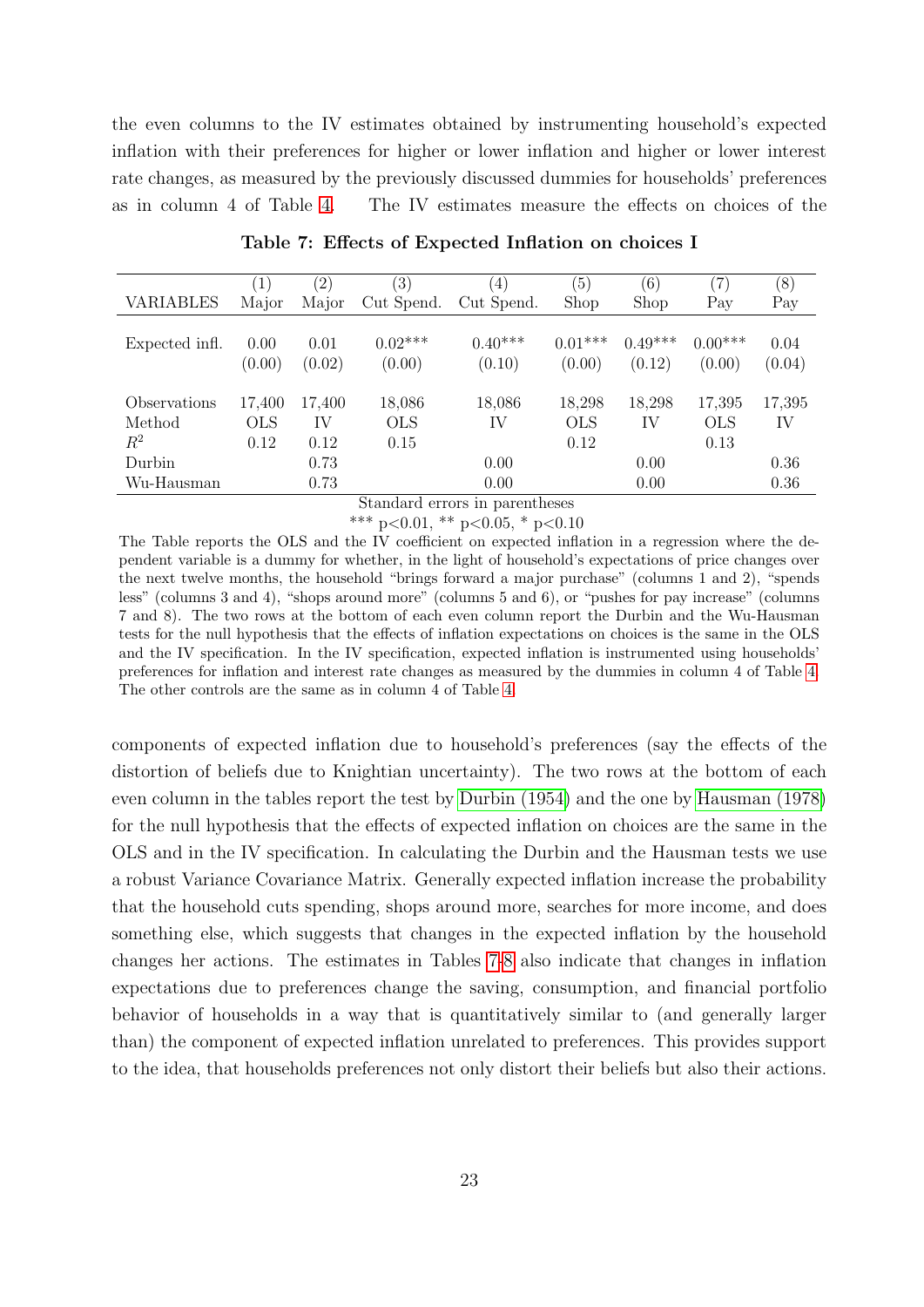<span id="page-25-1"></span>

|                | $\left(1\right)$ |               | $\left(3\right)$ |                  | $\left(5\right)$ | (6)        | $\left( 7\right)$ | $\left(8\right)$ |
|----------------|------------------|---------------|------------------|------------------|------------------|------------|-------------------|------------------|
|                |                  | $^{\prime}2)$ |                  | $\left(4\right)$ |                  |            |                   |                  |
| VARIABLES      | Income           | Income        | Save             | Save             | Other            | Other      | No act.           | No act.          |
|                |                  |               |                  |                  |                  |            |                   |                  |
| Expected infl. | $0.01***$        | $0.18***$     | $-0.00$          | $-0.05$          | $-0.02***$       | $-0.33***$ | $-0.00$           | $-0.09***$       |
|                | (0.00)           | (0.06)        | (0.00)           | (0.04)           | (0.00)           | (0.09)     | (0.00)            | (0.03)           |
| Observations   | 17,620           | 17,620        | 17,496           | 17,496           | 17,294           | 17,294     | 14,804            | 14,804           |
| Method         | <b>OLS</b>       | IV            | <b>OLS</b>       | IV               | <b>OLS</b>       | IV         | <b>OLS</b>        | IV               |
| $R^2$          | 0.18             |               | 0.13             |                  | 0.12             |            | 0.17              |                  |
| Durbin         |                  | 0.00          |                  | 0.14             |                  | 0.00       |                   | 0.00             |
| Wu-Hausman     |                  | 0.00          |                  | 0.14             |                  | 0.00       |                   | 0.00             |

Table 8: Effects of Expected Inflation on choices II

Standard errors in parentheses

\*\*\* p<0.01, \*\* p<0.05, \* p<0.10

The Table reports the OLS and the IV coefficient on expected inflation in a regression where the dependent variable is a dummy for whether, in the light of household's expectations of price changes over the next twelve months, the household "searches for more income" (columns 1 and 2), "saves more in financial assets" (column 3 and 4), "does something else" (column 5 and 6), "takes no action" (columns 7 and 8). The two rows at the bottom of each even column report the Durbin and the Wu-Hausman tests for the null hypothesis that the effects of inflation expectations on choices is the same in the OLS and the IV specification. In the IV specification, expected inflation is instrumented using households' preferences for inflation and interest rate changes as measured by the dummies in column 4 of Table [4.](#page-20-0) The other controls are the same as in column 4 of Table [4.](#page-20-0)

#### <span id="page-25-0"></span>4.5 Endogeneity and selection

Differences in preferences might be correlated with differences in the information set available to households, which in turn might affect expected inflation. This would cause an omitted variable bias. We address this issue in different ways. To fix ideas, notice that in the regression [\(12\)](#page-19-2), the set of controls  $X_{it}$  and the residuals  $\epsilon_{it}$  account for variation in the rational expectation beliefs of households  $E_{it}^{\sigma}(\Pi_{it+1})$  (due to differences in information sets or consumption baskets). The dummy for household's preferences over inflation

<span id="page-25-2"></span>
$$
d_i^m = d^m(s_i) \tag{13}
$$

is function of the household's state variables  $s_i$ , including her wealth portfolio.<sup>[11](#page-1-0)</sup> The specification in [\(12\)](#page-19-2) relies on the assumption that some households always prefer higher inflation (to lower interest rates) while the other households always dislike inflation: this would imply that  $d_i^m$  is invariant to changes in  $E_{it}^{\sigma}(\Pi_{it+1})$ , would make  $d_i^m$  orthogonal to  $\epsilon_{it}$  and would guarantee that the OLS estimate of  $\beta_m$  measures the effect of Knightian uncertainty on beliefs, as in [\(11\)](#page-10-1). In practice, some households may have non-monotonic preferences over inflation, causing an upward bias in the estimated value of  $|\beta_m|$  ( $\beta_m$  more negative) due to reverse causation. To see this point more formally assume that in the

 $11$ For simplicity, we omit discussing the dummy for household preferences over interest rates changes.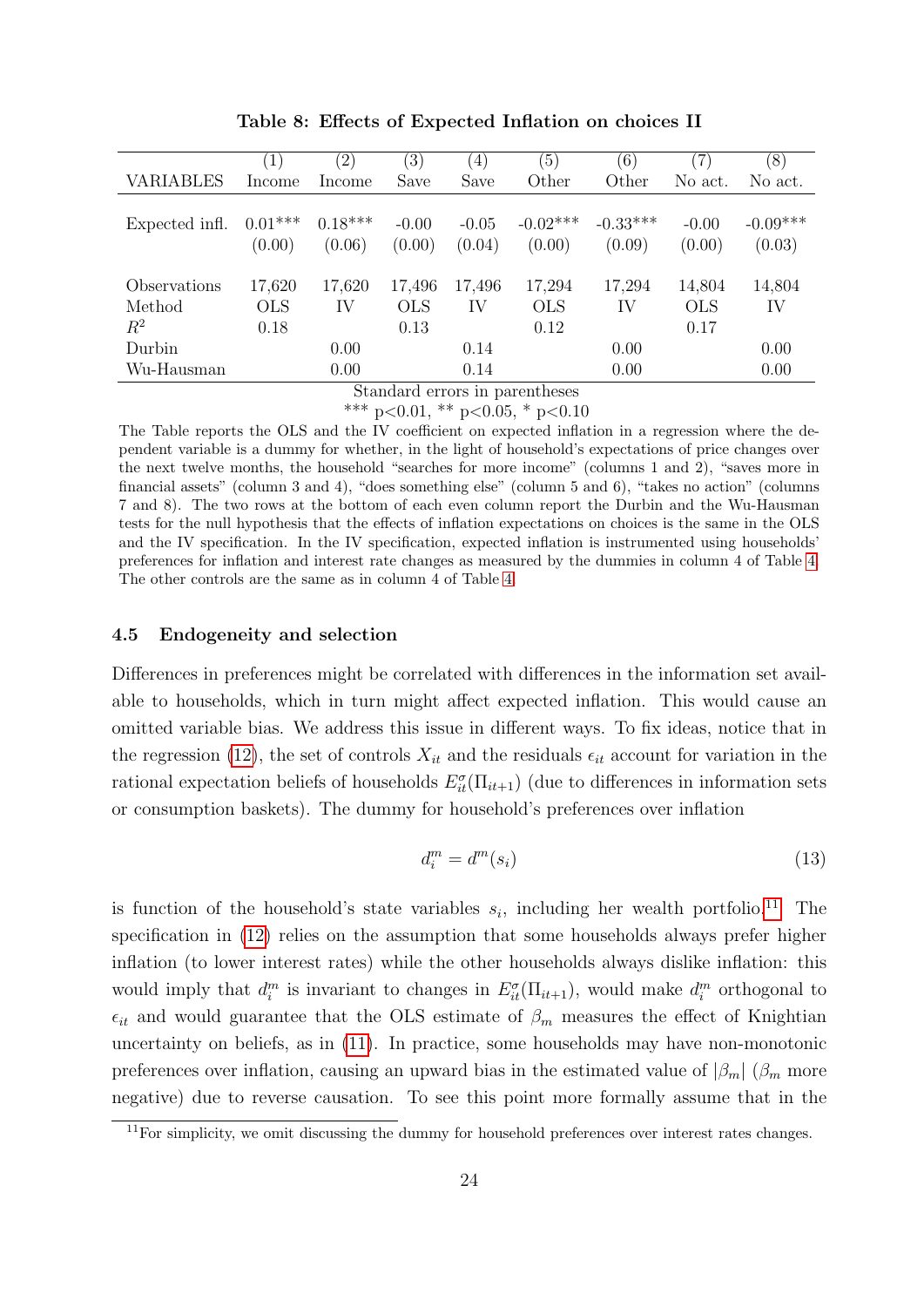economy there are two types of households. A fraction  $\alpha$  of households have preferences over inflation as in [\(13\)](#page-25-2). The remaining fraction  $1 - \alpha$  have a desired level of inflation  $\Pi^*$ (possibly heterogenous across households) strictly within the empirically relevant range of variation of  $E_t^{\sigma}(\Pi_{t+1})$ , implying that their preferences dummy is

$$
d_{i2}^{m} = \mathbb{I}\left(E_{it}^{\sigma}(\Pi_{it+1}) - \Pi^{*}(s_i) < 0\right),\tag{14}
$$

where I is the indicator function. In brief  $d_2^m$  is a step function, decreasing in  $\Delta_{it}$  $E_{it}^{\sigma}(\Pi_{it+1}) - \Pi^*(s_i)$ : equal to one if household's expected inflation is lower than her desired level of inflation, and zero otherwise. The presence of these households can make the OLS estimate of  $|\beta_m|$  upward biased: since a fraction  $1-\alpha$  of households are more likely to prefer higher inflation when  $E_t^{\sigma}(\Pi_{it+1})$  is low, the dummy  $d_{it}^m$  in [\(12\)](#page-19-2) is negatively correlated with the residual  $\epsilon_{it}$ , causing a upward bias in the OLS estimate of  $\beta_m$ . We address this reverse causality problem in two ways. In one, we instrument  $d^m$  in [\(12\)](#page-19-2) with some deep determinants of household preferences over inflation: say with some of the variables entering s in [\(13\)](#page-25-2). If s is uncorrelated with  $\epsilon$  this would be enough to correct for the possible correlation between  $d^m$  and  $\epsilon$  in [\(12\)](#page-19-2). One possible set of instruments suggested by the model is the household's wealth portfolio that determines household's preferences over inflation (and interest rate changes). In the other, we exploit the fact that the correlation between  $d_{it}^{m}$  and  $\epsilon_{it}$  is smaller, when the fraction of households who switch preferences over inflation due to changes in rational expectation beliefs is smaller (greater  $\alpha$ ) and disappears when  $\alpha = 1$ . This suggests that the reverse causality problem should be less relevant in the tails of the distribution of expected inflation: changes in preferences due to variation in  $E_{it}^{\sigma}(\Pi_{it+1})$  are more likely to occur when comparing households with very low  $E_{it}^{\sigma}(\Pi_{it+1})$ (low  $\epsilon_{it}$ ) to households with very high  $E_{it}^{\sigma}(\Pi_{it+1})$  (high  $\epsilon_{it}$ ). When instead households have consistently very low  $\epsilon_{it}$  or very high  $\epsilon_{it}$ , the variation of  $E_{it}^{\sigma}(\Pi_{it+1})$  within the sample is unlikely to cause a switch in the preferences of type 2 households, which reduces the reverse causality bias (see the Appendix for a more formal analysis).

We exploit this idea by running quantile regressions. Table [9](#page-27-0) reports the quantile regressions coefficients using one-year expected inflation as the dependent variable. The controls are the same as in column 4 in Table [4.](#page-20-0) The coefficients on preferences are listed by rows. The last row reports the p-value for the null hypothesis that all preference coefficients are equal to zero. The effects of preferences on beliefs appears to be present at all quintiles of the distribution of expected inflation. The effects at the median, at the mean, and at the top quintile are all similar, that suggests that our baseline estimates are not plagued by reverse causality. The effects of preferences on beliefs is just marginally greater at the top quintile than for households at the bottom quintile. In Table [A6](#page-47-0) in the Appendix, we also studied whether the effect of preferences on expected inflation varies across households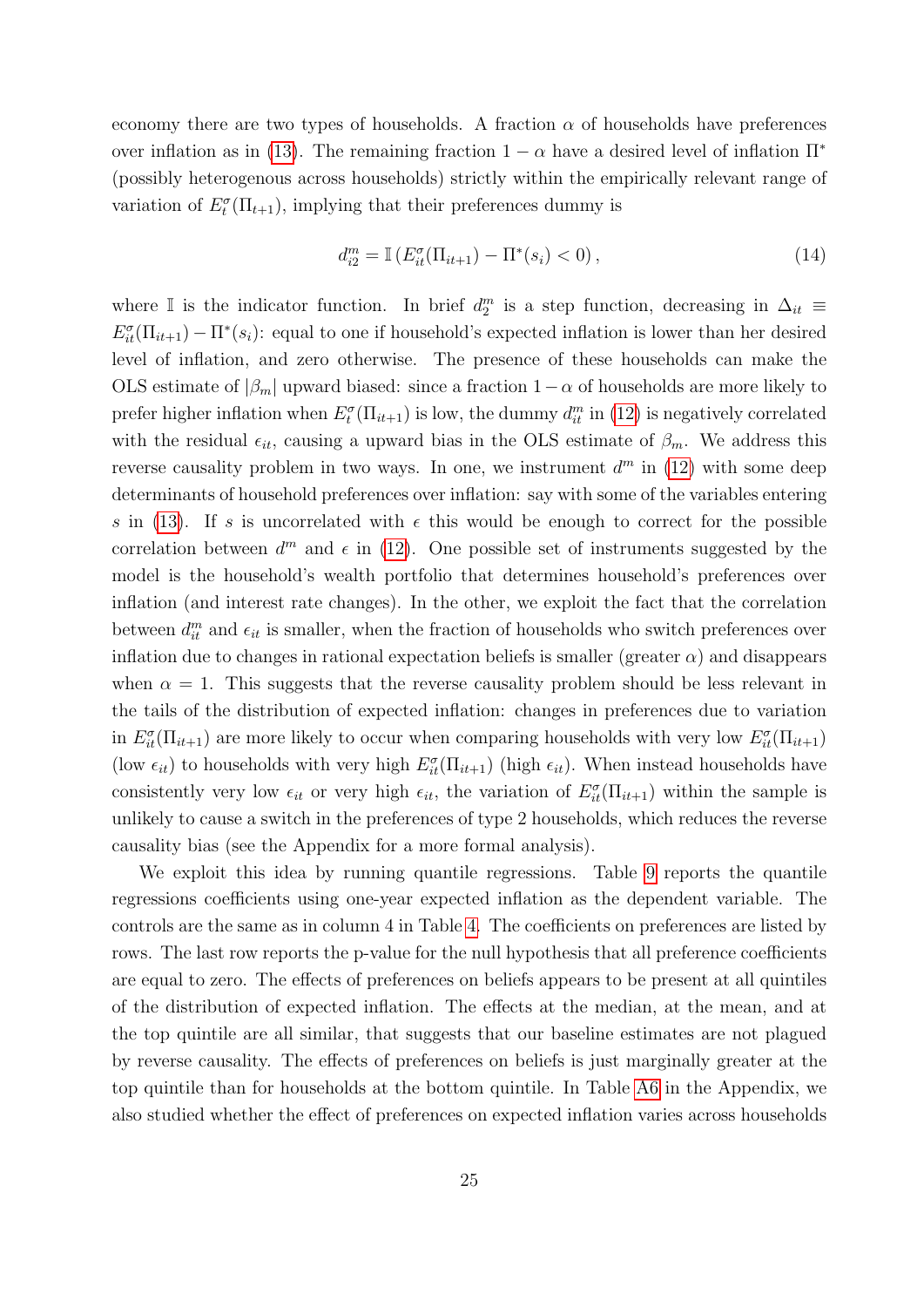with different educational levels, or different level of income. We find that the effects are not statistically different across groups.

<span id="page-27-0"></span>

|                          | (1)        | (2)                                   | (3)        | (4)        | (5)        | (6)        |
|--------------------------|------------|---------------------------------------|------------|------------|------------|------------|
|                          | Bottom 20% | Bottom $20\%$                         | Median     | Median     | Top $20\%$ | Top $20\%$ |
| <b>VARIABLES</b>         | $\Pi^e$    | $\Pi^e$                               | $\Pi^e$    | $\Pi^e$    | $\Pi^e$    | $\Pi^e$    |
|                          |            |                                       |            |            |            |            |
| HH prefers high $\Pi$    | $-0.07***$ | $-0.07***$                            | $-0.11***$ | $-0.11***$ | $-0.10***$ | $-0.11***$ |
|                          | (0.02)     | (0.02)                                | (0.02)     | (0.02)     | (0.02)     | (0.03)     |
| $HH$ prefers $i$ up      |            | $-0.03**$                             |            | $-0.06**$  |            | $-0.10***$ |
|                          |            | (0.02)                                |            | (0.03)     |            | (0.03)     |
| $HH$ prefers i unchanged |            | $-0.05***$                            |            | $-0.12***$ |            | $-0.12***$ |
|                          |            | (0.01)                                |            | (0.03)     |            | (0.03)     |
| $HH$ is indifferent on i |            | $-0.01$                               |            | $-0.02$    |            | $-0.04$    |
|                          |            | (0.01)                                |            | (0.03)     |            | (0.03)     |
|                          |            |                                       |            |            |            |            |
| Observations             | 47,273     | 45,715                                | 47,273     | 45,715     | 47,273     | 45,715     |
| Method                   | <b>OLS</b> | <b>OLS</b>                            | <b>OLS</b> | <b>OLS</b> | <b>OLS</b> | <b>OLS</b> |
| Controls                 | <b>YES</b> | <b>YES</b>                            | YES        | YES        | YES.       | YES        |
| Wald test                | 0.00       | 0.00                                  | 0.00       | 0.00       | 0.00       | 0.00       |
|                          |            | Robuet etandard errors in parentheses |            |            |            |            |

Table 9: Effects of Preferences on expectations, quantile regressions

Robust standard errors in parentheses

\*\*\* p<0.01, \*\* p<0.05, \* p<0.10

The table reports the coefficients of quantile regressions where the dependent variable is expected inflation at a 1 year time horizon. The controls are the same as in column 4 in Table [4.](#page-20-0) The coefficients on preferences are listed by rows. The last row reports the p-value for the null hypothesis that all preference coefficients are equal to zero.

A more standard approach to deal with the omitted variable bias is based on instrumental variables. We pursue this strategy after observing that households self-select into reporting their preferences as well as their expected inflation. This implies that the regressions in Table [4](#page-20-0) might be also plagued by a selection bias (in addition to the omitted variable bias). To deal with this issue, we consider a selection model based on the following three dummies: one for whether the household does not provide any estimate for "how prices have changed over the last twelve months"; one for whether the household agrees or strongly agrees with the statement that "a rise in interest rates makes prices in the high street rise more slowly in the short term (say a month or two)"; and finally one for whether the household agrees or strongly agrees with the statement that "a rise in interest rates makes prices rise more slowly in the medium term (say a year or two)". The first dummy exploits the fact that households are more likely to report their beliefs about future inflation and their preferences for inflation and interest rates if they provide an estimate for today inflation. The other two dummies require the household to understand and agree with the monetary policy trade-off between higher interest rates and higher inflation which lies at the core of the policy question in BEIAS that we use to elicit household preferences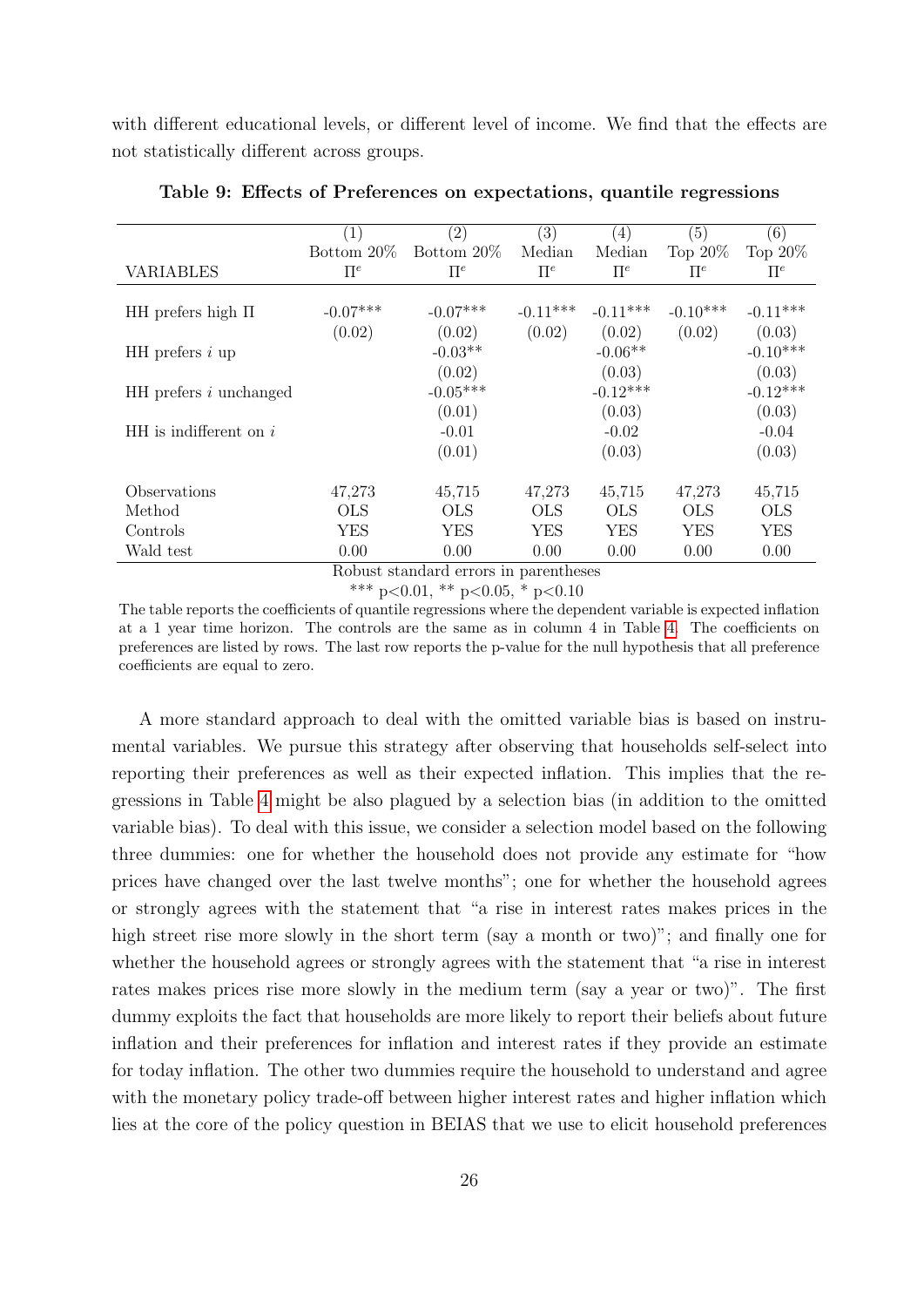over inflation. Overall we interpret the three dummies as a measure of economics literacy. Column 1 of Table [10](#page-28-0) reports the average marginal effects of a Probit regression for observing future inflation and preferences for inflation and interest rates, corresponding to the first stage regression used by [Heckman \(1979\)](#page-40-13) to control for selection biases. Column 2 reports the average marginal effects on the analogous probabilities using a logit model rather than a probit model, which is the first stage regression used by [Lee](#page-40-14) [\(1979,](#page-40-14) [1983\)](#page-40-15) to control for the existence of a selection bias.

|                                 | (1)                                                                                                      | $\left( 2\right)$                               |
|---------------------------------|----------------------------------------------------------------------------------------------------------|-------------------------------------------------|
| <b>VARIABLES</b>                |                                                                                                          | Observing $\Pi^e$ and U Observing $\Pi^e$ and U |
|                                 |                                                                                                          |                                                 |
| HH does not know past $\Pi$     | $-0.42***$                                                                                               | $-0.44***$                                      |
|                                 | (0.01)                                                                                                   | (0.01)                                          |
| $i$ affects $\Pi$ in 1-2 months | $0.06***$                                                                                                | $0.07***$                                       |
|                                 | (0.01)                                                                                                   | (0.01)                                          |
| i affects $\Pi$ in 1-2 yrs      | $0.09***$                                                                                                | $0.10***$                                       |
|                                 | (0.01)                                                                                                   | (0.01)                                          |
| HH prefers high $\Pi$           | $0.29***$                                                                                                | $0.30***$                                       |
|                                 | (0.01)                                                                                                   | (0.01)                                          |
| HH prefers i up or equal        | $0.44***$                                                                                                | $0.46***$                                       |
|                                 | (0.00)                                                                                                   | (0.00)                                          |
|                                 |                                                                                                          |                                                 |
| Observations                    | 68,425                                                                                                   | 68,425                                          |
| Method                          | Heckman-Probit                                                                                           | Lee-Logit                                       |
| Wald test                       | 0.00                                                                                                     | 0.00                                            |
|                                 | Standard errors in parentheses<br>المستقلد والمستنقص والمستنقص<br>والمناصب والمستحدث والمستنبذ والمتنازل |                                                 |

<span id="page-28-0"></span>Table 10: Probit or Logit of observing future inflation, first stage

\*\*\* p<0.01, \*\* p<0.05, \* p<0.10

Column (1) reports the average marginal effects for observing future inflation and households' preferences for inflation and interest rate changes using a Probit model. Column (2) reports the analogous average marginal effects using a logit model. The controls are the same as in column 4 of Table [4.](#page-20-0) The instruments for selection are obtained constructing the following three dummies: one for whether the household does not provide an estimate for how prices have changed over the last 12 months and one for whether she agrees or strongly agrees with the statement that "a rise in interest rates would make prices in the high street rise more slowly in the short term (say a month or two)" and a third one for whether she agrees on the statement that"a rise in interest rates would make prices in the high street rise more slowly in the medium term (say a year or two).

Columns 1 of Table [11](#page-29-0) repeats the regression of column 4 of Table [4](#page-20-0) on the subset of households who have a value of one in all the three previously described dummies for economics literacy. Estimates are very similar to those in Table [4.](#page-20-0) Columns 2 and 3 of Table [11](#page-29-0) instead report the coefficients of a regression where we deal with the selection bias adding the inverse Mills ratio as obtained by estimating a Probit model (as in column 1 of Table [10](#page-28-0) ) or a logit model (as in column 2 of Table [10\)](#page-28-0) to the set of regressors present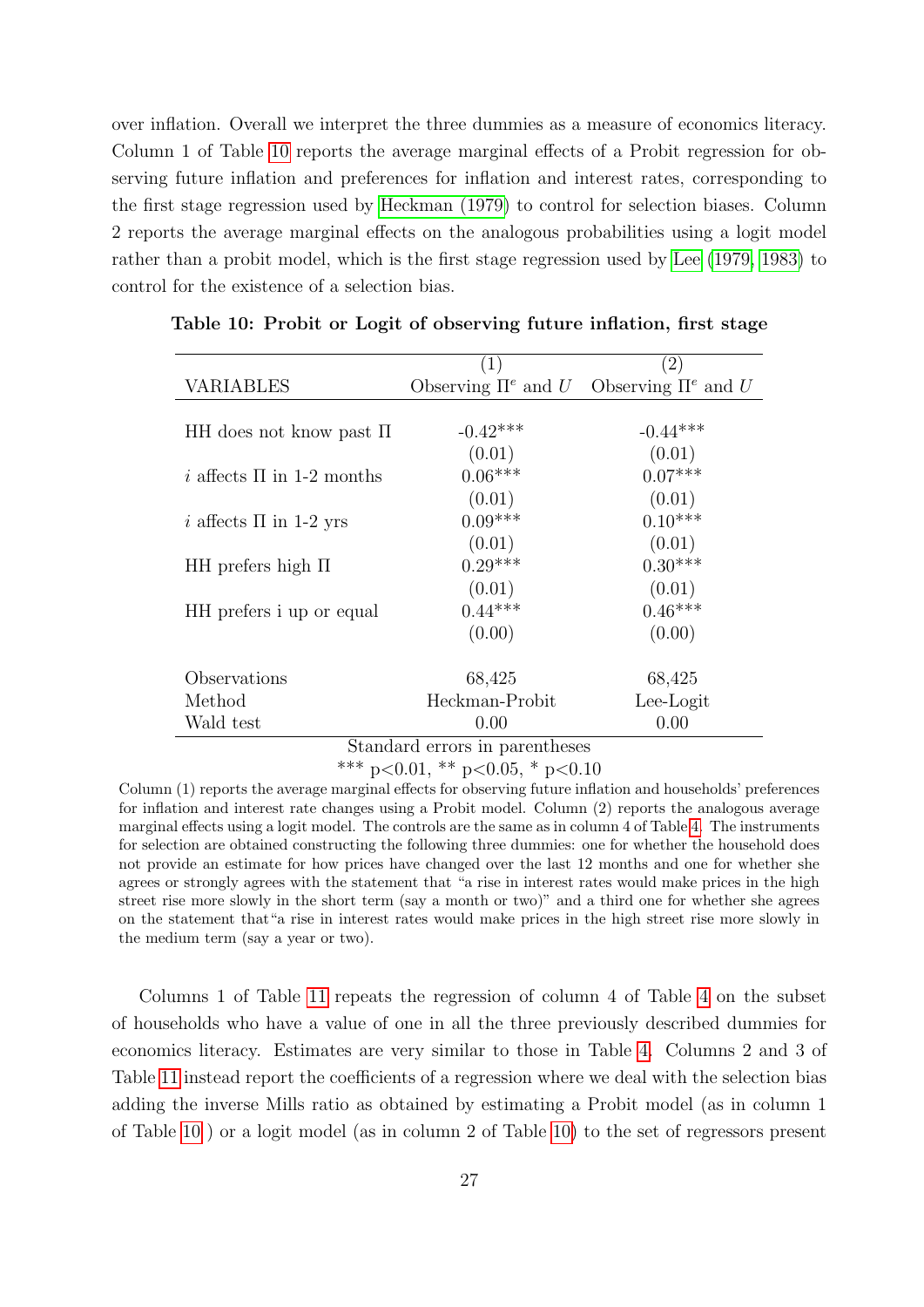in the specification of column 4 in Table [4.](#page-20-0) Standard errors are calculated by bootstrapping the two-step procedure. A negative coefficients on the inverse Mills ratio indicates a negative correlation between the error in the structural equation (for the effects of preferences on expected inflation) and the error in the selection equation (for reporting expected inflation and preferences). The last row reports the p-value for the null hypothesis that all preference coefficients are equal to zero. Overall, controlling for selection into reporting expectations and preferences increases the magnitude of the estimated coefficients on household's preferences: by around 4 basis points when considering household's preferences for higher inflation and by more than 10 basis points when considering her preferences for higher (or equal) interest rates.

<span id="page-29-0"></span>

|                              | $\left( 1\right)$ | $\left( 2\right)$ | $\left(3\right)$ | $\left(4\right)$ | (5)        |
|------------------------------|-------------------|-------------------|------------------|------------------|------------|
| <b>VARIABLES</b>             | $\Pi^e$           | $\prod e$         | $\prod e$        | $\Pi^e$          | $\Pi^e$    |
|                              |                   |                   |                  |                  |            |
| HH prefers high $\Pi$        | $-0.14***$        | $-0.20***$        | $-0.19***$       | $-3.06***$       | $-3.05***$ |
|                              | (0.03)            | (0.03)            | (0.03)           | (0.62)           | (0.62)     |
| HH prefers i up or equal     | $-0.07***$        | $-0.22***$        | $-0.21***$       | $-2.40***$       | $-2.40***$ |
|                              | (0.03)            | (0.04)            | (0.04)           | (0.65)           | (0.65)     |
| Inverse Mill's ratio, probit |                   | $-0.19***$        |                  | $-0.26***$       |            |
|                              |                   | (0.05)            |                  | (0.08)           |            |
| Inverse Mill's ratio, logit  |                   |                   | $-0.18***$       |                  | $-0.26***$ |
|                              |                   |                   | (0.05)           |                  | (0.08)     |
|                              |                   |                   |                  |                  |            |
| Observations                 | 21,495            | 37,031            | 37,031           | 37,031           | 37,031     |
| Selection                    | Understand MP     | Probit            | Logit            | Probit           | Logit      |
| 2nd stage                    | <b>OLS</b>        | <b>OLS</b>        | <b>OLS</b>       | IV               | IV         |
| Wald test                    | 0.00              | 0.00              | 0.00             | 0.00             | 0.00       |

Table 11: Effects of Preferences on expectations, selection and IV

Robust standard errors in parentheses

\*\*\* p<0.01, \*\* p<0.05, \* p<0.10

The table reports the coefficients of a regression where dependent variable is 1 year expected inflation and regressors are listed by rows. The last row reports the p-value for the null hypothesis that all preference coefficients are equal to zero. Column 1 estimates in column 4 of Table [4](#page-20-0) on the sub-sample of households who agree with the statement that "a rise in interest rates makes prices in the high street rise more slowly in the short term (say a month or two)" or "in the medium term (say a year or two)" and report past inflation; Columns 2 and 4 deal with selection into reporting expectations and preferences by using a Probit model as in [Heckman \(1979\)](#page-40-13). Columns 3 and 5 deals with selection using a logit model as in [Lee](#page-40-14) [\(1979,](#page-40-14) [1983\)](#page-40-15). The controls are the same as in column 4 of Table [4.](#page-20-0) The instruments for selection are the same as in Table [10.](#page-28-0) Columns 3 and 5 instrument household's preferences for inflation and interest rates using information on household's portfolios as measured by 4 dummy variables for household's wealth together with the dummy for whether the household has a mortgage.

Finally, we instrument household preferences by exploiting the idea that preferences over inflation and interest rate changes are at least partly caused by the wealth and financial portfolio of the household. Household's wealth portfolios are characterized by the previously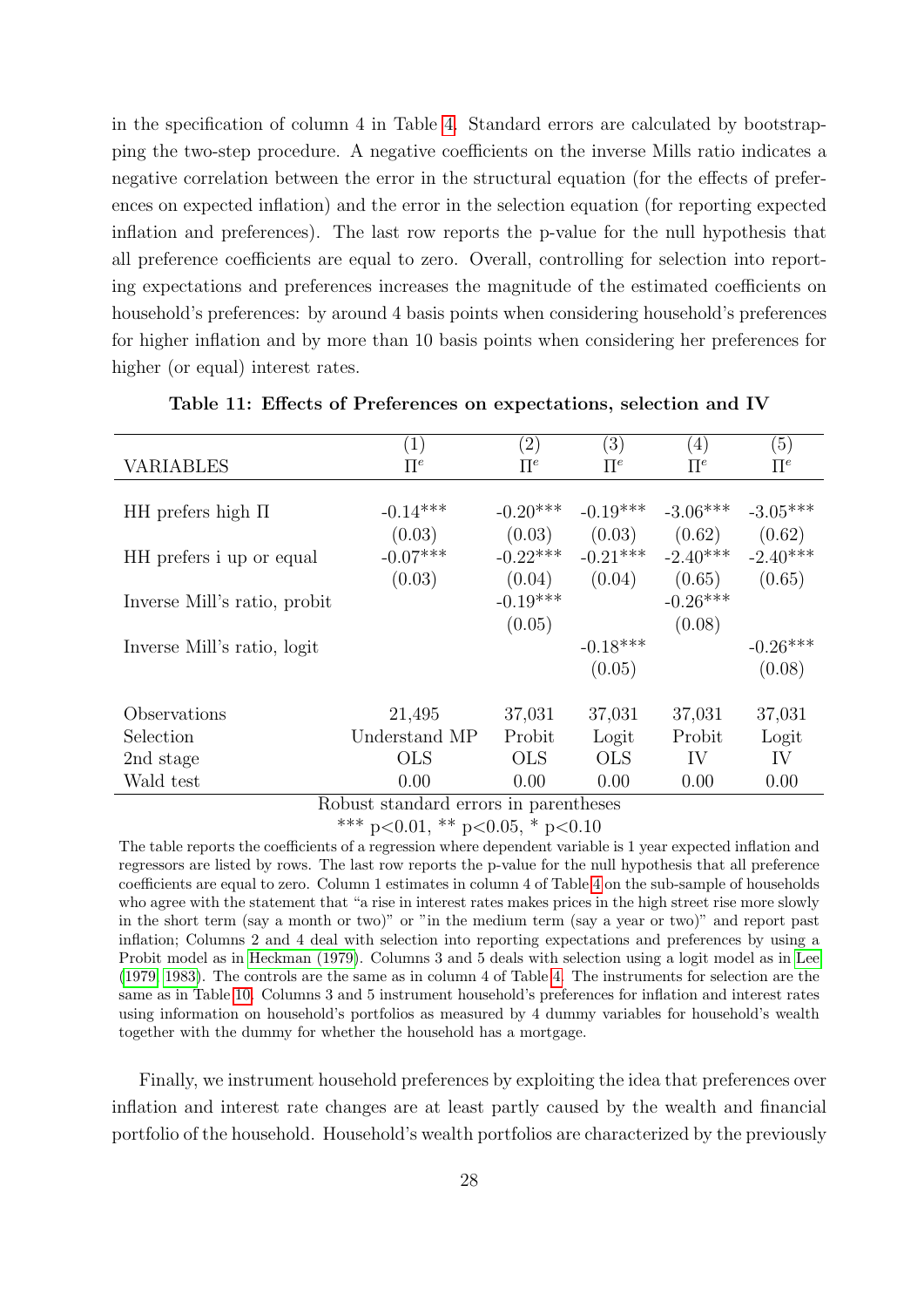discussed 4 dummy variables for wealth together with the dummy for whether the household has a mortgage. To help guaranteeing that the instrument satisfies the exclusion restriction, we again control for the same extensive set of controls as in column 4 of Table [4.](#page-20-0) We simultaneously deal with the selection bias and for the endogeneity of preferences following the procedure discussed in Section 19.6.2 in [Wooldridge \(2010\)](#page-41-10). Essentially we first estimate a probit (or a logit) model for the selection indicator including all exogenous variables: those determining preferences and those determining selection into expectations and preferences and use the probit (or logit) model to obtain the inverse Mills ratios. Then we estimate the (structural) equation for expected inflation by two Stage Least Square (2SLS) adding the inverse Mills ratios as a regressor and using information on household's wealth portfolios as relevant instruments for household's preferences. Standard errors are calculated by bootstrapping the entire procedure. After simultaneously controlling for selection into reporting beliefs and preferences as well for the possible endogeneity of preferences, we still find that a household who prefers high inflation and higher or equal interest rates tends to have lower expected inflation. The effects remain statistically significant. Yet the size of the estimated coefficients substantially increase, with their standard errors also increasing by a similar order of magnitude.

#### <span id="page-30-0"></span>5 Time series evolution

We now study how the preference coefficients in  $(12)$  change over the sample period. Figure [A1](#page-42-0) in the Appendix shows that the fraction of households who report their preference for inflation and interest rates as well as expected inflation is relatively stable over time at an average value around 70 percent. Yet it exhibits some fluctuations, which might cause changes in the importance of the selection bias over time. To address this issue, we estimate the same selection model as in column 2 of Table [11](#page-29-0) after allowing all regression coefficients to vary over time. This means that the coefficients on all controls in the selection equation as well as all controls entering the structural equation for the effects of preferences on expected inflation, including the inverse Mill's ratio, are allowed to vary over time. Let  $\beta_{mt}$ denote the coefficient on the dummy for a preference for higher inflation at t and let  $\beta_{rt}$ denote the analogous coefficient for the preference for interest rates to go up or stay the same. We present the results based on the probit specification but quantitatively similar results are obtained when accounting for selection through a logit model. Panel (a) of Figure [4](#page-31-0) plots the time series profile of the dummy variable coefficients for whether the household likes inflation  $\beta_{mt}$ . Panel (b) shows the analogous profile of the dummy variable coefficients for whether the household would personally prefer interest rate to go up or remain the same,  $\beta_{rt}$ . The grey areas represent 90 percent confidence intervals for the estimated coefficients. We interpret these coefficients as reflecting the amount of Knightian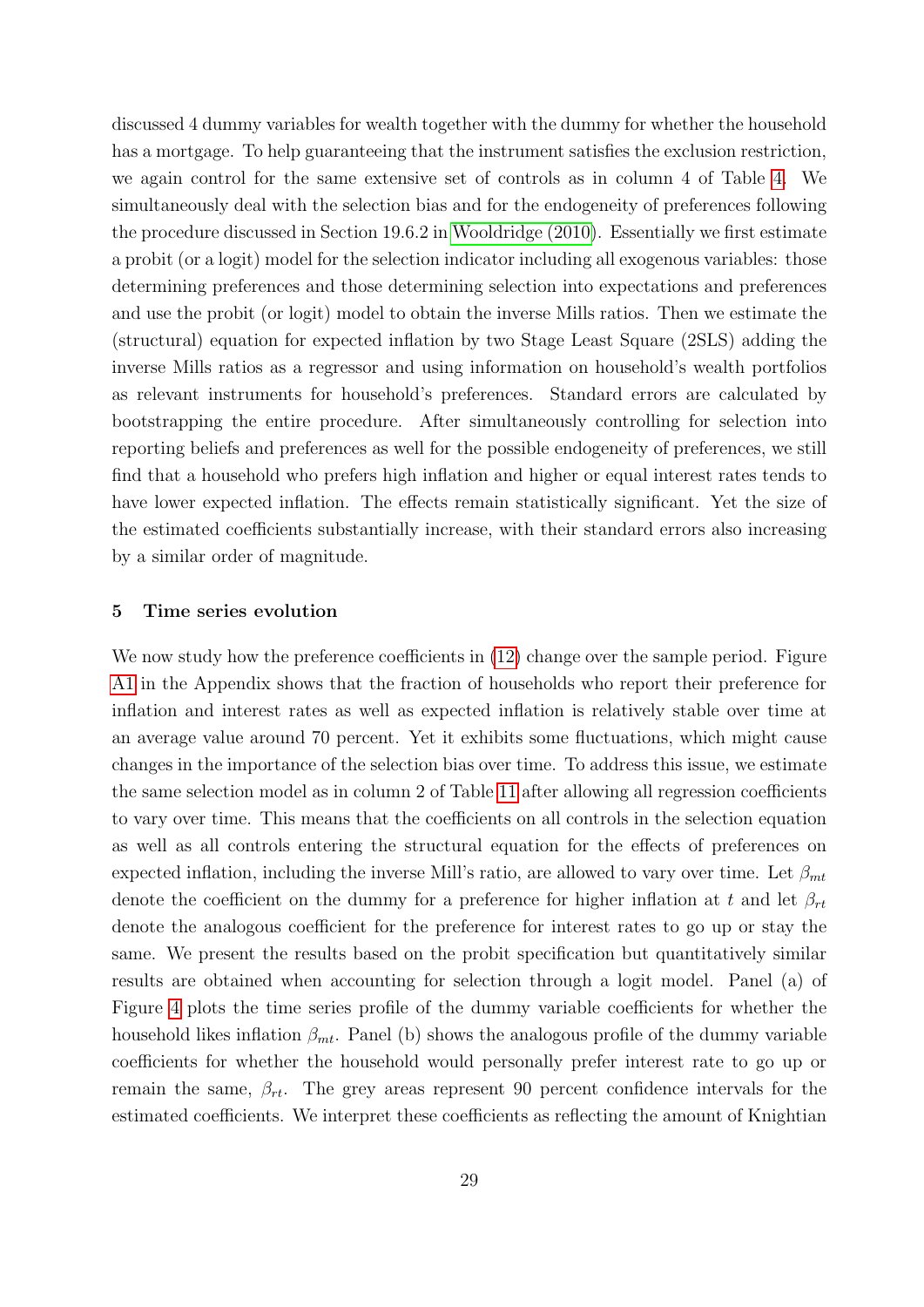uncertainty in the economy.  $\beta_{mt}$  mainly reflects monetary uncertainty,  $\beta_{rt}$  real uncertainty, in the model due to technology shocks. The estimated coefficients are always negative and there is clear indication that the effect of preferences on expected inflation varies over time: both  $\beta_{mt}$  and  $\beta_{rt}$  are virtually zero in the early 2000's while they are larger in magnitude in the middle of the sample. Interestingly, the (absolute) value of  $\beta_{mt}$  and  $\beta_{rt}$  peaks at different points in time:  $\beta_{mt}$  peaks to around 60 basis points in 2012;  $\beta_{rt}$  peaks to roughly 30 basis in 2007 and in 2015. We now use these estimates to quantify the amount of monetary and real uncertainty present in the economy and study its effect on aggregate output.

<span id="page-31-0"></span>



(b) Preference for interest rates,  $\beta_{rt}$ 

The controls are the same as in column 4 of Table [4.](#page-20-0) The specification is the same as in column 1 of Table [11](#page-29-0) after allowing all coefficients to vary over time including those in the selection equation and the inverse Mill's ratio in the equation for the effects of preferences on expected inflation.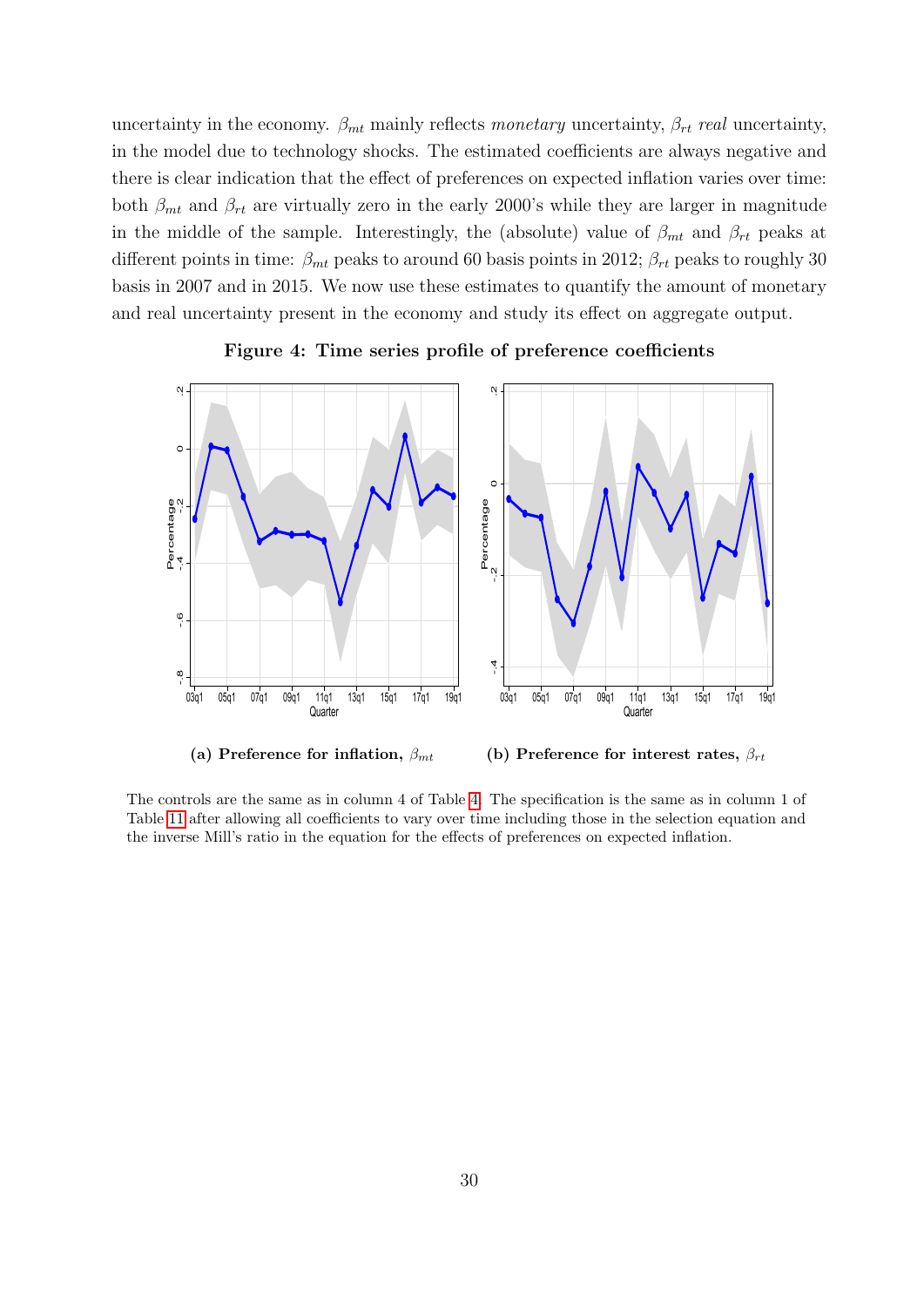#### <span id="page-32-0"></span>6 Quantifying uncertainty

We calibrate the model and back up the amount of monetary and real uncertainty in the economy using the coefficients  $\beta_{mt}$ 's and  $\beta_{rt}$ 's in Figure [4](#page-31-0) as estimation targets. Then we study the effects of uncertainty on aggregate output.

#### <span id="page-32-1"></span>6.1 Calibration

A period is a year. The subjective discount factor is  $\beta = 0.95$ , which matches the average yearly return on the UK stock market. As in [Guvenen \(2006\)](#page-40-16) the elasticity of intertemporal substitution (EIS) is equal to 0.5, so  $\sigma = 2$ . The elasticity of substitution across goods is  $\theta = 6$ , consistent with micro level evidence [\(Nevo 2001,](#page-41-11) [Chevalier, Kashyap, and Rossi](#page-39-13) [2003,](#page-39-13) and [Broda and Weinstein 2006\)](#page-39-14) and in the range of values typically used in macro models [\(Midrigan 2011\)](#page-41-12). The output elasticity to labor is  $\alpha = 0.4$  which yields a steady state labor share of  $2/3$ , a common value in the literature. The parameter governing the convex cost of price adjustment is set to  $\kappa_0 = 11.5$  which, together with  $\theta$  and  $\alpha$ , imply a slope of the linearized new Keynesian Phillips curve equal 0.44: under Calvo pricing, this value would imply a yearly frequency of price changes equal to one half, in line with the empirical evidence. The Taylor rule parameter is set to the standard value  $\phi = 1.5$ . We fit an AR(1) process for the logarithm of annual TFP over the period 1970-2018 and obtain  $\rho_z = 0.98^{12}$  $\rho_z = 0.98^{12}$  $\rho_z = 0.98^{12}$  We set  $\rho_m = 0.6$  to match a serial correlation of inflation to the monetary shock of 60 percent. This follows from the estimates for expected inflation at 1-year and 2-years time horizon in Table [5](#page-22-1) together with the observation from equation [\(11\)](#page-10-1) that the estimated coefficients for the dummy  $d_{im}$  at different time horizons (in this case  $n = 1$  and  $n = 2$ ) measure the persistence of inflation to a monetary shock  $\bar{\pi}_{mn}$ . The tax rate on labor income and corporate profits are set to  $\tau_w = 0.26$  and  $\tau_d = 0.3$ , respectively.<sup>[13](#page-1-0)</sup> The supply of government bonds  $B$  represents  $32\%$  of the steady state asset supply. The firm overhead cost is set to  $f = 0.055$  to yield a steady state value of household wealth equal to 1.55 times yearly labor income  $w$ , as in our data.

We set the steady state value of transfers to zero,  $\bar{\tau} = 0$ . The coefficients  $\bar{\tau}_{im}$  and  $\overline{\tau}_{iz}$  in [\(5\)](#page-7-1) characterize all reasons, aside from financial returns, that affect household-i's preferences for inflation and interest rate changes: possibly due to the amount of indexation of household-i's wages and transfers to inflation and aggregate productivity. We consider the 16 groups of households discussed in Section [3.2](#page-15-1) and assume that  $\bar{\tau}_{im}$  and  $\bar{\tau}_{iz}$  are

<sup>12</sup>The data for UK TFP come from the Office for National Statistics as available at https://www.ons.gov.uk/economy/economicoutputandproductivity.

<sup>&</sup>lt;sup>13</sup>The former matches the average tax rate on labor income for UK workers as reported by the OECD at http://www.oecd.org/tax/tax-policy/taxing-wages-united-kingdom.pdf. The latter matches the UK corporate tax rate as estimated by KPMG, see https://home.kpmg/xx/en/home/services/tax/tax-tools-andresources/tax-rates-online/corporate-tax-rates-table.html.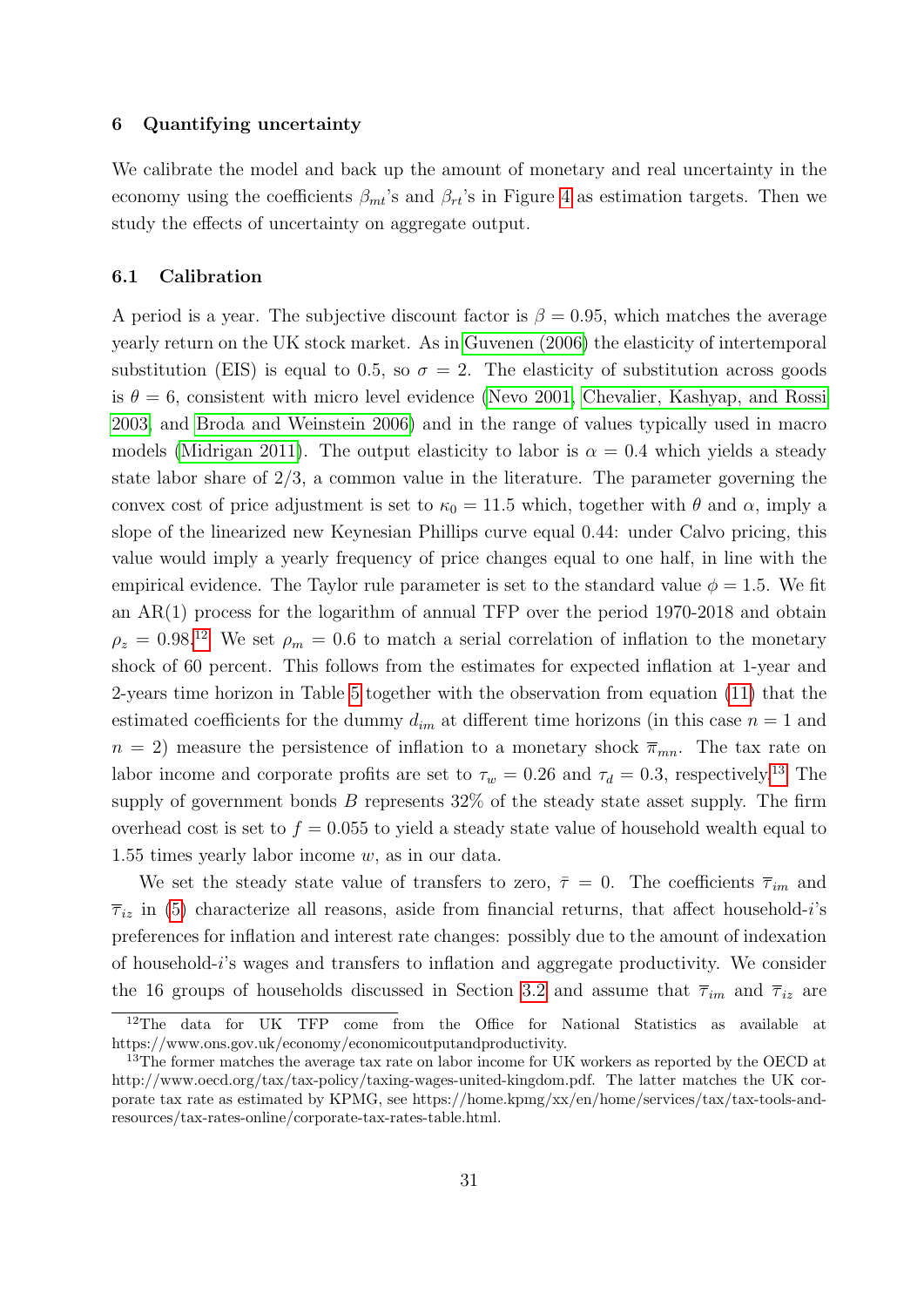constant for all households in the same group  $j = 1, 2...16$ . The mass of households in group  $j$  corresponds to its relative size in the UK working age population, see Table [A2](#page-44-0) in the Appendix. The wealth distribution within group  $j$  is approximated by the corresponding ten deciles of wealth as obtained from WAS and it is assumed to be uniform within deciles.<sup>[14](#page-1-0)</sup> In each group  $i$ , we target the fraction of households in the group that (i) prefer a monetary tightening  $v_{t_0+1} < 0$  to a monetary loosing  $v_{t_0+1} > 0$ , and (ii) prefer interest rates to go up conditional on a technology shock  $\epsilon_{t_0+1} < 0$ , as reported in Figure [3.](#page-16-0) In each group j, for given  $\bar{\tau}_{im}$  and  $\bar{\tau}_{iz}$ , we calculate the wealth thresholds  $a_m^*$  and  $a_z^*$  below which households prefer  $v_{t_0+1} < 0$  to  $v_{t_0+1} > 0$ , and  $\epsilon_{t_0+1} < 0$  to  $\epsilon_{t_0+1} > 0$ . Panels (a) of Figure [5](#page-33-0) plots the relation between  $a_m^*$  and  $\overline{\tau}_m$ , while panel (b) characterizes the relation between  $a_z^*$  and  $\overline{\tau}_z$ . The wealth thresholds are expressed in units of yearly steady state labor income, w.

<span id="page-33-0"></span>

Figure 5: Beliefs wealth thresholds as a function of  $\bar{\tau}_m$  and  $\bar{\tau}_z$  in [\(5\)](#page-7-1)

The left panel shows the level of wealth at the beginning of time  $t_0$ ,  $a$ , below which the household prefers a monetary loosing  $v_{t_0+1} > 0$  to a monetary tightening  $v_{t_0+1} < 0$ , for different values of the elasticity of the transfer function to the monetary shock  $\bar{\tau}_{im}$  in [\(5\)](#page-7-1). The right panel shows the level of wealth at the beginning of time  $t_0$  below which the household prefers a technology improvement  $\epsilon_{t_0+1} > 0$  to a technology regress  $\epsilon_{t_0+1} < 0$  for different values of the elasticity of the transfer function to the technology shock  $\bar{\tau}_{iz}$  in [\(5\)](#page-7-1). The wealth threshold is expressed in units of yearly steady state labor income, w. The circles correspond to the values of  $\bar{\tau}_{im}$  and  $\bar{\tau}_{iz}$  for the 16 wealth groups from WAS.

Both functions are increasing: since a wealthier household is more likely to dislike  $v_{t_0+1} > 0$ and  $\epsilon_{t_0+1} > 0$  (Result 1), higher wealth should get compensated through higher transfer elasticities to make the household indifferent. Given the distribution of wealth within group

 $14$ This means that the economy is fully characterized by 160 types of households of mass equal to one tenth of the mass of the corresponding group  $j = 1, 2...16$ .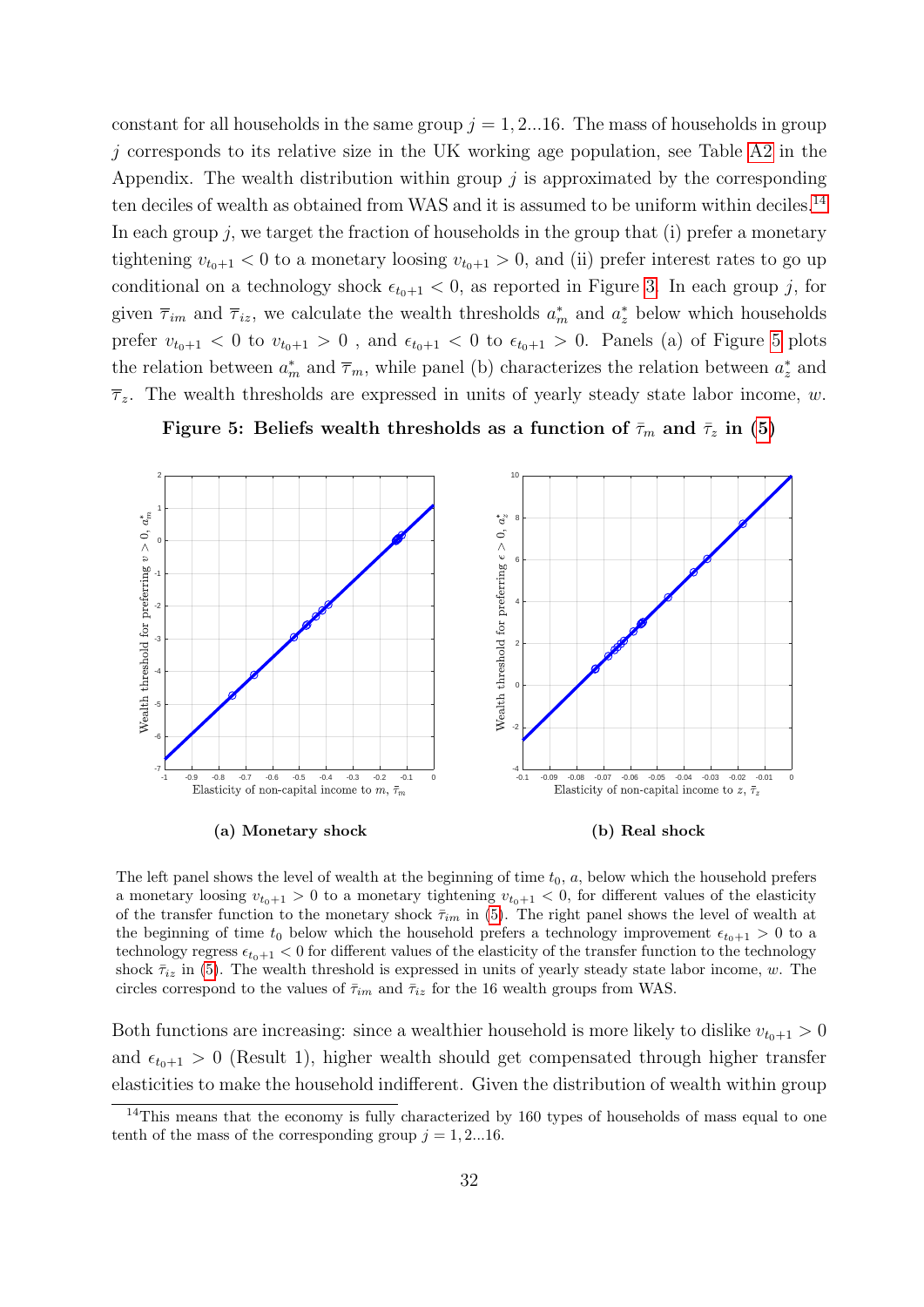j, we search for the values of  $\bar{\tau}_{im}$  and  $\bar{\tau}_{im}$  that match the fraction of households in the group who like a monetary tightening and a technology regress. The circles in Figure [5](#page-33-0) indicate the values of  $\bar{\tau}_{im}$  and  $\bar{\tau}_{iz}$  corresponding to our 16 groups of households.

#### 6.2 Results

As in Section [2,](#page-6-0) at t the economy receives unexpected shocks to uncertainty that households assume will get resolved in the following year. Households chooses consumption assuming that  $v_{t+1} \in \{-\overline{v}_t, \overline{v}_t\}$  and  $\epsilon_{t+1} \in \{-\overline{\epsilon}_t, \overline{\epsilon}_t\}$ , and that thereafter  $m_T$  and  $z_T$  will evolve according to an AR(1) process. At each t, we search for the pair  $\{\bar{v}_t, \bar{\epsilon}_t\}$  that allows the model to match the point estimates  $\beta_{mt}$  and  $\beta_{rt}$  in Figure [4.](#page-31-0) In particular, for given  $\{\bar{v}_t, \bar{\epsilon}_t\}$ , we calculate the worst-case and best-case beliefs of each household i in the economy, evaluate the dummy  $d_i^m$  and  $d_i^r$ , run the same regression as in [\(11\)](#page-10-1) on the cross-sectional data simulated from the model and then search for the pair  $\{\bar{v}_t, \bar{\epsilon}_t\}$  that best fits the estimated coefficients  $\beta_{mt}$  and  $\beta_{rt}$ <sup>[15](#page-1-0)</sup>. The model matches well the profile of  $\beta_{mt}$  and  $\beta_{rt}$  reported in Figure [4.](#page-31-0)<sup>[16](#page-1-0)</sup> Figure [6](#page-35-0) plots the resulting estimated profiles of monetary policy uncertainty  $\bar{v}_t$ (panel a) and real uncertainty due to technology shocks  $\bar{\epsilon}_t$  (panel b), together with the 90% confidence intervals (grey area) computed by bootstrapping the estimates of  $\beta_{mt}$  and  $\beta_{rt}$ using their estimated variance covariance matrix. There is substantial variation over time in the two time series of uncertainty. Uncertainty about monetary policy and technology are just mildly correlated (correlation equal to -0.07) confirming that they indeed reflect two largely orthogonal sources of uncertainty.

<sup>&</sup>lt;sup>15</sup>This indirect inference procedure allows us to characterize non linear effects in the household decision problem, which permits to compare the effects of risk (that matters only up to a second order effect) with those of uncertainty. [Ilut, Krivenko, and Schneider \(2018\)](#page-40-11) propose a method to solve models with heterogeneous agents and Knightian uncertainty through linear approximation. Their method is hard to apply in our context with 160 different household types. Since our targets are estimated after controlling for the aggregate state of the economy through a full set of time dummies, we believe that the assumptions that the economy is initially in a steady state and that the shocks are unexpected matter little for the estimated time series profile of Knightian uncertainty that we back up from the data.

<sup>&</sup>lt;sup>16</sup>There are a few exceptions where the point estimates of  $\beta_{mt}$  and  $\beta_{rt}$  are positive even if they are not statistically different from zero. In these cases we set  $\bar{v}_t = 0$  and/or  $\bar{\epsilon}_t = 0$  which yield  $\beta_{mt}$  and/or  $\beta_{rt}$ equal to zero.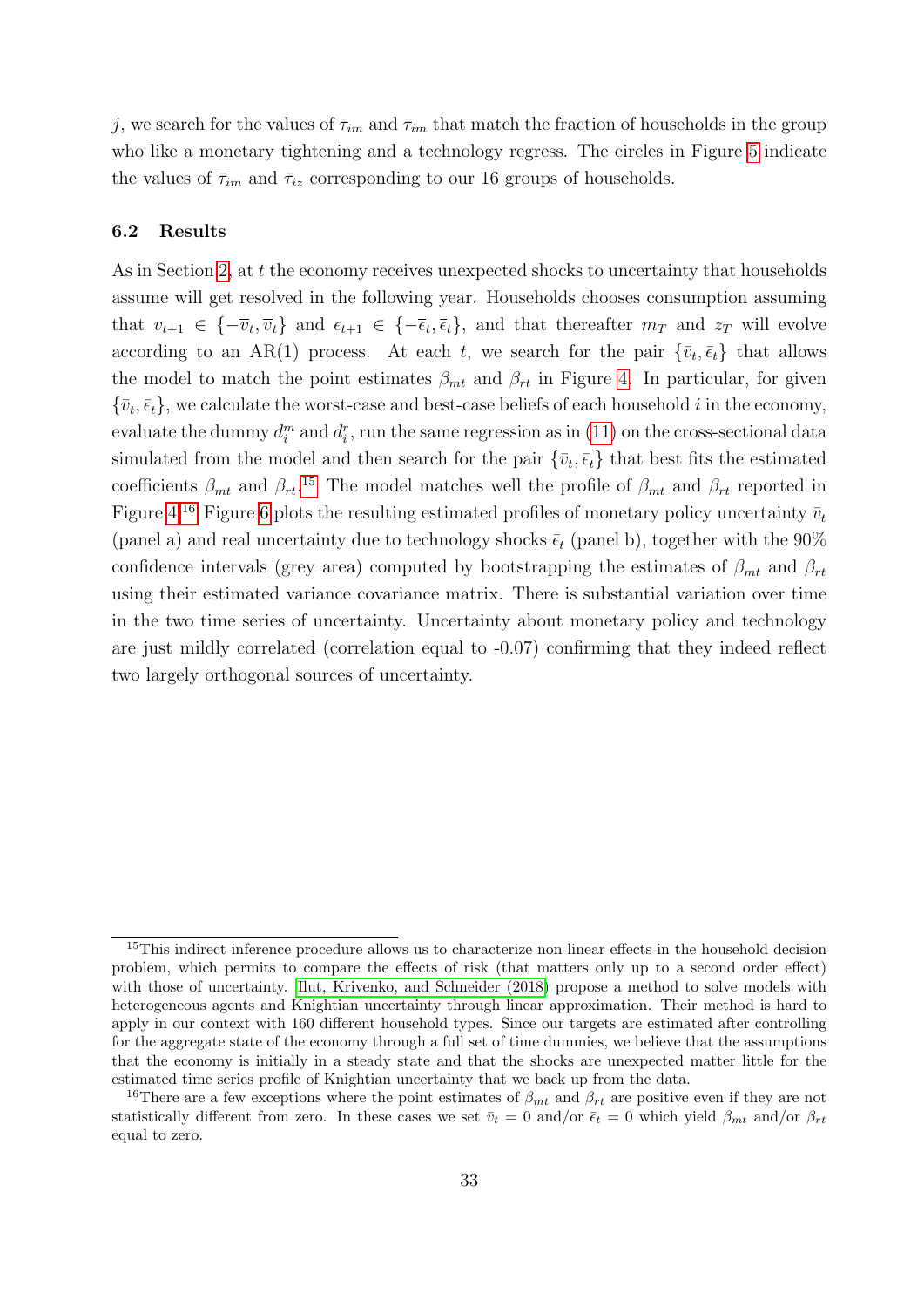

<span id="page-35-0"></span>Figure 6: Monetary policy and real uncertainty in the UK

The top panel plots the point estimates for monetary policy uncertainty  $\bar{v}_t$ . The bottom panel plots the point estimates for real uncertainty,  $\bar{\epsilon} - \epsilon$ . The grey areas corresponds to 90% confidence interval.

We compare the properties of  $\bar{v}_t$  and  $\bar{\epsilon}_t$  with those of other measures of uncertainty already proposed in the literature and plotted in Figure [7.](#page-36-0) The solid blue line corresponds to the Economic Policy Uncertainty (EPU) index by [Baker, Bloom, and Davis \(2016\)](#page-39-4), the dashed red line to the World Uncertainty Index (WUI) by [Ahir, Bloom, and Furceri \(2018\)](#page-39-3), constructed counting words related to uncertainty in official reports by the IMF, the dotted black line to the 360-day standard deviation of the return on the UK national stock market index (FTSE). Table [12](#page-36-1) reports the correlation between our two measures of uncertainty (monetary and real) with the three measures in Figure [7.](#page-36-0) Monetary policy uncertainty is more strongly correlated with stock market volatility, suggesting that Knightian uncertainty about monetary policy is an important driver of the volatility of stock market returns, while its correlation with the EPU or WUI is quantitatively small, suggesting that monetary policy matters little for the overall amount of Economic Policy uncertainty present in the UK economy. Our measure of real uncertainty due to technology shocks is positively correlated with WUI and EPU, while its correlation with the volatility of stock market returns is even negative. This might suggest that the UK economy has faced some Knightian uncertainty over the period, but this uncertainty might fail to get reflected in stock market returns, whose volatility might mostly be due to the beliefs of the subset of creditor wealthy households who invest their financial wealth in stocks.

We now aggregate the consumption choices of all households in the economy and cal-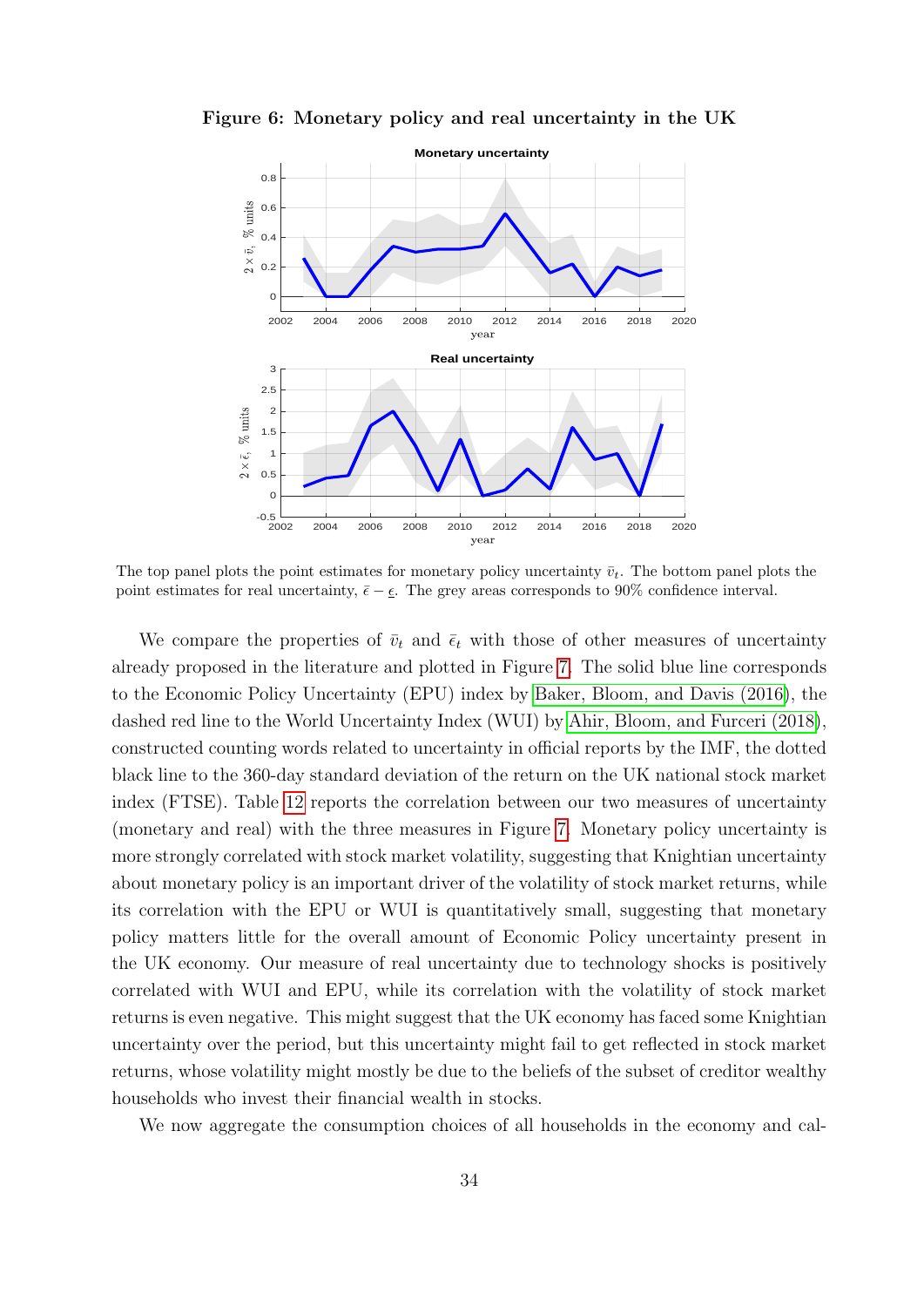Figure 7: Other measures of uncertainty

<span id="page-36-0"></span>

<span id="page-36-1"></span>EPU stands for the Economic Policy Uncertainty index by [Baker, Bloom, and Davis \(2016\)](#page-39-4) available at www.PolicyUncertainty.com. WUI is the World Uncertainty Index by [Ahir, Bloom, and Furceri \(2018\)](#page-39-3). FTSE-Volatility is the 360-day standard deviation of the return on the national stock market index (FTSE) as calculated from the World-bank.

| Table 12: Correlations with Knightian uncertainty |  |  |  |
|---------------------------------------------------|--|--|--|
|---------------------------------------------------|--|--|--|

|                         | Monetary: $\bar{v}_t$ Real: $\bar{\epsilon}_t$ |         |
|-------------------------|------------------------------------------------|---------|
| EPU                     | $-0.07$                                        | 0.12    |
| WUL                     | $-0.06$                                        | 0.29    |
| Stock market volatility | 0.41                                           | $-0.33$ |

culate by how much aggregate output would have changed if households had processed uncertainty in the form of measurable risk. For each year t, we use our estimates for  $\bar{v}_t$  and  $\bar{\epsilon}_t$ , aggregate the consumption choices of all households in the economy and then calculate by how much aggregate output would have changed (in general equilibrium) if households had processed uncertainty in the form of measurable risk with zero-mean innovations. Figure [8](#page-37-1) plots the resulting deviation of output due to monetary uncertainty (top panel) and real uncertainty due to technology shocks (bottom panel). Monetary policy uncertainty has little effects on output while real uncertainty is highly contractionary on output. This happens because a large proportion of UK households tend to dislike inflation so when faced with uncertainty about monetary policy households act on the basis of subjective beliefs that tend to overpredict future inflation, which is expansionary on aggregate demand and stimulates the economy. The converse is true for technology shocks since households generally prefer a technology expansion to a technology regression. Real uncertainty has caused a reduction in aggregate output of almost a percentage point in 2007 and by more than half a percentage point in 2015.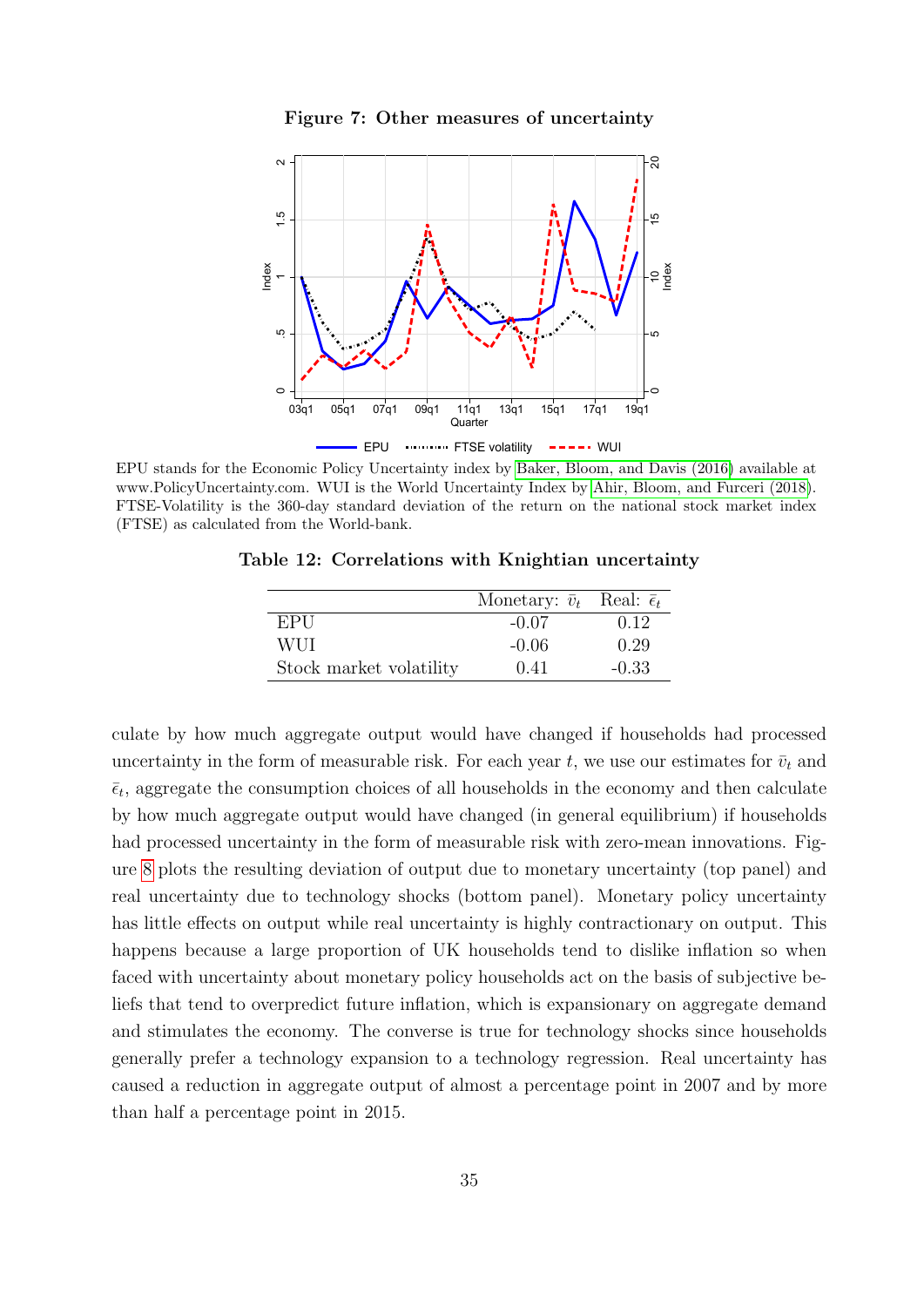<span id="page-37-1"></span>

Figure 8: Effects of uncertainty on output

The top panel plots the point estimates for the log-deviation of output under monetary uncertainty from output under measurable risk. The bottom panel plots the analogous contribution of uncertainty due to technology shocks. The grey areas correspond to the 90% confidence interval.

#### <span id="page-37-0"></span>7 Conclusions

We found that under Knightian uncertainty, households base their actions on beliefs which are negatively distorted by their preferences, the more so the larger the amount of uncertainty they face. We used this insight to identify the amount of Knightian uncertainty about monetary policy and technology faced by UK households exploiting the Bank of England Inflation Attitudes Survey (BEIAS). A unique feature of BEIAS is that it inquires households about their expected inflation and their preferences about future inflation and future changes in nominal interest rates. We estimated the amount of Knightian uncertainty about monetary policy and technology using indirect inference, taking the regression coefficients for the effects of preferences on expected inflation as estimation targets. We find evidence that (i) Knightian uncertainty increases after major economic events such as the failure of Lehman Brothers or the referendum in favor of Brexit, (ii) it is driven partly by future monetary policy and partly by the economic environment, and (iii) it is only mildly correlated with other existing measures of uncertainty based on stock market volatility and counting of words in official reports or the social media. If households had treated uncertainty as measurable risk, output would have been substantially higher over the period at the beginning of the Great Recession and in recent years. Most of the contractionary effects of uncertainty are due to real uncertainty about technology shocks while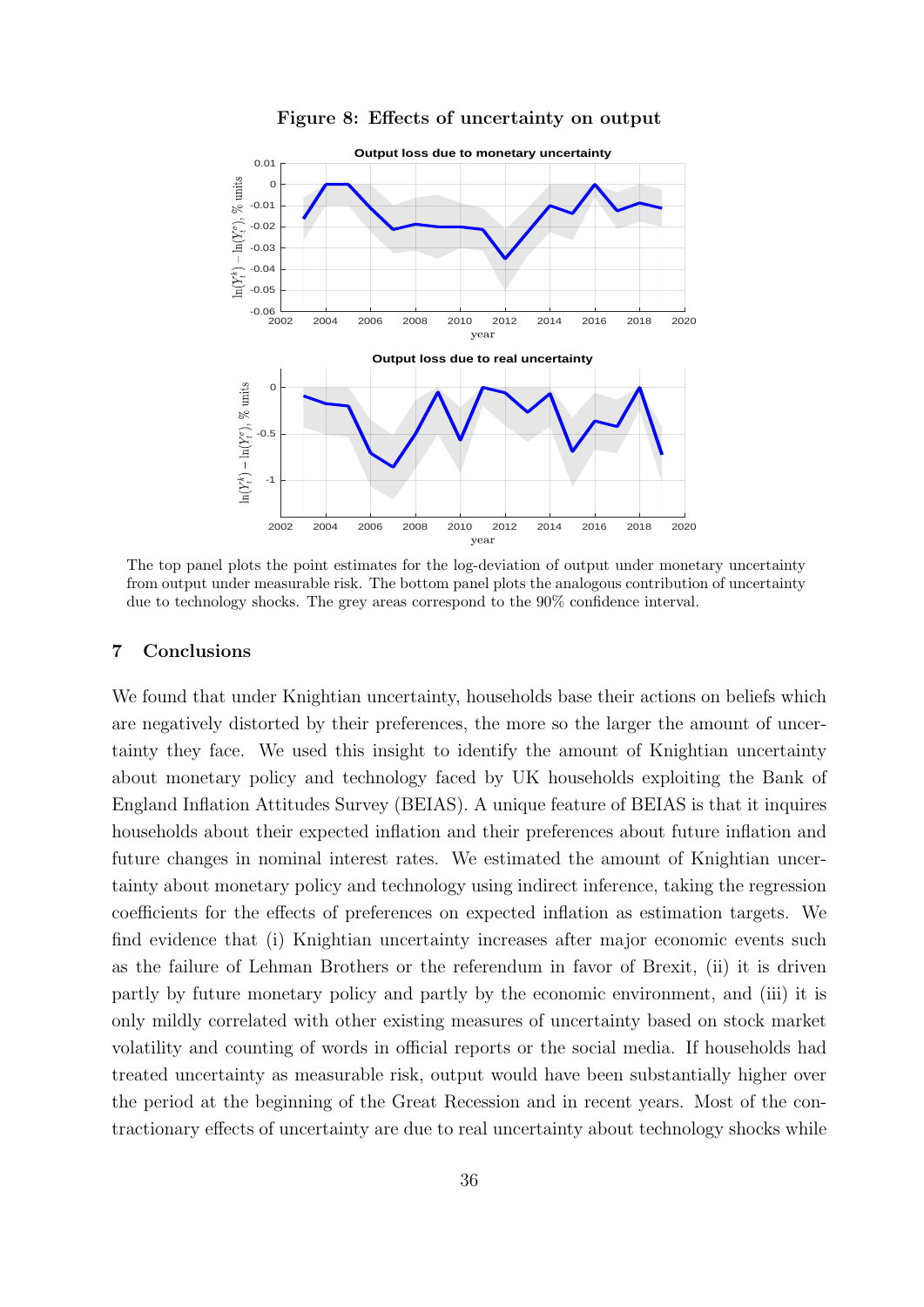monetary policy play little effects on output. Our measure of Knightian uncertainty can be calculated in real time, which might help policy makers in intervening to ameliorate households' perception about uncertainty to convert it into risk. If successful, these interventions be highly expansionary especially when uncertainty is about the economy (e.g. technology) rather than about monetary policy.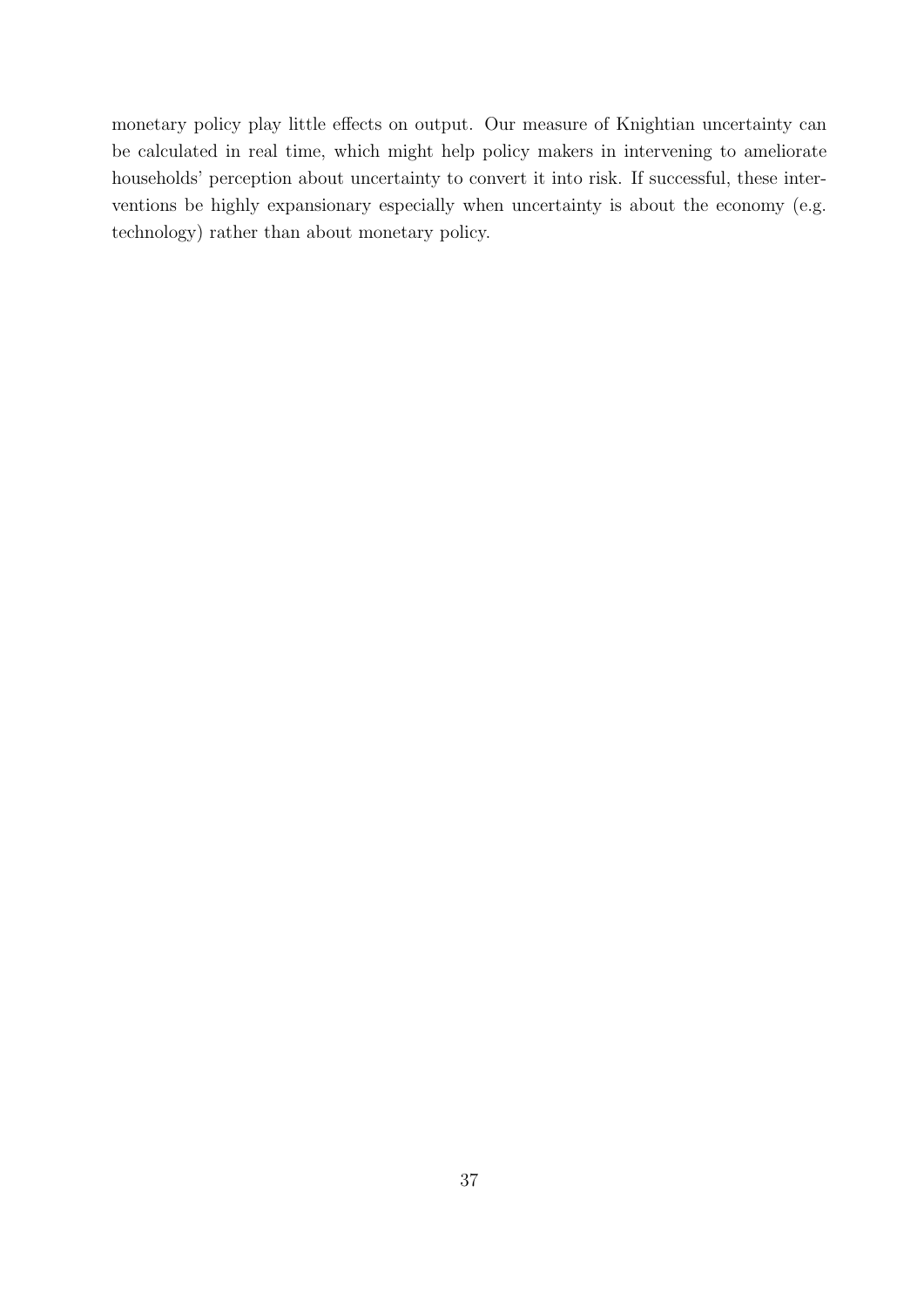#### References

- <span id="page-39-3"></span>Ahir, H., N. Bloom, and D. Furceri (2018). The World Uncertainty Index. Available at SSRN 3275033 .
- <span id="page-39-7"></span>Andrade, P., G. Gaballo, E. Mengus, and B. Mojon (2019). Forward guidance and heterogeneous beliefs. American Economic Journal: Macroeconomics 11 (3), 1–29.
- <span id="page-39-6"></span>Angeletos, G.-M. and C. Lian (2018). Forward guidance without common knowledge. American Economic Review 108 (9), 2477–2512.
- <span id="page-39-5"></span>Angeletos, G.-M. and A. Pavan (2007). Efficient use of information and social value of information. *Econometrica*  $75(4)$ , 1103-1142.
- <span id="page-39-1"></span>Armantier, O., B. de Bruin W¨andi, G. Topa, W. van der Klaauw, and B. Zafar (2015). Inflation expectations and behavior: Do survey respondents act on their beliefs? International Economic Review 56 (2), 505–536.
- <span id="page-39-11"></span>Backus, D., A. Ferriere, and S. Zin (2015). Risk and ambiguity in models of business cycles. Journal of Monetary Economics 69, 42–63.
- <span id="page-39-4"></span>Baker, S. R., N. Bloom, and S. J. Davis (2016). Measuring Economic Policy Uncertainty\*. Quarterly Journal of Economics 131 (4), 1593–1636.
- <span id="page-39-10"></span>Bhandari, A., J. Borovička, and P. Ho (2016). Identifying ambiguity shocks in business cycle models using survey data. NBER Working Paper 22225.
- <span id="page-39-9"></span>Bianchi, F., C. L. Ilut, and M. Schneider (2018). Uncertainty shocks, asset supply and pricing over the business cycle. Review of Economic Studies 85 (2), 810–854.
- <span id="page-39-14"></span>Broda, C. and D. E. Weinstein (2006). Globalization and the gains from variety. *Quarterly* Journal of Economics 121, 541–585.
- <span id="page-39-13"></span>Chevalier, J. A., A. K. Kashyap, and P. E. Rossi (2003). Why don't prices rise during periods of peak demand? Evidence from scanner data. American Economic Review 93, 15–37.
- <span id="page-39-2"></span>Coibion, O., Y. Gorodnichenko, and T. Ropele (2020). Inflation expectations and firm decisions: New causal evidence. Quarterly Journal of Economics 135 (1), 165–219.
- <span id="page-39-12"></span>Durbin, J. (1954). Errors in variables. Review of the International Statistical Institute  $22(1)$ , 23-32.
- <span id="page-39-8"></span>Ellsberg, D. (1961). Risk, ambiguity, and the Savage axioms. Quarterly Journal of Economics 75(4), 643–669.
- <span id="page-39-0"></span>Epstein, L. G. and M. Schneider (2003). Recursive multiple-priors. Journal of Economic Theory  $113(1)$ , 1–31.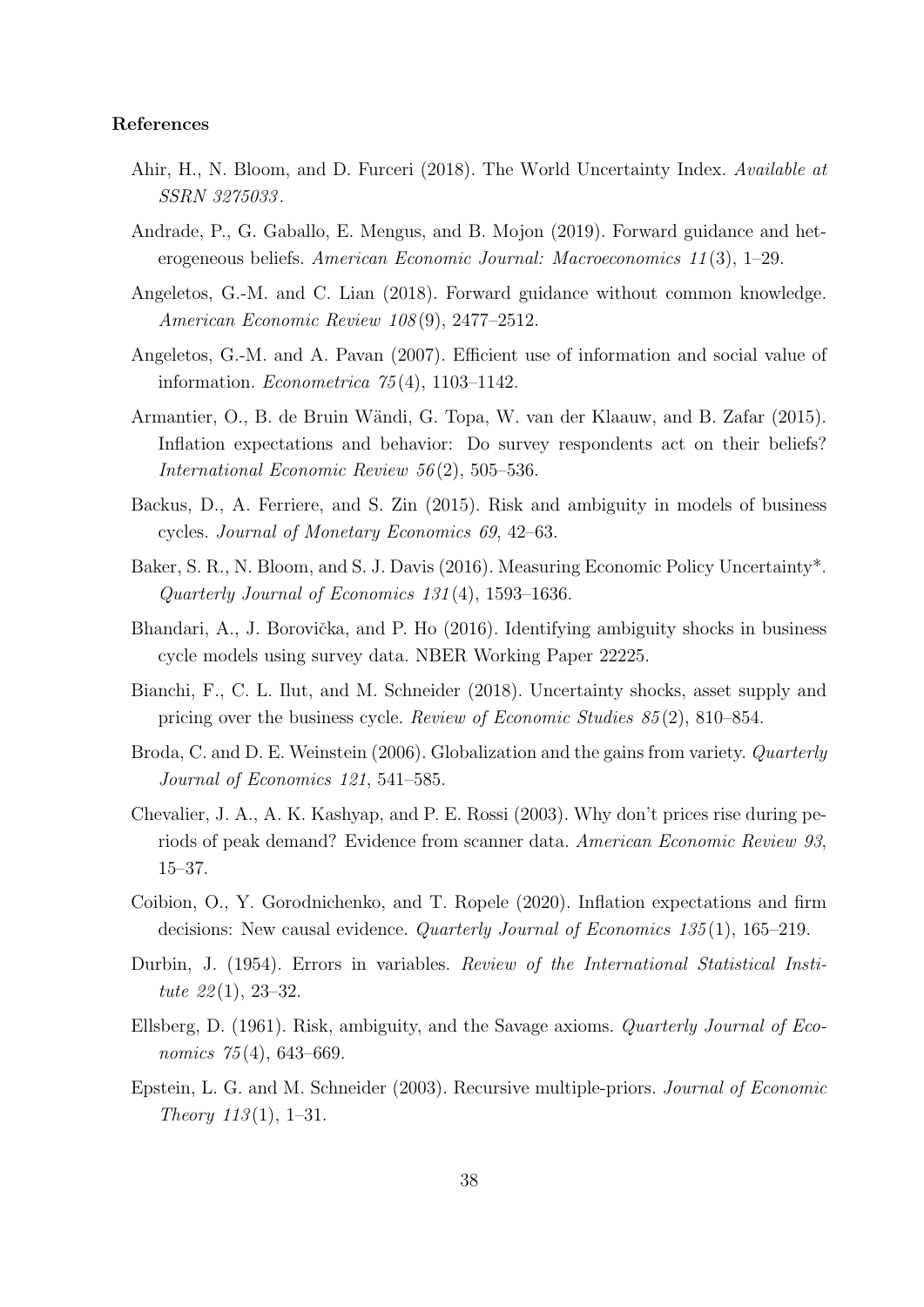- <span id="page-40-6"></span>Gabaix, X. (2019). Behavioral inattention. In Handbook of Behavioral Economics: Applications and Foundations 1, Volume 2, pp. 261–343. Elsevier.
- <span id="page-40-5"></span>Gennaioli, N., Y. Ma, and A. Shleifer (2016). Expectations and investment. In M. Eichenbaum and J. Parker (Eds.), NBER Macroeconomics Annual 2015, pp. 379–431. University of Chicago Press.
- <span id="page-40-1"></span>Gilboa, I. and D. Schmeidler (1989). Maxmin expected utility with non-unique prior. Journal of Mathematical Economics 18 (2), 141–153.
- <span id="page-40-16"></span>Guvenen, F. (2006). Reconciling conflicting evidence on the elasticity of intertemporal substitution: A macroeconomic perspective. Journal of Monetary Economics  $53(7)$ , 1451–1472.
- <span id="page-40-2"></span>Hansen, L. P. and T. J. Sargent (2001). Robust control and model uncertainty. American Economic Review 91, 60–66.
- <span id="page-40-12"></span>Hausman, J. (1978). Specification tests in econometrics. *Econometrica* 46(6), 1251–1271.
- <span id="page-40-13"></span>Heckman, J. J. (1979). Sample selection bias as a specification error. *Econometrica*  $\chi^2(1)$ .
- <span id="page-40-3"></span>Hurd, M. D. (2009). Subjective probabilities in household surveys. Annual Review of Economics 1, 543–562.
- <span id="page-40-8"></span>Ilut, C. (2012). Ambiguity aversion: Implications for the uncovered interest rate parity puzzle. American Economic Journal: Macroeconomics 4 (3), 33–65.
- <span id="page-40-11"></span>Ilut, C., P. Krivenko, and M. Schneider (2018). Uncertainty aversion and heterogeneous beliefs in linear models. Mimeo Duke University.
- <span id="page-40-9"></span>Ilut, C. and H. Saijo (2016). Learning, confidence, and business cycles. Mimeo Duke University.
- <span id="page-40-7"></span>Ilut, C. and M. Schneider (2014). Ambiguous business cycles. American Economic Re*view*  $104(2)$ ,  $2368-2399$ .
- <span id="page-40-10"></span>Ilut, C., R. Valchev, and N. Vincent (2016). Paralyzed by fear: Rigid and discrete pricing under demand uncertainty. Mimeo Duke University.
- <span id="page-40-4"></span>Kézdi, G. and R. J. Willis (2011). Household stock market beliefs and learning. NBER Working Paper 17614.
- <span id="page-40-0"></span>Knight, F. H. (1921). Risk, uncertainty and profit. Boston and New York, Houghton Mifflin Company.
- <span id="page-40-14"></span>Lee, L.-F. (1979). Identification and estimation in binary choice models with limited (censored) dependent variables. *Econometrica*  $47(4)$ , 977–996.
- <span id="page-40-15"></span>Lee, L. F. (1983). Generalized econometric models with selectivity. *Econometrica*  $51(2)$ , 507–512.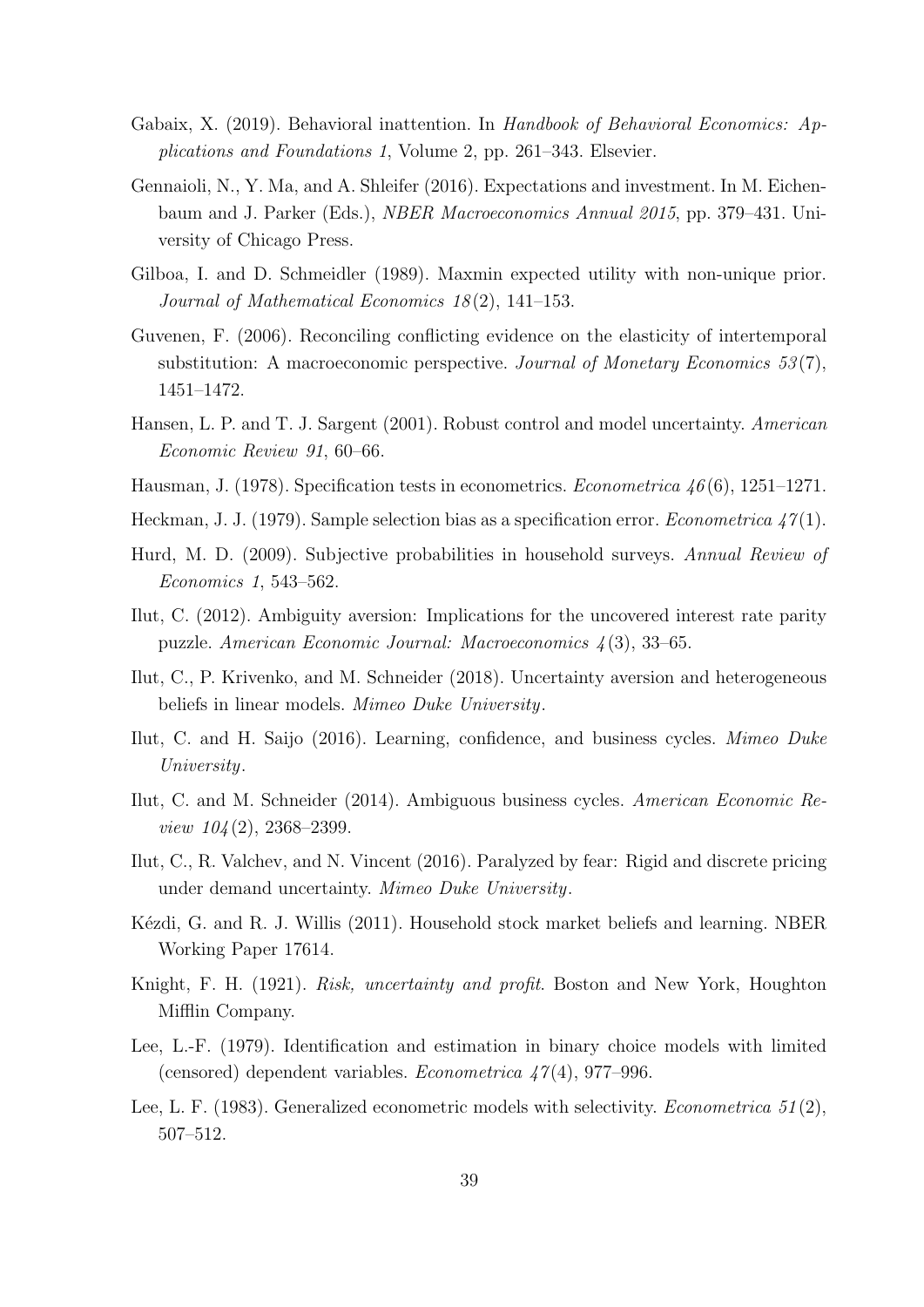- <span id="page-41-1"></span>Maccheroni, F., M. Marinacci, and A. Rustichini (2006). Ambiguity aversion, robustness, and the variational representation of preferences. *Econometrica*  $74(6)$ , 1447–1498.
- <span id="page-41-4"></span>Maćkowiak, B., F. Matějka, and M. Wiederholt (2018). Survey: Rational inattention, a disciplined behavioral model.
- <span id="page-41-8"></span>Michelacci, C. and L. Paciello (2020). Ambiguous policy announcements. Review of Economic Studies, forthcoming.
- <span id="page-41-12"></span>Midrigan, V. (2011). Menu costs, multiproduct firms, and aggregate fluctuations. *Econo*metrica 79(4), 1139–1180.
- <span id="page-41-7"></span>Monti, F. and R. Masolo (2020). Ambiguity, monetary policy and trend inflation. Journal of the European Economic Association forthcoming.
- <span id="page-41-11"></span>Nevo, A. (2001). Measuring market power in the ready-to-eat cereal industry. American Economic Review 69, 307–342.
- <span id="page-41-9"></span>Rotemberg, J. (1982). Sticky prices in the United States. Journal of Political Economy 90, 1187–1211.
- <span id="page-41-2"></span>Sims, C. (2003). Implications of rational inattention. Journal of Monetary Economics  $50(3)$ , 665–690.
- <span id="page-41-3"></span>Sims, C. (2010). Rational inattention and monetary economics. In B. M. Friedman and M. Woodford (Eds.), Handbook of Monetary Economics, pp. 155–181. North Holland.
- <span id="page-41-5"></span>Simsek, A. (2013). Belief disagreements and collateral constraints. *Econometrica*  $81(1)$ . 1–53.
- <span id="page-41-6"></span>Straub, L. and R. Ulbricht (2018). Endogenous uncertainty and credit crunches. Revise and resubmit at Review of Economic Studies.
- <span id="page-41-0"></span>Strzalecki, T. (2011). Axiomatic foundations of multiplier preferences. Econometrica  $79(1)$ , 47–73.
- <span id="page-41-10"></span>Wooldridge, J. M. (2010). Econometric Analysis of Cross Section and Panel Data. MIT Press.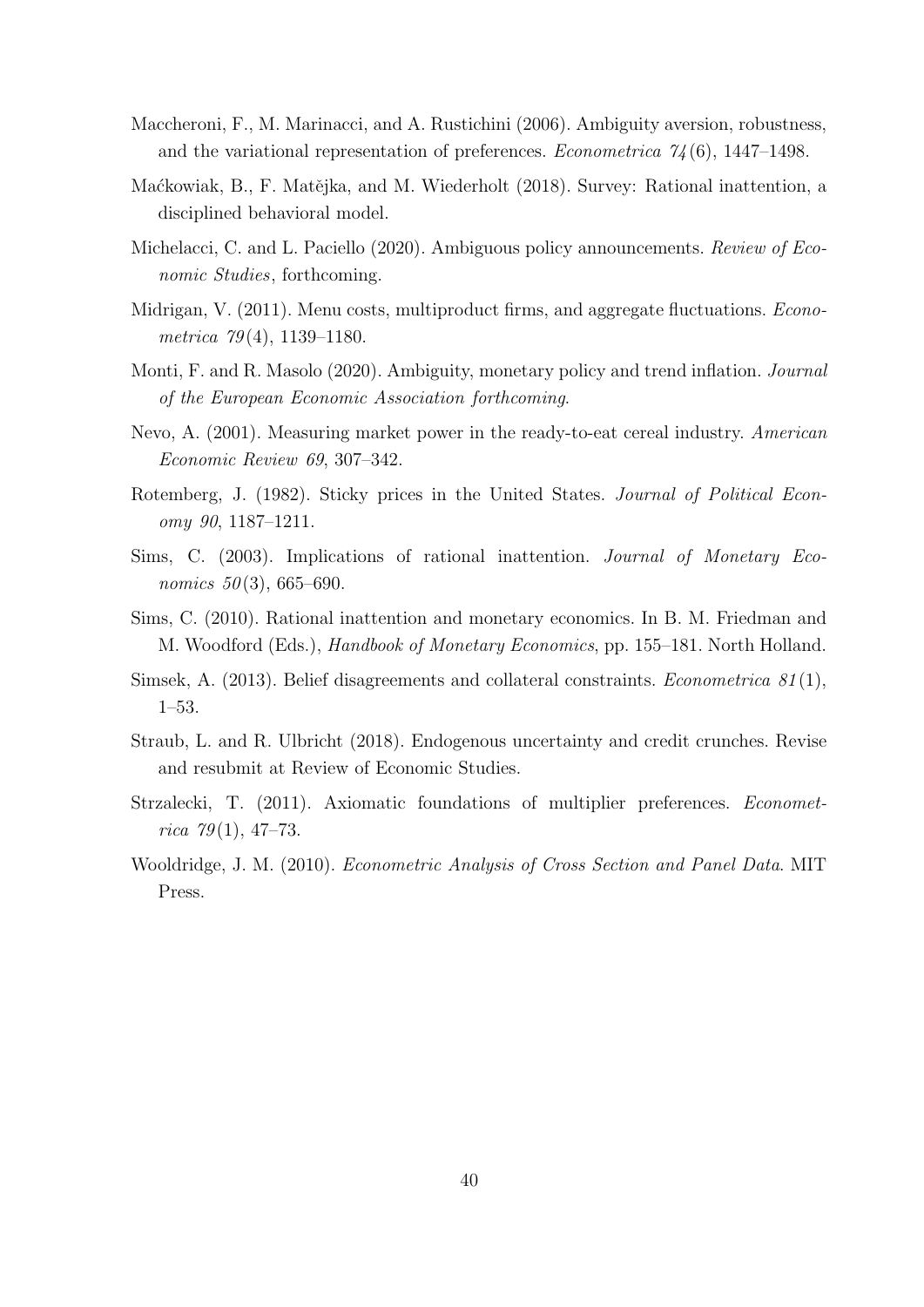## APPENDIX

Section [A](#page-42-1) contains additional empirical results., Section [B](#page-48-0) discusses computational details. Section [C](#page-52-0) further analyzes the issue of reverse causality.

#### <span id="page-42-1"></span><span id="page-42-0"></span>A Additional empirical results



Figure A1: Fraction of households reporting

The figure plots the fraction of households who report their preference for inflation and interest rates as well as their beliefs about future inflation.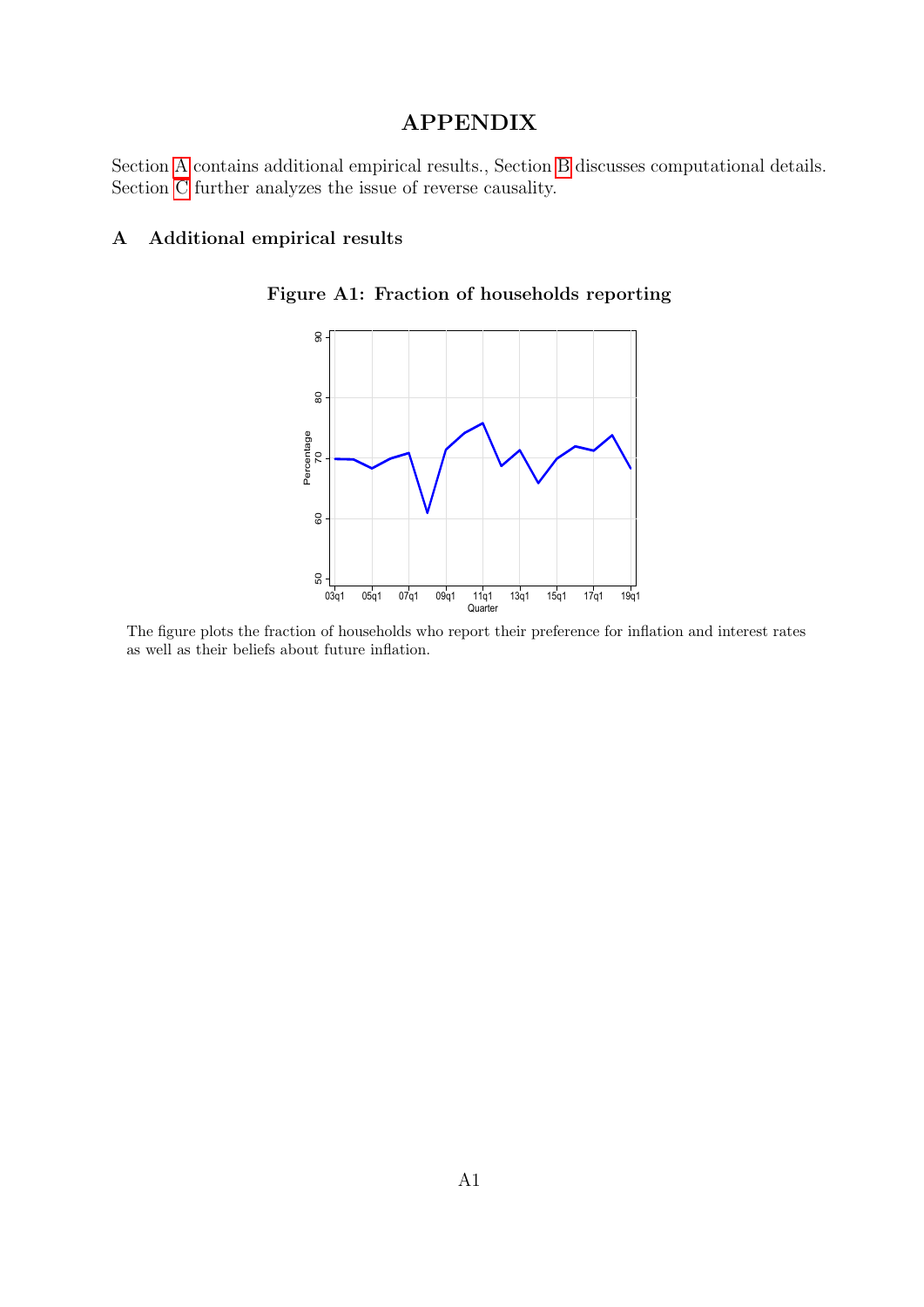<span id="page-43-0"></span>

|                                          | (1)  | (2)  | (3)       | (4)  | (5)  |
|------------------------------------------|------|------|-----------|------|------|
| VARIABLES                                | mean | sd   | N         | min  | max  |
|                                          |      |      |           |      |      |
| Income below 9500                        | 0.12 | 0.33 | 68,425.00 | 0.00 | 1.00 |
| Income in 9500-17500 range               | 0.14 | 0.34 | 68,425.00 | 0.00 | 1.00 |
| Income above 17500 below 25000           | 0.08 | 0.27 | 68,425.00 | 0.00 | 1.00 |
| Income above 25000                       | 0.66 | 0.47 | 68,425.00 | 0.00 | 1.00 |
| Full or Part time employed               | 0.48 | 0.50 | 68,425.00 | 0.00 | 1.00 |
| Dummy for male                           | 0.47 | 0.50 | 68,425.00 | 0.00 | 1.00 |
| Less than high school                    | 0.25 | 0.43 | 68,425.00 | 0.00 | 1.00 |
| High school degree                       | 0.49 | 0.50 | 68,425.00 | 0.00 | 1.00 |
| College degree or more                   | 0.24 | 0.43 | 68,425.00 | 0.00 | 1.00 |
| Dummy for age 15-24                      | 0.13 | 0.33 | 68,425.00 | 0.00 | 1.00 |
| Dummy for age 25-34                      | 0.17 | 0.38 | 68,425.00 | 0.00 | 1.00 |
| Dummy for age 35-44                      | 0.17 | 0.37 | 68,425.00 | 0.00 | 1.00 |
| Dummy for age 45-54                      | 0.16 | 0.36 | 68,425.00 | 0.00 | 1.00 |
| Dummy for age 55-64                      | 0.14 | 0.35 | 68,425.00 | 0.00 | 1.00 |
| Dummy for age 65+                        | 0.24 | 0.43 | 68,425.00 | 0.00 | 1.00 |
| $\Pi^e$ brings forw. a major purchase    | 0.05 | 0.22 | 25,090.00 | 0.00 | 1.00 |
| $\Pi^e$ makes HH spend less              | 0.37 | 0.48 | 26,023.00 | 0.00 | 1.00 |
| $\Pi^e$ makes HH shop around more        | 0.48 | 0.50 | 26,259.00 | 0.00 | 1.00 |
| $\Pi^e$ makes HH push for pay increase   | 0.07 | 0.25 | 25,101.00 | 0.00 | 1.00 |
| $\Pi^e$ makes HH search for more inc.    | 0.13 | 0.34 | 25,383.00 | 0.00 | 1.00 |
| $\Pi^e$ makes HH save more in assets     | 0.09 | 0.29 | 25,205.00 | 0.00 | 1.00 |
| $\Pi^e$ makes HH do something else       | 0.30 | 0.46 | 24,973.00 | 0.00 | 1.00 |
| $\Pi^e$ makes HH takes no action         | 0.09 | 0.29 | 21,112.00 | 0.00 | 1.00 |
| UK econ. needs high $\Pi$                | 0.08 | 0.27 | 68,425.00 | 0.00 | 1.00 |
| UK econ. is indifferent on $\Pi$         | 0.21 | 0.41 | 68,425.00 | 0.00 | 1.00 |
| UK econ. needs low $\Pi$                 | 0.56 | 0.50 | 68,425.00 | 0.00 | 1.00 |
| Dk whether UK needs $\Pi$                | 0.16 | 0.36 | 68,425.00 | 0.00 | 1.00 |
| UK <i>i</i> should go up                 | 0.18 | 0.38 | 68,425.00 | 0.00 | 1.00 |
| UK <i>i</i> should go down               | 0.19 | 0.39 | 68,425.00 | 0.00 | 1.00 |
| UK <i>i</i> should remain unchanged      | 0.36 | 0.48 | 68,425.00 | 0.00 | 1.00 |
| UK <i>i</i> does no make anty difference | 0.10 | 0.30 | 68,425.00 | 0.00 | 1.00 |
| Dk whether UK needs change in $i$        | 0.18 | 0.38 | 68,425.00 | 0.00 | 1.00 |
| BoE is independent                       | 0.54 | 0.50 | 68,425.00 | 0.00 | 1.00 |
| BoE sets $i$                             | 0.67 | 0.47 | 68,425.00 | 0.00 | 1.00 |
| HH knows Monetary Cmte.                  | 0.33 | 0.47 | 68,425.00 | 0.00 | 1.00 |
| Leaving in Northern Ireland              | 0.27 | 0.44 | 68,425.00 | 0.00 | 1.00 |
| Leaving in Midlands                      | 0.19 | 0.40 | 68,425.00 | 0.00 | 1.00 |
| Leaving in Scotland                      | 0.08 | 0.28 | 68,425.00 | 0.00 | 1.00 |
| Leaving in Wales                         | 0.13 | 0.34 | 68,425.00 | 0.00 | 1.00 |
|                                          |      |      |           |      |      |

|  | Table A1: Descriptive statistics: Additional variables |  |  |  |
|--|--------------------------------------------------------|--|--|--|
|--|--------------------------------------------------------|--|--|--|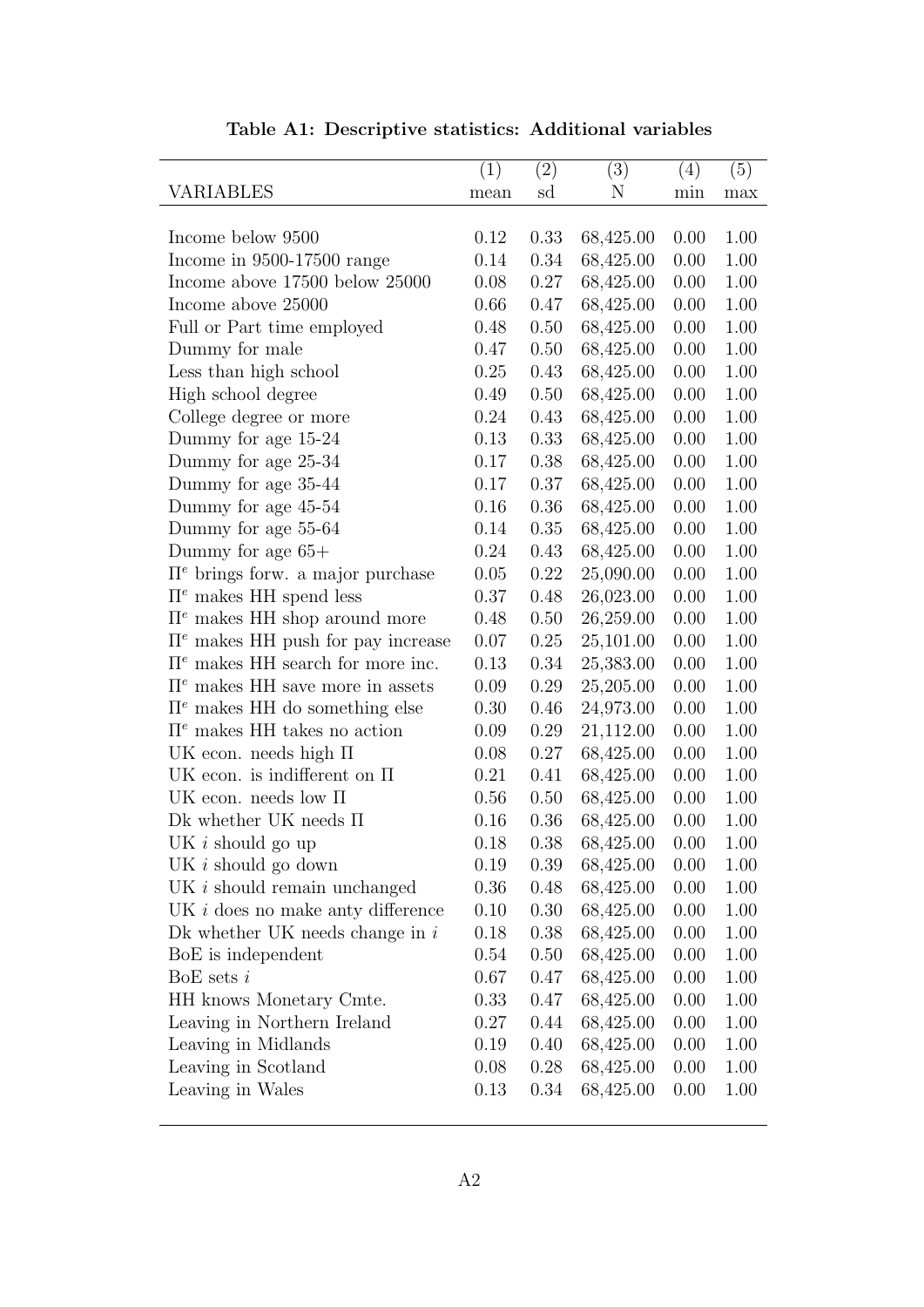<span id="page-44-0"></span>

| NRS class                                            | Income    | Total     | NFA         | $\%$ who  | $\%$ who | Mass               |
|------------------------------------------------------|-----------|-----------|-------------|-----------|----------|--------------------|
| $\times$ income                                      | (HH avg.) | Wealth    | $(HH$ avg.) | dislikes  | likes    | of HH <sub>s</sub> |
| $\times$ mortgage                                    |           | (HH avg.) |             | inflation | techn.   |                    |
| AB inc. $\langle 25 \text{ NO}$                      | 0.17      | 5.96      | 5.20        | 0.76      | 0.42     | 0.09               |
| AB inc. $<25$ YES                                    | 0.48      | 0.16      | $-1.74$     | 0.58      | 0.82     | 0.02               |
| AB inc. $25+NO$                                      | 2.27      | 9.31      | 7.21        | 0.69      | 0.48     | 0.04               |
| AB inc. $25+$ YES                                    | 2.39      | $-1.45$   | $-4.07$     | 0.60      | 0.80     | 0.10               |
| C1 inc. $\langle 25 \text{ NO}$                      | 0.16      | 3.27      | 2.80        | 0.72      | 0.59     | 0.13               |
| C1 inc. $\langle 25 \text{ YES} \rangle$             | 0.46      | $-0.06$   | $-1.81$     | 0.57      | 0.86     | 0.03               |
| C1 inc. $25+NO$                                      | 1.73      | 4.30      | 3.33        | 0.63      | 0.61     | 0.06               |
| C1 inc. $25+$ YES                                    | 2.06      | $-1.88$   | $-3.83$     | 0.55      | 0.83     | 0.14               |
| C <sub>2</sub> inc. $\langle 25 \text{ NO}$          | 0.19      | 1.94      | 1.33        | 0.67      | 0.66     | 0.14               |
| C <sub>2</sub> inc. $\langle 25 \text{ YES} \rangle$ | 0.47      | $-0.48$   | $-2.71$     | 0.56      | 0.87     | 0.03               |
| $C2$ inc. $25+NO$                                    | 1.68      | 3.49      | 2.16        | 0.60      | 0.67     | 0.03               |
| $C2$ inc. $25+$ YES                                  | 1.78      | $-0.81$   | $-4.43$     | 0.50      | 0.86     | 0.04               |
| DE inc. $\langle 25 \text{ NO}$                      | 0.15      | 0.73      | 0.65        | 0.62      | 0.80     | 0.11               |
| DE inc. $\langle 25 \text{ YES} \rangle$             | 0.40      | $-1.09$   | $-2.26$     | 0.54      | 0.88     | 0.01               |
| DE inc. $25+NO$                                      | 1.66      | 1.14      | 0.91        | 0.52      | 0.76     | 0.01               |
| $DE$ inc. $25+$ YES                                  | 1.54      | $-1.97$   | $-2.62$     | 0.48      | 0.84     | 0.02               |

Table A2: Table Calibration

Values are expressed as a fraction of average Annual net labor income of households in the economy (sum of employee income plus self-employed income) . Values are obtained from the Wealth and Assetts Suvey wave 3 (years 2010-2012). The fraction of households who likes technology corresponds to the fraction of households who dislikes inflation and likes low nominal interest rates among the population of households who dislikes inflation.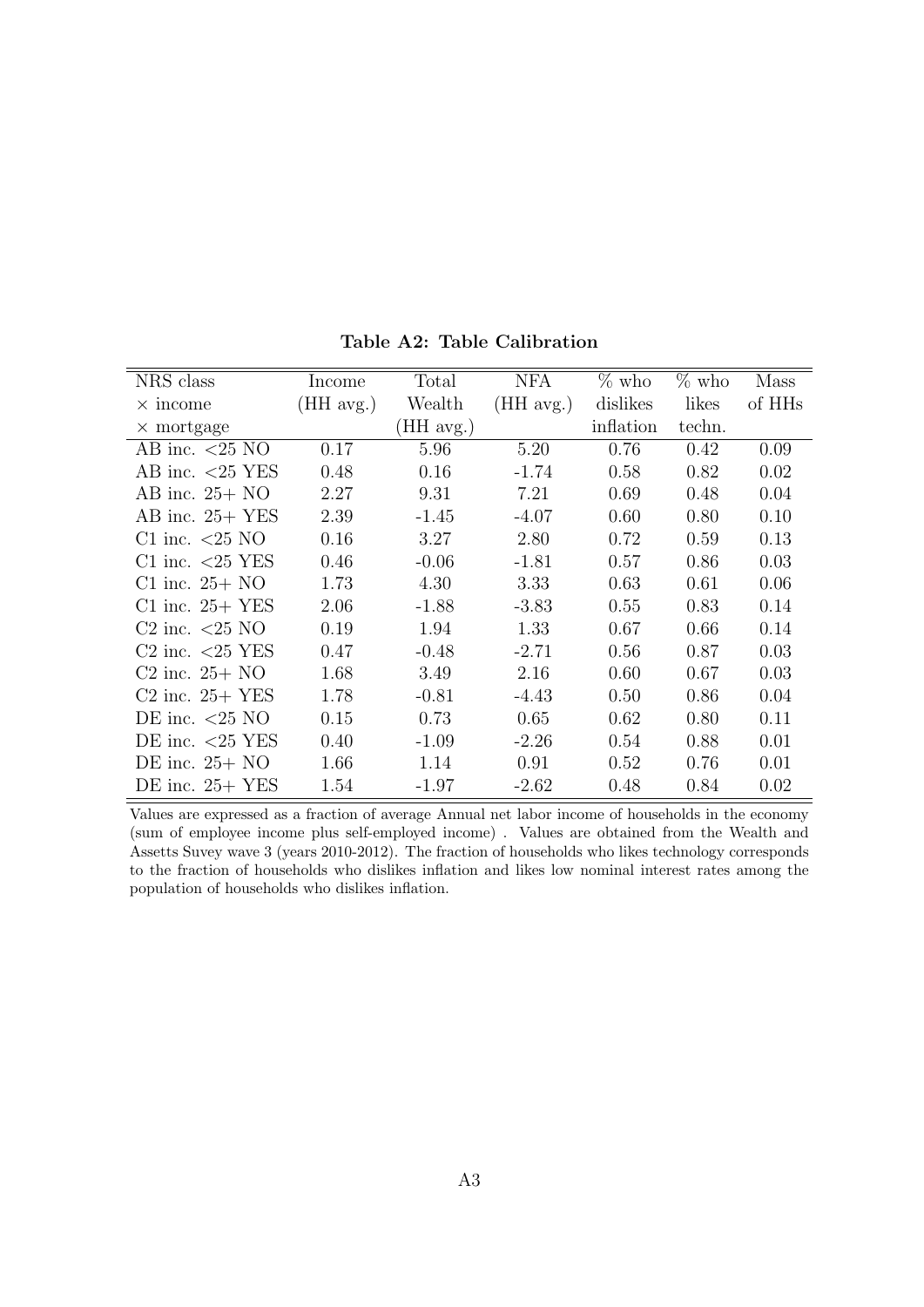| VARIABLES                   | (1)<br>$\Pi^e$ | (2)<br>$\Pi^e$ | (3)<br>$\Pi^e$             | (4)<br>$\Pi^e$ |
|-----------------------------|----------------|----------------|----------------------------|----------------|
| Full or Part time employed  |                | $-0.06***$     | $-0.06***$                 | $-0.05**$      |
|                             |                | (0.02)         | (0.02)                     | (0.02)         |
| Dummy for male              |                | $0.03**$       | $0.04**$                   | $0.07***$      |
|                             |                |                | $(0.02)$ $(0.02)$          | (0.02)         |
| Less than high school       |                | $0.28***$      | $0.29***$                  | $0.23***$      |
|                             |                |                | $(0.07)$ $(0.07)$          | (0.07)         |
| High school degree          |                | $0.17***$      | $0.19***$                  | $0.16**$       |
|                             |                | (0.07)         | (0.07)                     | (0.07)         |
| College degree or more      |                | 0.06           | 0.08                       | 0.08           |
|                             |                |                | $(0.07)$ $(0.07)$          | (0.07)         |
| Dummy for age 25-34         |                | $-0.06*$       | $-0.08**$                  | $-0.06*$       |
|                             |                | (0.03)         | (0.03)                     | (0.03)         |
| Dummy for age 35-44         |                | $0.15***$      | $0.13***$                  | $0.18***$      |
|                             |                |                | $(0.03)$ $(0.03)$          | (0.03)         |
| Dummy for age 45-54         |                | $0.27***$      | $0.27***$                  | $0.33***$      |
|                             |                |                | $(0.03)$ $(0.03)$          | (0.03)         |
| Dummy for age 55-64         |                | $0.29***$      | $0.30***$                  | $0.38***$      |
|                             |                | (0.03)         | (0.03)                     | (0.04)         |
| Dummy for age $65+$         |                | $0.13***$      | $0.16***$                  | $0.27***$      |
|                             |                | (0.03)         | (0.03)                     | (0.04)         |
| Income below 9500           |                | 0.06           | 0.05                       | 0.02           |
|                             |                | (0.04)         | (0.04)                     | (0.04)         |
| Income in 9500-17500 range  |                | 0.05           | 0.04                       | 0.02           |
|                             |                | (0.03)         | (0.04)                     | (0.03)         |
| Income above 25000          |                | $-0.02$        | $-0.03$                    | $-0.03$        |
|                             |                | (0.03)         | (0.03)                     | (0.03)         |
| Leaving in Northern Ireland |                | $-0.02$        | $-0.03$                    | $-0.04*$       |
|                             |                | (0.02)         | (0.02)                     | (0.02)         |
| Leaving in Midlands         |                | 0.00           | 0.01                       | $-0.00$        |
|                             |                |                | $(0.02)$ $(0.02)$ $(0.02)$ |                |
| Leaving in Scotland         |                | $-0.12***$     | $-0.11***$                 | $-0.12***$     |
|                             |                | (0.03)         | (0.03)                     | (0.03)         |
| Leaving in Wales            |                | $-0.07**$      | $-0.07**$                  | $-0.08***$     |
|                             |                | (0.03)         | (0.03)                     | (0.03)         |
| Observations                | 47,273         | 47,273         | 45,715                     | 45,715         |
| Method                      | <b>OLS</b>     | <b>OLS</b>     | <b>OLS</b>                 | <b>OLS</b>     |
| $\mathbb{R}^2$              | 0.08           | 0.09           | $0.09\,$                   | 0.10           |

<span id="page-45-0"></span>Table A3: Effects of Preferences on expected inflation: coefficients on controls

Robust standard errors in parentheses

\*\*\* p<0.01, \*\* p<0.05, \* p<0.10

The table reports the coefficients of a regression where dependent variable is expected inflation and regressors are listed by rows. The last row the p-value for the null hypothesis that all preference coefficients are equal to zero.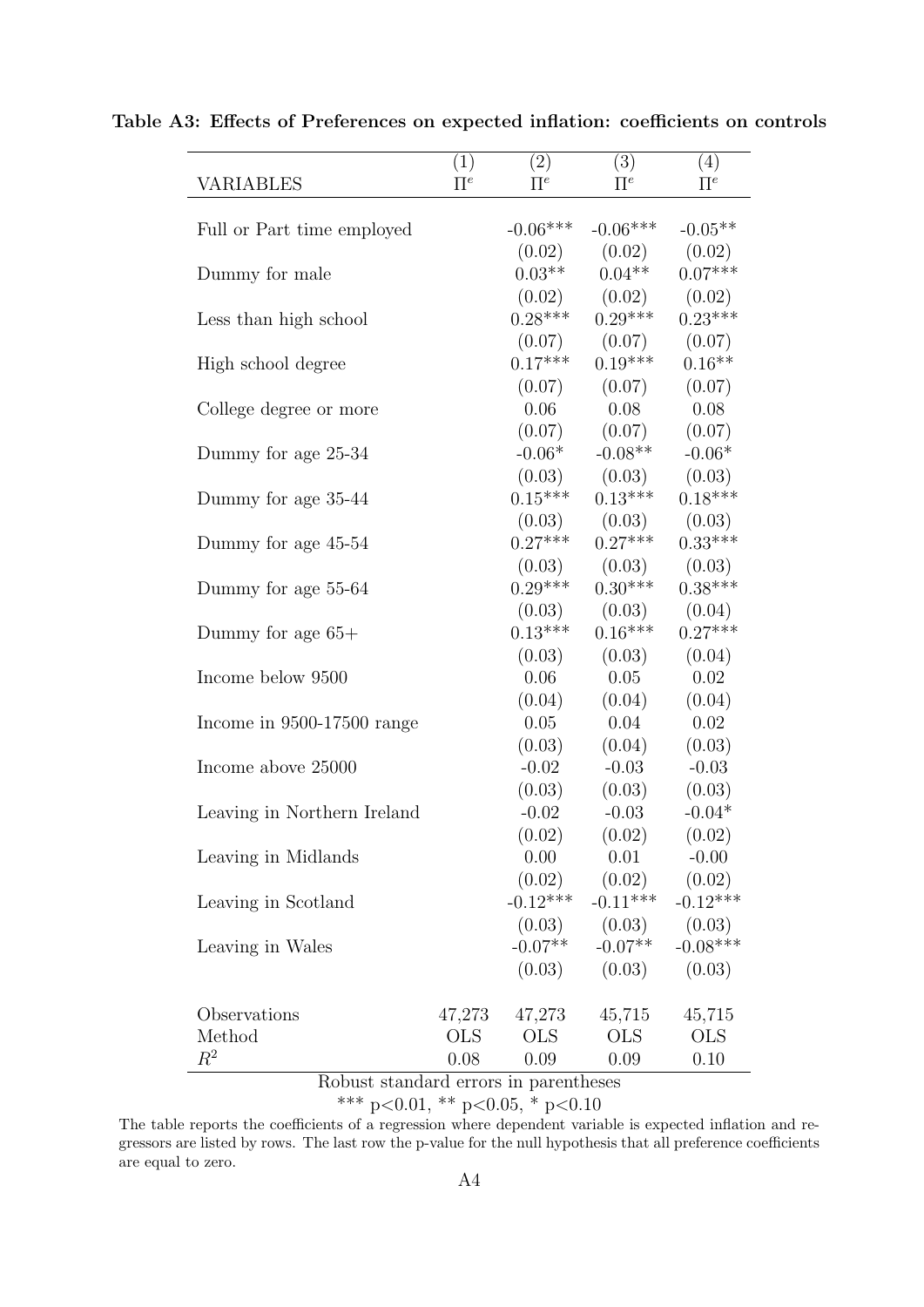|                                 | $\left( 1\right)$ | (2)           | $\left(3\right)$ |  |  |
|---------------------------------|-------------------|---------------|------------------|--|--|
| <b>VARIABLES</b>                | ie_down           | ie_equal      | ie_up            |  |  |
|                                 |                   |               |                  |  |  |
| $HH$ prefers i up               | $0.01***$         | $0.04***$     | $-0.05***$       |  |  |
|                                 | (0.00)            | (0.00)        | (0.01)           |  |  |
| HH prefers i down               | $-0.02***$        | $-0.06***$    | $0.09***$        |  |  |
|                                 | (0.00)            | (0.00)        | (0.01)           |  |  |
|                                 |                   |               |                  |  |  |
| Observations                    | 44,284            | 44,284        | 44,284           |  |  |
| Method                          | Ordered Logit     | Ordered Logit | Ordered Logit    |  |  |
| Variables                       | No Controls       | No Controls   | No Controls      |  |  |
| Wald test                       | 0.00              | 0.00          | 0.00             |  |  |
| Standard errors in parentheses  |                   |               |                  |  |  |
| *** p<0.01, ** p<0.05, * p<0.10 |                   |               |                  |  |  |

<span id="page-46-1"></span>Table A4: Effects of Preferences on expected interest rates, Ordered Logit (No controls)

The table reports the average marginal effects on the probability of the future dynamics of (nominal) interest rates. The last row reports the p-value for the null hypothesis that all preference coefficients are all equal to zero.

|                                | $\left(1\right)$ | (2)            | (3)            |  |  |
|--------------------------------|------------------|----------------|----------------|--|--|
| <b>VARIABLES</b>               | ie_down          | ie_equal       | ie_up          |  |  |
|                                |                  |                |                |  |  |
| HH prefers $i$ up              | $0.01***$        | $0.02***$      | $-0.03***$     |  |  |
|                                | (0.00)           | (0.00)         | (0.01)         |  |  |
| HH prefers i down              | $-0.02***$       | $-0.04***$     | $0.06***$      |  |  |
|                                | (0.00)           | (0.00)         | (0.01)         |  |  |
| Observations                   | 44,284           | 44,284         | 44,284         |  |  |
|                                |                  |                |                |  |  |
| Method                         | Ordered Probit   | Ordered Probit | Ordered Probit |  |  |
| Variables                      | Yes Controls     | Yes Controls   | Yes Controls   |  |  |
| Wald test                      | 0.00             | 0.00           | 0.00           |  |  |
| Standard errors in parentheses |                  |                |                |  |  |

<span id="page-46-0"></span>Table A5: Effects of Preferences on expected interest rates, Ordered Probit

\*\*\* p<0.01, \*\* p<0.05, \* p<0.10

The table reports the average marginal effects on the probability of the future dynamics of (nominal) interest rates. The last row reports the p-value for the null hypothesis that all preference coefficients are all equal to zero. The controls are the same as in column 4 in Table [4.](#page-20-0)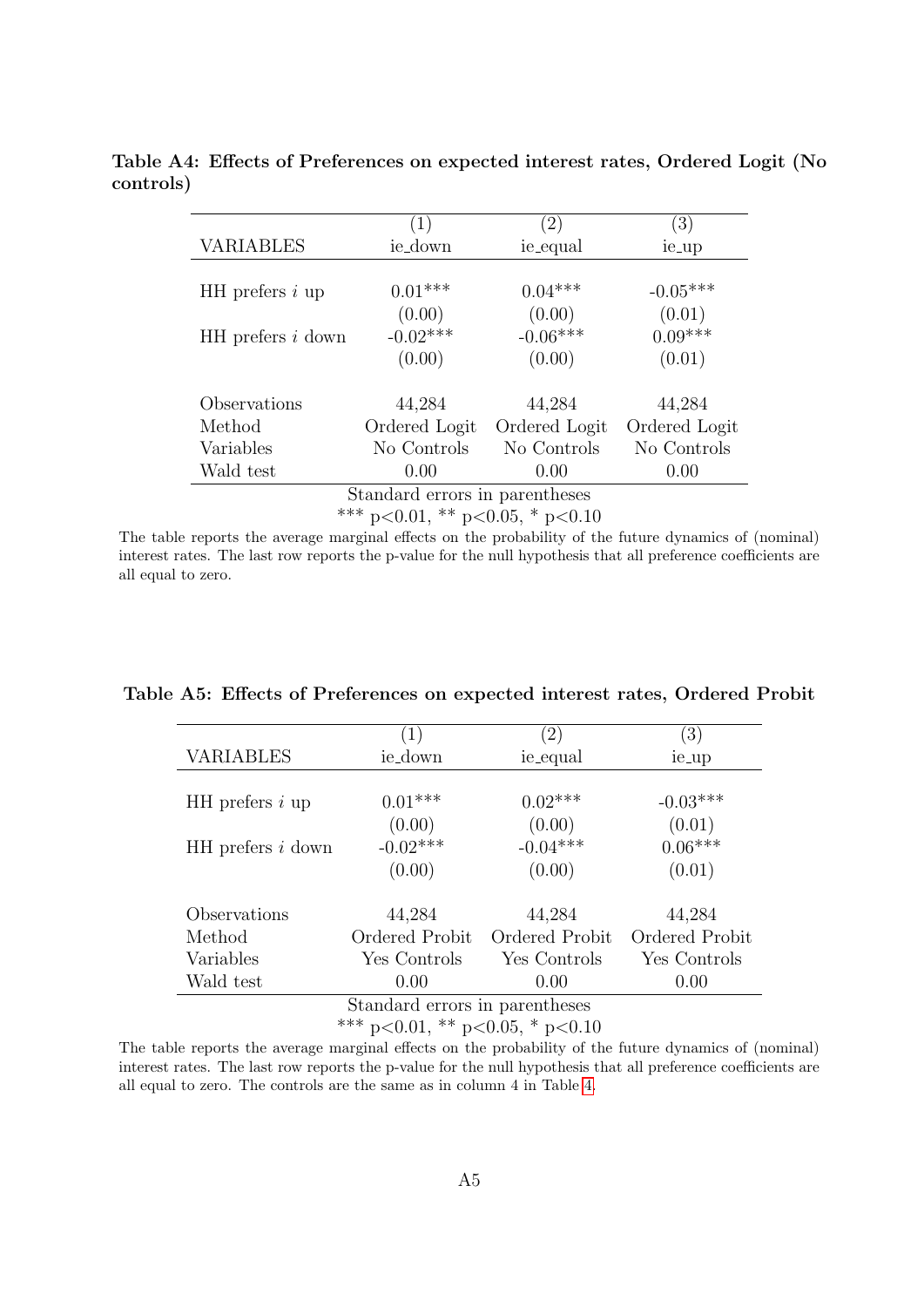|                                                   | (1)        | $\left( 2\right)$ |
|---------------------------------------------------|------------|-------------------|
| <b>VARIABLES</b>                                  | $\Pi^e$    | $\Pi^e$           |
|                                                   |            |                   |
| $HH$ prefers high $\Pi$ for low income            | $-0.17***$ |                   |
|                                                   | (0.06)     |                   |
| $HH$ prefers high $\Pi$ for below median income   | $-0.12**$  |                   |
|                                                   | (0.05)     |                   |
| $HH$ prefers high $\Pi$ for above median income   | $-0.15***$ |                   |
|                                                   | (0.02)     |                   |
| $HH$ prefers high $\Pi$ for less than High School |            | $-0.15***$        |
|                                                   |            | (0.05)            |
| $HH$ prefers high $\Pi$ for High School           |            | $-0.13***$        |
|                                                   |            | (0.03)            |
| $HH$ prefers high $\Pi$ for College Degree        |            | $-0.15***$        |
|                                                   |            | (0.04)            |
|                                                   |            |                   |
| Observations                                      | 47,273     | 47,273            |
| Method                                            | <b>OLS</b> | <b>OLS</b>        |
| $R^2$                                             | 0.10       | 0.10              |
| Wald test for heterogeneity                       | 0.82       | 0.88              |

### <span id="page-47-0"></span>Table A6: Effects of Preferences on expectations: Heterogeneity

Robust standard errors in parentheses

\*\*\* p<0.01, \*\* p<0.05, \* p<0.10

The table reports the coefficients of a regression where dependent variable is expected inflation and regressors are listed by rows. Preferences for inflation varies by education, age and income. All regressions include as controls the same variables as in column (5) of Table [4.](#page-20-0)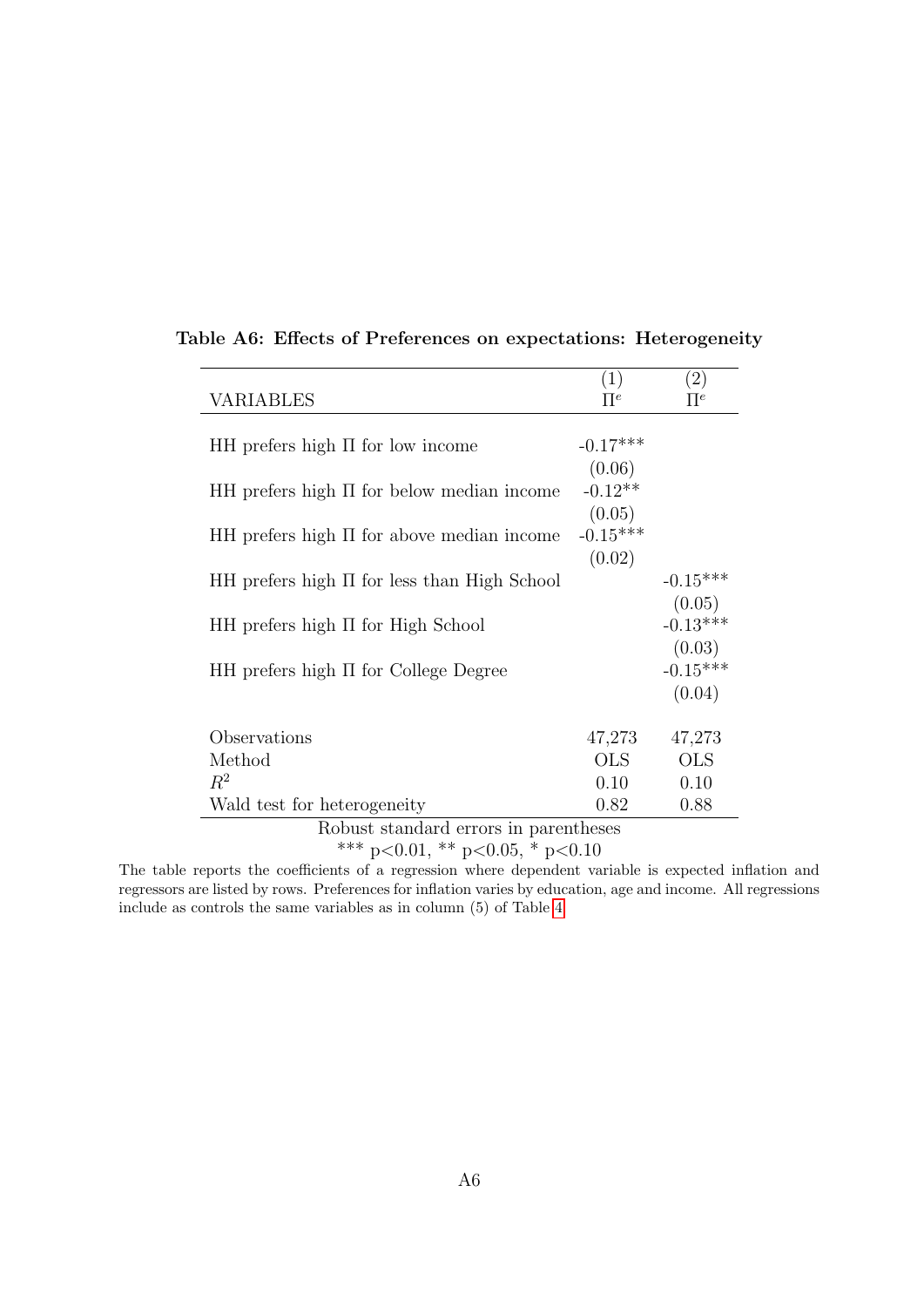#### <span id="page-48-0"></span>B Model solution

We first derive some first order conditions that hold both at  $t_0$  and at  $t > t_0$ . Then we solve for the equilibrium of the model at  $t > t_0$ . Finally we solve for the equilibrium at  $t_0$ . The solution method borrows from [Michelacci and Paciello \(2020\)](#page-41-8).

Some first order conditions For given beliefs about the future, the path of consumption  $c_{it}$  and savings  $a_{it+1}$  of household i that maximize [\(2\)](#page-6-1) solve the following Euler equation,

$$
\left[ (1 - \tau_w) w_t + r_t a_{it} - a_{it+1} + \tau_{it} \right]^{-\sigma} = E_{it} \left[ \beta r_{t+1} \left( (1 - \tau_w) w_{t+1} + r_{t+1} a_{it+1} - a_{it+2} + \tau_{it+1} \right)^{-\sigma} \right].
$$
\n(15)

with  $E_{it}$  denoting the expectations taken under the beliefs of household i. Under Knightian uncertainty, the household chooses her beliefs by minimizing the continuation utility in [\(2\)](#page-6-1). Under measurable risk, all households have the same beliefs determined by the possible realization of shocks, which have equal probability in our case.

Firm j sets  $p_{jt}$  to maximize  $E_{jt} \left[ \sum_{T=t}^{\infty} \beta^{T-t} d_{jT} \right]$  where  $d_{jT}$  is defined in [\(3\)](#page-7-2). While firms could have in principle different beliefs, they in practice set prices under the same expectations denoted by  $E_t^f$  $t_i^{\prime}(\cdot)$  for all  $j \in [0,1]$ . This result follows from the assumption that firms set prices before the uncertainty/risk shock hits at  $t = t_0$  and after the monetary and technology shocks gets realized at  $t_0 + 1$ . Hence firms post prices at  $t = t_0$  under the belief that the economy is in steady state, and at  $t > t_0$  under rational expectations. The first order condition for the firm pricing problem implies a standard New-Keynesian Phillips curve:

<span id="page-48-2"></span>
$$
1 - \kappa_0 \Pi_t (\Pi_t - 1) + \kappa_0 E_t^f \left[ \Pi_{t+1} (\Pi_{t+1} - 1) \frac{1}{r_{t+1}} \frac{Y_{t+1}}{Y_t} \right] = \theta (1 - s_t)
$$
 (16)

where the real interest rate is given by

<span id="page-48-3"></span><span id="page-48-1"></span>
$$
r_t = R_{t-1}/\Pi_t,\tag{17}
$$

and

$$
s_t = \frac{w_t^{\alpha} e^{-\alpha z_t}}{\alpha^{\alpha} (1-\alpha)^{1-\alpha}}
$$

is the real marginal cost of production. The optimal input demand of firm  $j$  implies that

<span id="page-48-4"></span>
$$
x_{it} = x_t = \frac{1 - \alpha}{\alpha} w_t.
$$
\n(18)

Using this result, aggregate output can be expressed as equal to

$$
Y_t = y_{it} = e^{\alpha z_t} x_t^{1-\alpha} = e^{\alpha z_t} \left( \frac{1-\alpha}{\alpha} w_t \right)^{1-\alpha}.
$$
 (19)

We denote by  $\bar{\tau}_t = \int \tau_{it}di$  the aggregate transfers to households at t.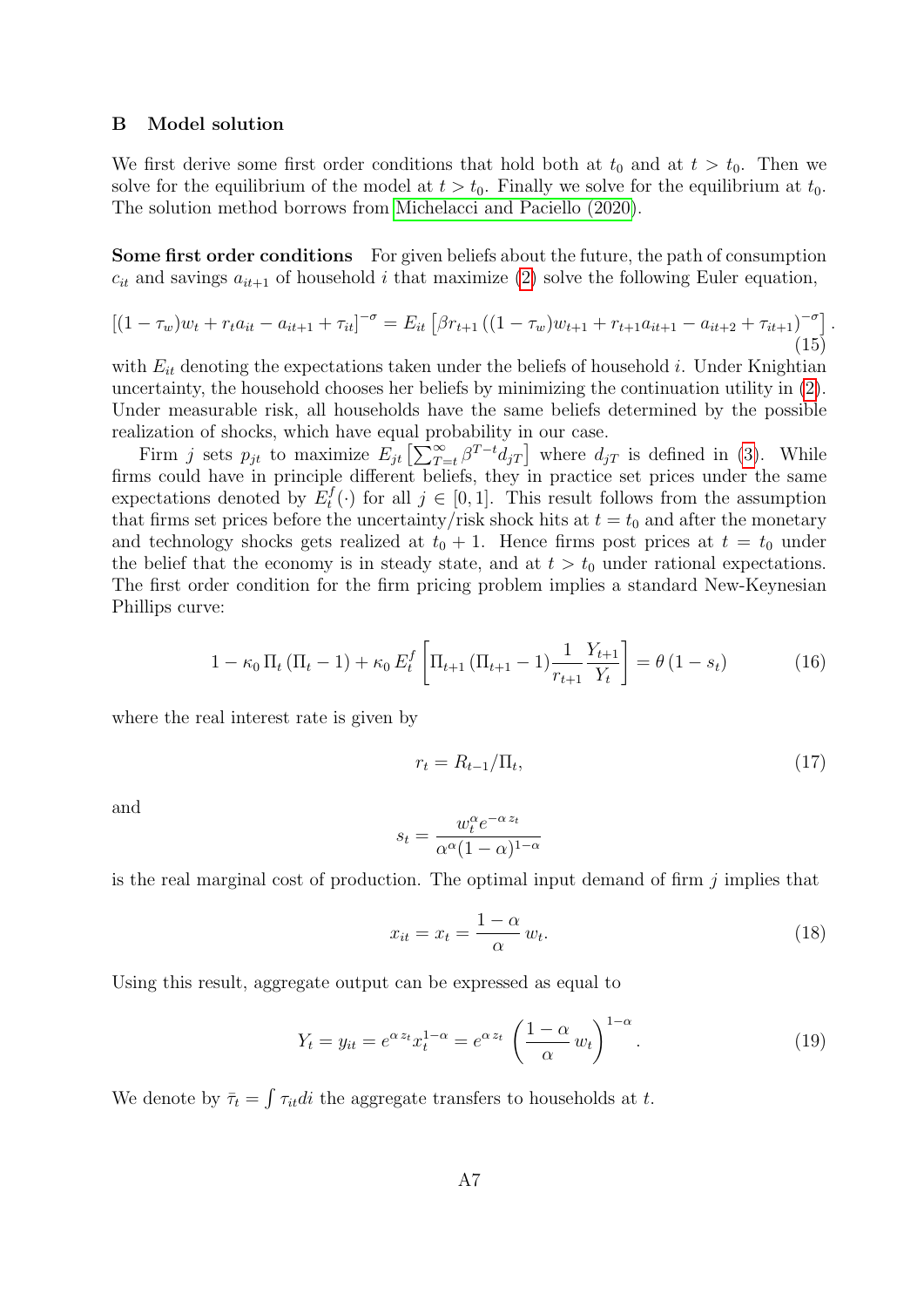The equilibrium at  $t \geq t_0 + 1$  At  $t \geq t_0 + 1$ , there is perfect foresight, the economy aggregates into a representative household economy and [\(15\)](#page-48-1) implies that real wages satisfy:

$$
(1-\tau_w)w_t = (\beta r_{t+1})^{\frac{1}{\sigma}} (1-\tau_w)w_{t+1} + (\beta r_{t+1})^{\frac{1}{\sigma}} \bar{\tau}_{t+1} - \bar{\tau}_t + \left[ (\beta r_{t+1})^{\frac{1}{\sigma}} (r_{t+1}A_{t+1} - A_{t+2}) - (r_t A_t - A_{t+1}) \right],
$$

where  $A_{t+1}$  is the supply of bonds at t determined by [\(7\)](#page-8-0). Using this equation and the constraint of the government in [\(6\)](#page-7-3) we obtain:

<span id="page-49-0"></span>
$$
w_t = (\beta r_{t+1})^{\frac{1}{\sigma}} \left[ w_{t+1} + D_{t+1} - G \right] - D_t - G, \tag{20}
$$

where  $D_t = Y_t - w_t - x_t - f - \kappa(\Pi_t, Y_t)$  denotes aggregate dividends (before taxes). Equations [16-](#page-48-2)[20](#page-49-0) determine the equilibrium dynamics of  $w_t$ ,  $\Pi_t$ ,  $x_t$ ,  $Y_t$  and  $r_t$  at  $t \ge t_0 + 1$  given the interest rate rule for  $R_t$  in [\(4\)](#page-7-0), the aggregate transfers to households

$$
\bar{\tau}_t = \bar{\tau} + m_t \int_0^1 \tau_{im} di + z_t \int_0^1 \tau_{iz} di,
$$

and the law of motions of  $z_t$  and  $m_t$ :

$$
z_t = \varrho_z z_{t-1} \quad \text{and} \quad m_t = \varrho_m m_{t-1}.
$$

for given values  $z_{t_0+1}$  and  $m_{t_0+1}$ . We solve the model at  $t \ge t_0 + 1$  by linearization. This yields the following expressions for inflation, nominal interest rates, real interest rates, real wages, and transfers for all  $n = t - t_0 \geq 1$ :

$$
\Pi_{t_0+n} = 1 + \overline{\pi}_{mn} m_{t_0+1} + \overline{\pi}_{zn} z_{t_0+1}, \tag{21}
$$

$$
\ln R_{t_0+n} = -\ln \beta + \overline{R}_{mn} \, m_{t_0+1} + \overline{R}_{zn} \, z_{t_0+1}, \tag{22}
$$

$$
r_{t_0+n} = -\ln\beta + \overline{r}_{mn} \, m_{t_0+1} + \overline{r}_{zn} \, z_{t_0+1},\tag{23}
$$

$$
\ln w_{t_0+n} = \ln \overline{w} + \overline{w}_{mn} m_{t_0+1} + \overline{w}_{zn} z_{t_0+1}, \tag{24}
$$

$$
\ln \tau_{i\,t_0+n} = \ln \bar{\tau} + \bar{\tau}_{im} \, \varrho_m^{n-1} \, m_{t_0+1} + \bar{\tau}_{iz} \, \varrho_z^{n-1} \, z_{t_0+1}.
$$
 (25)

Equilibrium under homogeneous beliefs When  $\beta_t$  evolves as in (??), the economy is fully characterized by the tuple  $[D_t, Y_t, C_t, \Pi_t, R_t, w_t, r_t, q_t^b, q_t^e]$ , where (i)  $D_t$  and  $Y_t$  are given by (??) and (??); (ii) inflation  $\Pi_t$  satisfies the Phillips curve in (??) under perfect foresight; (iii) the nominal interest rate is given by  $(??)$ ; (iv) the interest rate satisfies the identity  $r_t = R_{t-1}/\Pi_t$ ; (v) aggregate labor supply and consumption solve a representative household problem that yields (??) and

$$
C_t = \frac{\eta \sum_{s=t}^{\infty} m_{ts} (w_s + D_s)}{\sum_{s=t}^{\infty} \left(\frac{w_s}{w_t}\right)^{(1-\eta)\left(1-\frac{1}{\sigma}\right)} m_{ts}^{1-\frac{1}{\sigma}} \beta_{ts}^{\frac{1}{\sigma}}};
$$
\n(26)

and (vi) there is no trade in long-term bonds and equity at the equilibrium prices that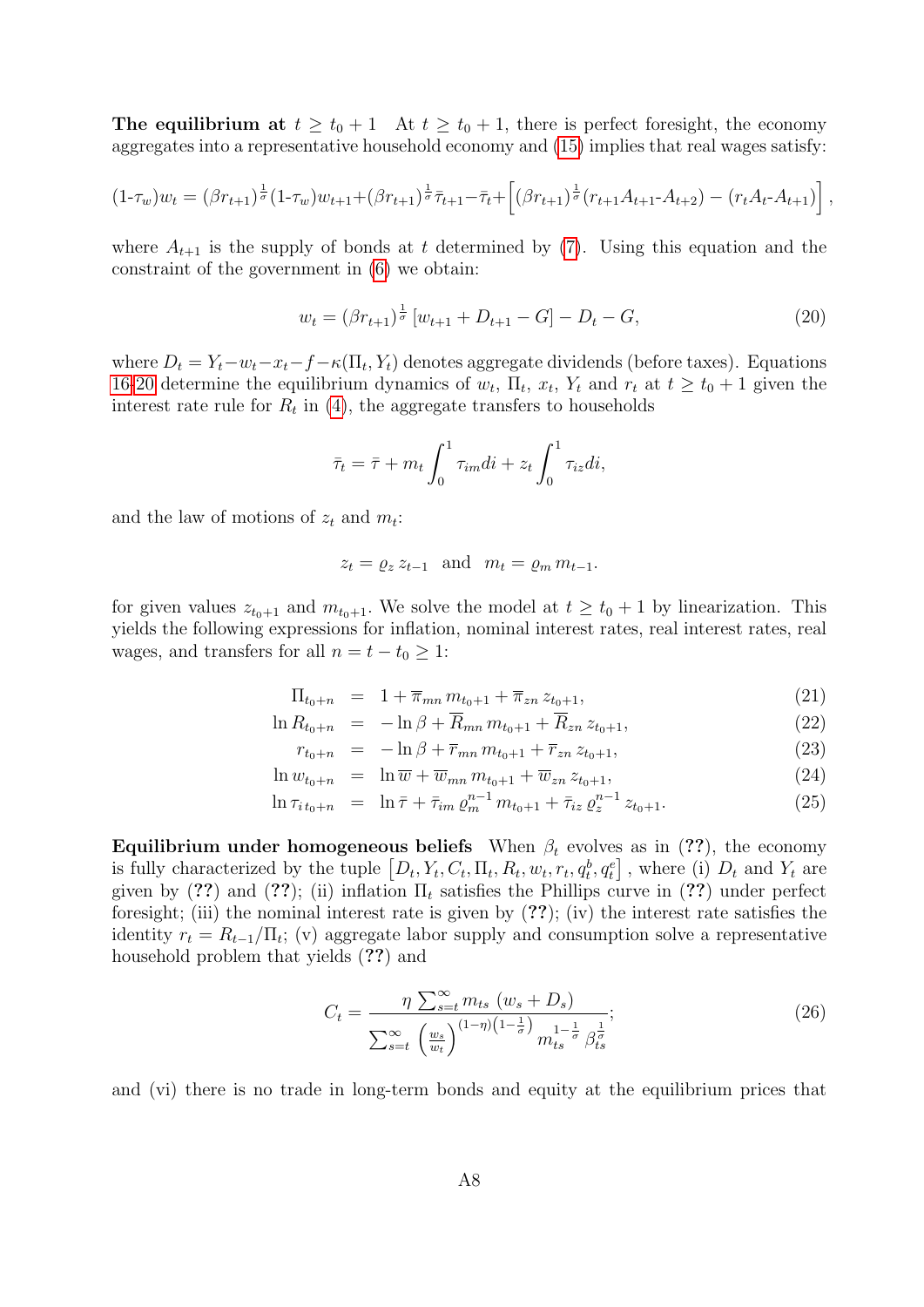satisfy

$$
q_t^b = \frac{\nu_{t+1} + q_{t+1}^b}{r_{t+1}},\tag{27}
$$

$$
q_t^e = \frac{d_{t+1} + q_{t+1}^e}{r_{t+1}}.\tag{28}
$$

With our calibration we have standard predictions for the responses of the variables:  $\overline{w}_{mn} > 0$ ,  $\overline{w}_{zn} > 0$ ,  $\overline{\pi}_{mn} > 0$ ,  $\overline{\pi}_{zn} < 0$ ,  $\overline{R}_{mn} < 0$ ,  $\overline{R}_{zn} < 0$ ,  $\overline{r}_{mn} < 0$  and  $\overline{r}_{zn} < 0$  for all n. This means that both an increase in productivity or an inflationary monetary shock reduces capital income and increases labor income (albeit with different intensity) to all households. Transfers may increase or decrease after each shock and for a given household depending on the choice of the parameters  $\bar{\tau}_{im}$  and  $\bar{\tau}_{iz}$ .

The equilibrium at  $t = t_0$  under uncertainty In solving her problem at  $t_0$ , the household *i* takes the solution at  $t_0 + 1$  as given. The economy is initially in steady state at  $t_0$ . Then the uncertainty shock about the possible realizations of  $z_{t_0+1}$  and  $m_{t_0+1}$ materializes. Index the realizations at  $t_0 + 1$  by  $u \in \mathcal{U} \equiv \{l, h\} \times \{l, h\}$ : a two-dimensional vector containing the possible realizations of of  $z_{t_0+1}$  and  $m_{t_0+1}$ . Since firms have already set their price, we have  $\Pi_{t_0} = 1$ , implying  $r_{t_0} = 1/\beta$  and  $R_{t_0} = 1/\beta$ . Equations [\(18\)](#page-48-3) and [\(19\)](#page-48-4) determine  $x_{t_0}$  and  $Y_{t_0}$  for given  $w_{t_0}$ . We only need to solve for  $w_{t_0}$  and the beliefs of households at  $t = t_{0}$ . We first characterize the equilibrium wage for given beliefs. Let  $q_{tt} = 1$  and  $q_{tT} = (\prod_{j=t+1}^{T} r_j)^{-1} \ \forall T > t$ . Conditional on the realization of the shocks  $u \in \mathcal{U}$  at  $t_0 + 1$ , and after using [\(15\)](#page-48-1) and the household budget constraint, we obtain that consumption at  $t_0 + 1$  is equal to

<span id="page-50-0"></span>
$$
c_{it_0+1}^u = (1 - s_{t_0+1}^u) \left\{ \sum_{T=t_0+1}^{\infty} q_{t_0+1T}^u \left[ (1 - \tau_w) w_T^u + \tau_{iT}^u \right] + r_{t_0+1}^u a_{it_0+1} \right\}
$$
(29)

where  $s_{t_0+1}^u$  is the saving rate out of the presented discounted value of income at  $t_0 + 1$ , and defined for all  $t > t_0$  as

$$
s_t^u = 1 - \frac{1}{\sum_{T=t}^{\infty} (q_{tT}^u)^{1 - \frac{1}{\sigma}} \beta^{\frac{T-t}{\sigma}}}.
$$
\n(30)

The values of  $w_t^u$ ,  $\tau_{it}^u$  and  $r_t^u$  are obtained from from the previously discussed solution of the model at  $t \geq t_0 + 1$ , and are independent of the distribution of households' beliefs at  $t_0$ given the economy aggregates as a representative household economy at  $t \geq t_0 + 1$ . Then using [\(15\)](#page-48-1) at  $t_0$  conditional on agent i having degenerate beliefs u, we obtain

$$
c_{it_0}^u = \left(\beta r_{t_0+1}^u\right)^{-\frac{1}{\sigma}} c_{it_0+1}^u.
$$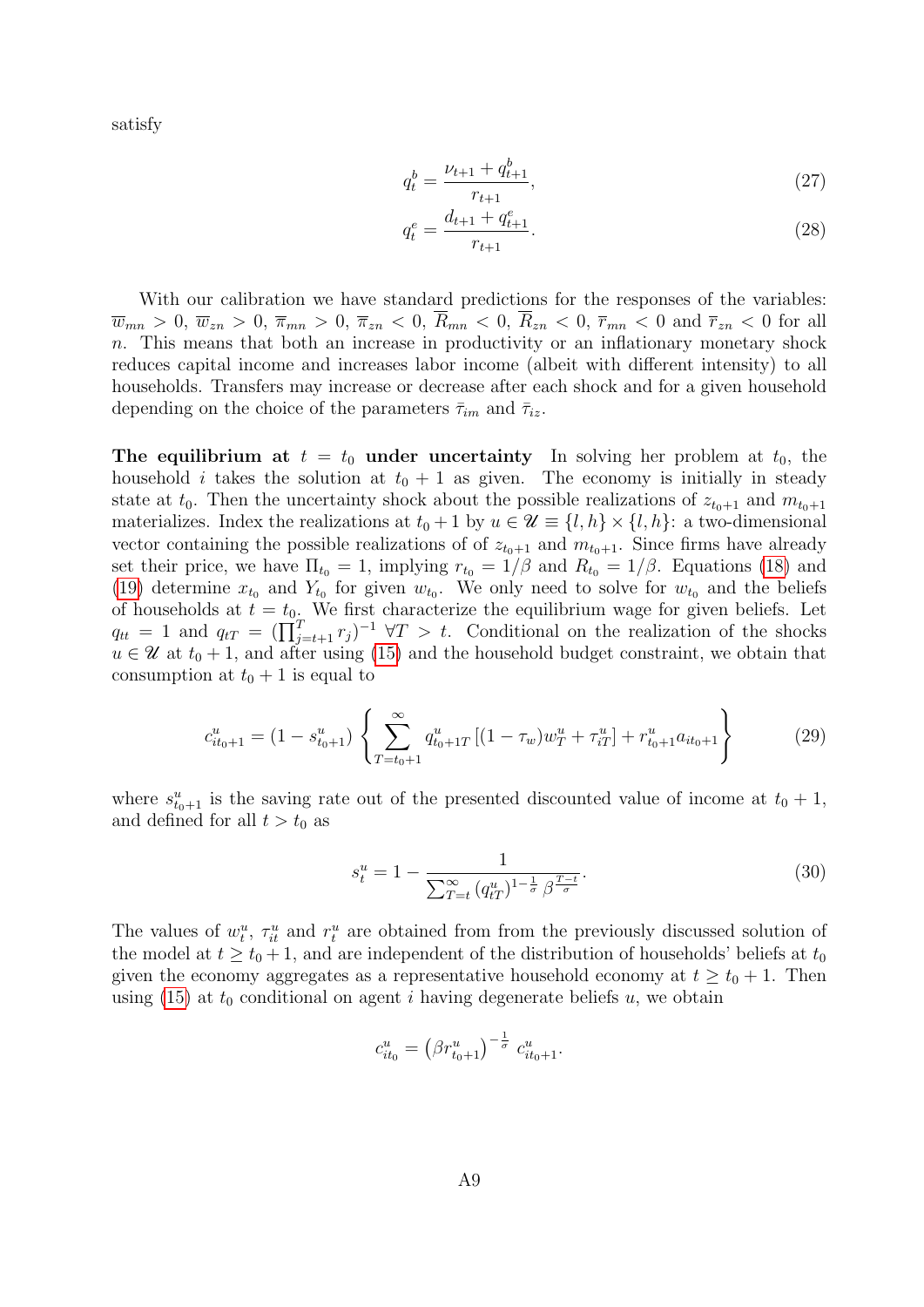Then we use the budget constraint in period  $t_0$  to solve for  $a_{it_0+1}$ , which yields

$$
a_{it_0+1}^u = \left[1 + \beta^{-\frac{1}{\sigma}} \left(r_{t_0+1}^u\right)^{1-\frac{1}{\sigma}} \left(1 - s_{t_0+1}^u\right)\right]^{-1} \left[\frac{a_{it_0}}{\beta} + (1 - \tau_w)w_{t_0} - \left(\beta r_{t_0+1}^u\right)^{-\frac{1}{\sigma}} \left(1 - s_{t_0+1}^u\right) \tilde{y}_{t_0+1}^u\right],\tag{31}
$$

where we have used  $r_{t_0} = 1/\beta$ , and we have defined

<span id="page-51-0"></span>
$$
\tilde{y}_{t_0+1}^u \equiv \sum_{T=t_0+1}^{\infty} q_{t_0+1T}^u \left[ (1-\tau_w) w_T^u + \tau_{iT}^u \right]
$$

as the present discounted value of future labor income and transfers. Let  $u_i$  denote the beliefs of household i. We solve for the value of  $w_{t_0}$  that guarantees that the financial market clears at  $t_0$ :

$$
\int a_{it_0+1}^{u_i} di = A_{t_0+1}.
$$
\n(32)

given the supply of bonds  $A_{t_0+1}$  is determined with equations [\(6\)](#page-7-3)-[\(7\)](#page-8-0), and it's only a function of  $w_{t_0}$ :

<span id="page-51-1"></span>
$$
A_{t_0+1} = \frac{\bar{A}}{\beta} + G + w_{t_0} \left( 1 - \tau_w + \frac{1-\alpha}{\alpha} \right) + f - \left( \frac{1-\alpha}{\alpha} w_{t_0} \right)^{1-\alpha}.
$$
 (33)

where  $\overline{A}$  is the steady state supply. Equation [\(32\)](#page-51-0) determines the equilibrium wage at  $t_0$  for given distribution of households' beliefs. We are left to determine the equilibrium worstcase beliefs of households under uncertainty: the value of u for each household i (previously denoted  $u_i$ ). The continuation value of household i conditional on the combination u of the shocks at  $t_0 + 1$  is given by

$$
V_i^u = \sum_{t=t_0+1}^{\infty} \beta^{t-t_0-1} \frac{(c_{it}^u)^{1-\sigma}}{1-\sigma}
$$

where using the inter-temporal Euler equation we have that for all  $t > t_0 + 1$ 

$$
c_{it}^{u} = \left(\prod_{T=t_0+2}^{t} \beta r_T^{u}\right)^{\frac{1}{\sigma}} c_{it_0+1}^{u} = \beta^{\frac{t-t_0-1}{\sigma}} (q_{t_0+1}^{u})^{-\frac{1}{\sigma}} c_{it_0+1}^{u}
$$
(34)

implying

$$
V_i^u = \frac{(c_{it_0+1}^u)^{1-\sigma}}{1-\sigma} \sum_{t=t_0+1}^{\infty} \beta^{\frac{t-t_0-1}{\sigma}} (q_{t_0+1}^u)^{1-\frac{1}{\sigma}} = \frac{(c_{it_0+1}^u)^{1-\sigma}}{1-\sigma} \frac{1}{1-s_{t_0+1}^u}.
$$

where  $c_{it_0+1}^u$  is given by [\(29\)](#page-50-0) with  $a_{it_0+1}$  expressed as function of  $w_{t_0}$  as given by [\(35\)](#page-52-1). Given  $V_i^u$   $\forall u$  and for each household i, we calculate the value of u that minimizes  $V_i^u$ , which yields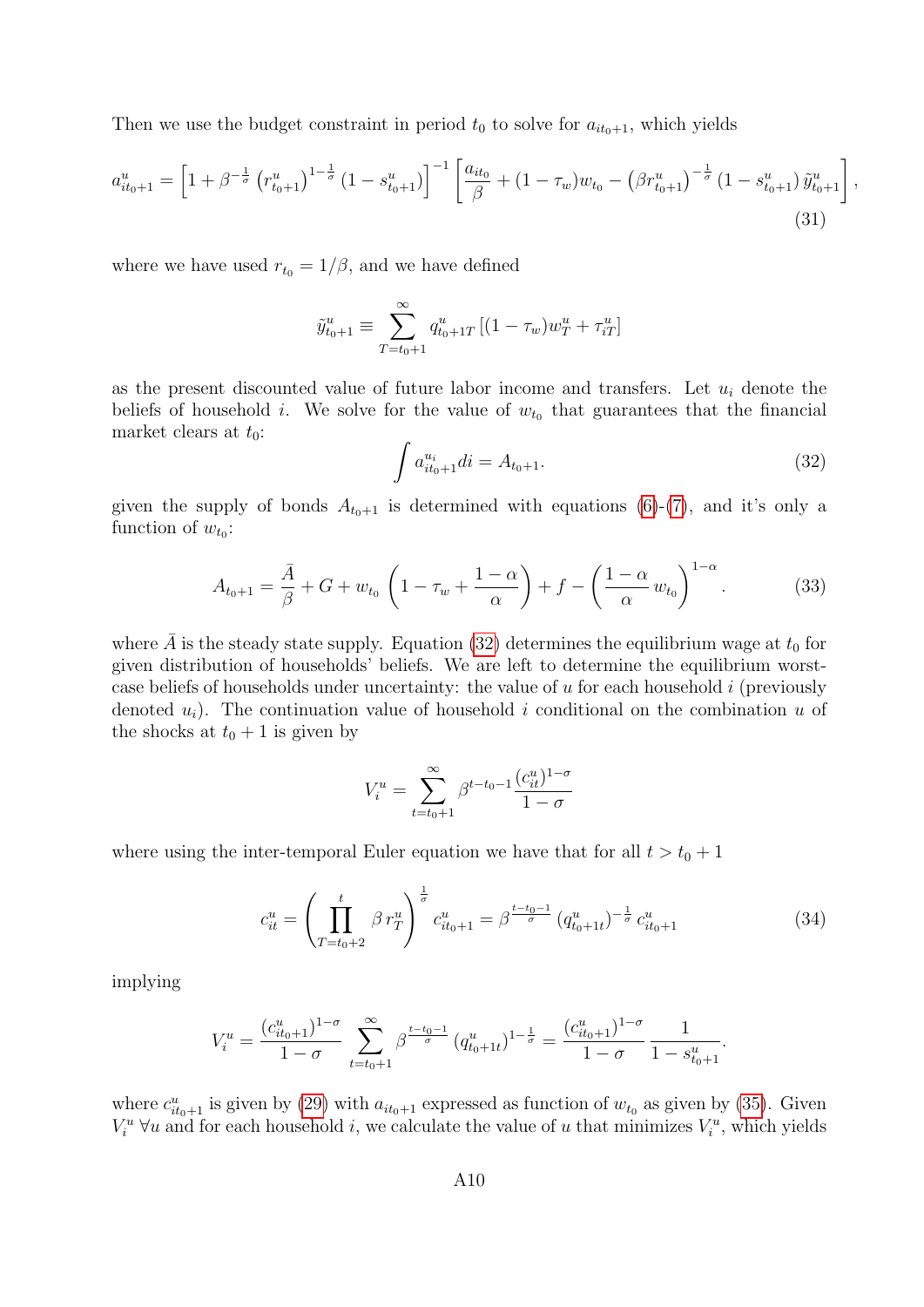the worst case beliefs of household i,  $u_i$ , given a value of  $w_{t_0}$ . We keep iterating over  $w_{t_0}$ until the  $w_{t_0}$  that makes [\(32\)](#page-51-0) satisfied and households' worst case beliefs are consistent one with the others.

**The equilibrium at**  $t = t_0$  **under risk** The model with risk is solved by assuming that all households in the economy attributes to each possible realization of  $u \in \mathcal{U}$  at  $t_0 + 1$  a probability of one-fourth. Equilibrium consumption at  $t_0$  is given by

<span id="page-52-1"></span>
$$
c_{it_0} = \frac{1}{4} \sum_{u \in \mathcal{U}} \left( \beta r_{t_0+1}^u \right)^{-\frac{1}{\sigma}} c_{it_0+1}^u.
$$

where  $c_{it_0+1}^u$  is still given by [\(29\)](#page-50-0) for a given realization of u. Then we use the budget constraint in period  $t_0$  to solve for  $a_{it_0+1}$ , which yields

$$
a_{it_0+1} = \frac{\frac{a_{it_0}}{\beta} + (1 - \tau_w)w_{t_0} - \frac{1}{4}\sum_{u \in \mathcal{U}} \left(\beta r_{t_0+1}^u\right)^{-\frac{1}{\sigma}} (1 - s_{t_0+1}^u) \tilde{y}_{t_0+1}^u}{1 + \beta^{-\frac{1}{\sigma}} \frac{1}{4}\sum_{u \in \mathcal{U}} \left(r_{t_0+1}^u\right)^{1-\frac{1}{\sigma}} (1 - s_{t_0+1}^u)}.
$$
(35)

The wage  $w_{t_0}$  should guarantee that the financial market clears at  $t_0$ ,  $\int a_{it_0+1}di = A_{t_0+1}$ , which implies that

$$
A_{t_0+1} = \frac{\frac{\bar{A}}{\beta} + (1 - \tau_w)w_{t_0} - \frac{1}{4}\sum_{u \in \mathcal{U}} (\beta r_{t_0+1}^u)^{-\frac{1}{\sigma}} (1 - s_{t_0+1}^u) \tilde{y}_{t_0+1}^u}{1 + \beta^{-\frac{1}{\sigma}} \frac{1}{4}\sum_{u \in \mathcal{U}} (r_{t_0+1}^u)^{1-\frac{1}{\sigma}} (1 - s_{t_0+1}^u)}.
$$

We use this equation together with [\(33\)](#page-51-1) to solve for  $w_{t_0}$  under risk.

#### <span id="page-52-0"></span>C Reversed causality

We ran regressions of the type

<span id="page-52-2"></span>
$$
\Pi_i^e = \varkappa X_i - \beta_m d_i^m + \epsilon_i,\tag{36}
$$

where  $\Pi_i^e$  denotes household expected inflation, the set of control  $X_i$  plus the residuals  $\epsilon_i$  accounts for variation in rational expectation beliefs  $E_i^{\sigma}(\Pi_{t+1})$  across households and  $d_i^m$  is the household' preference dummy for inflation. For simplicity, we omit introducing the dummy for household preferences over interest rates changes. Assume that in the economy there are two types of households. A fraction  $\alpha$  of households have preferences over inflation as in [\(13\)](#page-25-2): for given s and over the empirically relevant range of variation of  $E_i^{\sigma}(\Pi_{t+1})$ , the dummy for preferences over inflation  $d^m$  never switches sign because of changes in rational expectation beliefs  $E_i^{\sigma}(\Pi_{t+1})$ . The second type of households, a fraction  $1 - \alpha$  of the population, have a desired level of inflation  $\Pi^*$  (possibly heterogenous across households) strictly within the empirically relevant range of variation of  $E_i^{\sigma}(\Pi_{t+1})$ . Let  $\Delta_i \equiv E_i^{\sigma}(\Pi_{t+1}) - \Pi^*(s_i)$  denote the difference between household's rational expectation beliefs and her desired level of inflation Π<sup>∗</sup> . Then household's preferences over inflation is